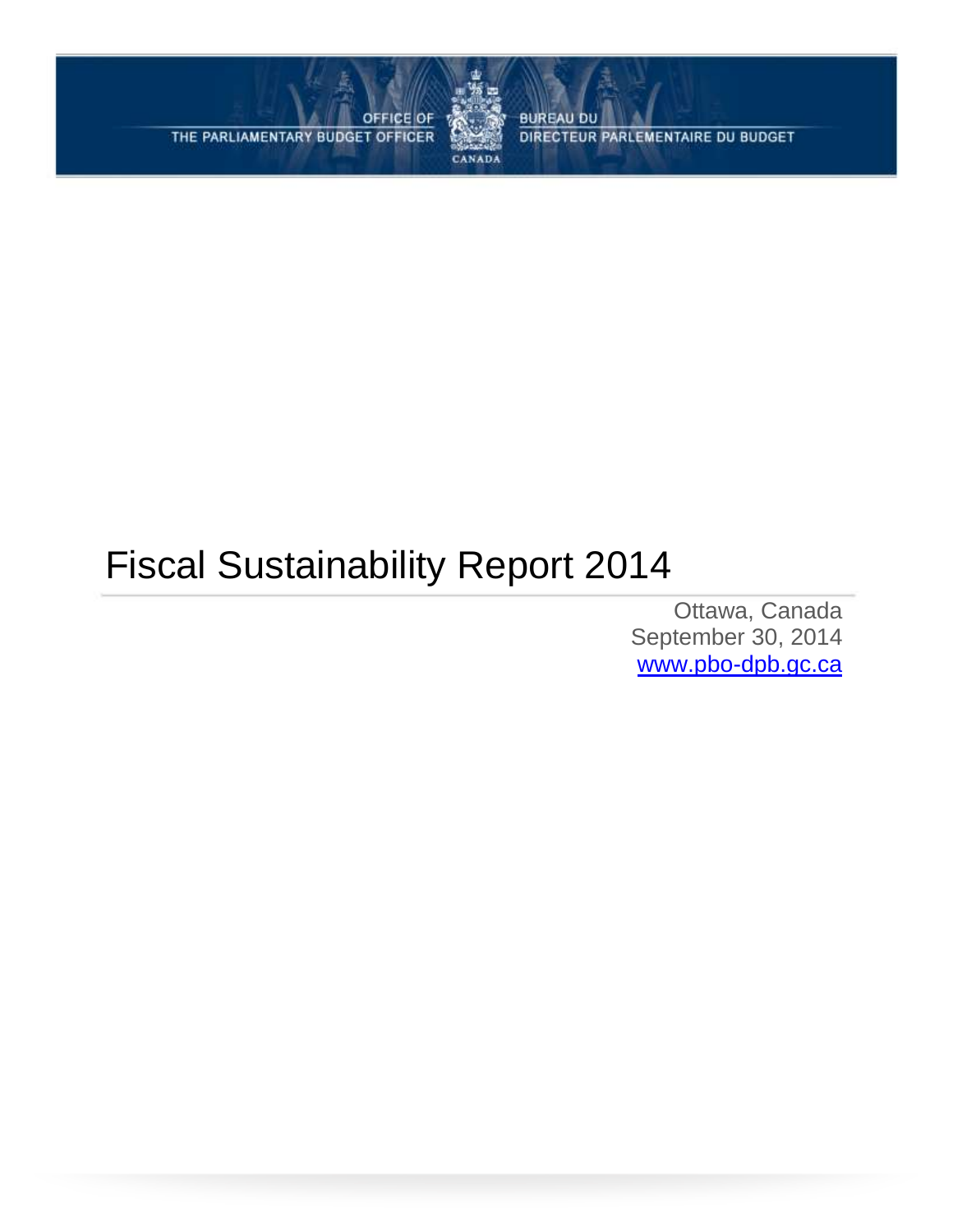The mandate of the Parliamentary Budget Officer (PBO) is to provide independent analysis to the Senate and to the House of Commons about the state of the nation's finances, the estimates of the government and trends in the national economy; and upon request from a committee or parliamentarian, to estimate the financial cost of any proposal for matters over which Parliament has jurisdiction.

This report provides an assessment of the long-term sustainability of government finances for three government sub-sectors: the federal government; subnational governments consisting of provinces, territories, local, and aboriginal governments; and the Canada and Quebec Pension Plans. PBO will provide an update of the medium-term fiscal outlook for the federal government in October 2014.

**Prepared by:** Scott Cameron, Helen Lao and Trevor Shaw

\_\_\_\_\_\_\_\_\_\_\_\_\_\_\_\_\_\_\_\_\_\_\_\_\_\_\_\_\_\_\_\_\_\_\_\_\_\_\_\_\_\_\_\_\_\_\_\_\_\_\_\_\_\_\_\_\_\_\_\_\_\_\_\_\_\_\_\_\_\_\_\_\_\_\_\_\_\_\_\_\_\_\_\_\_\_\_\_\_\_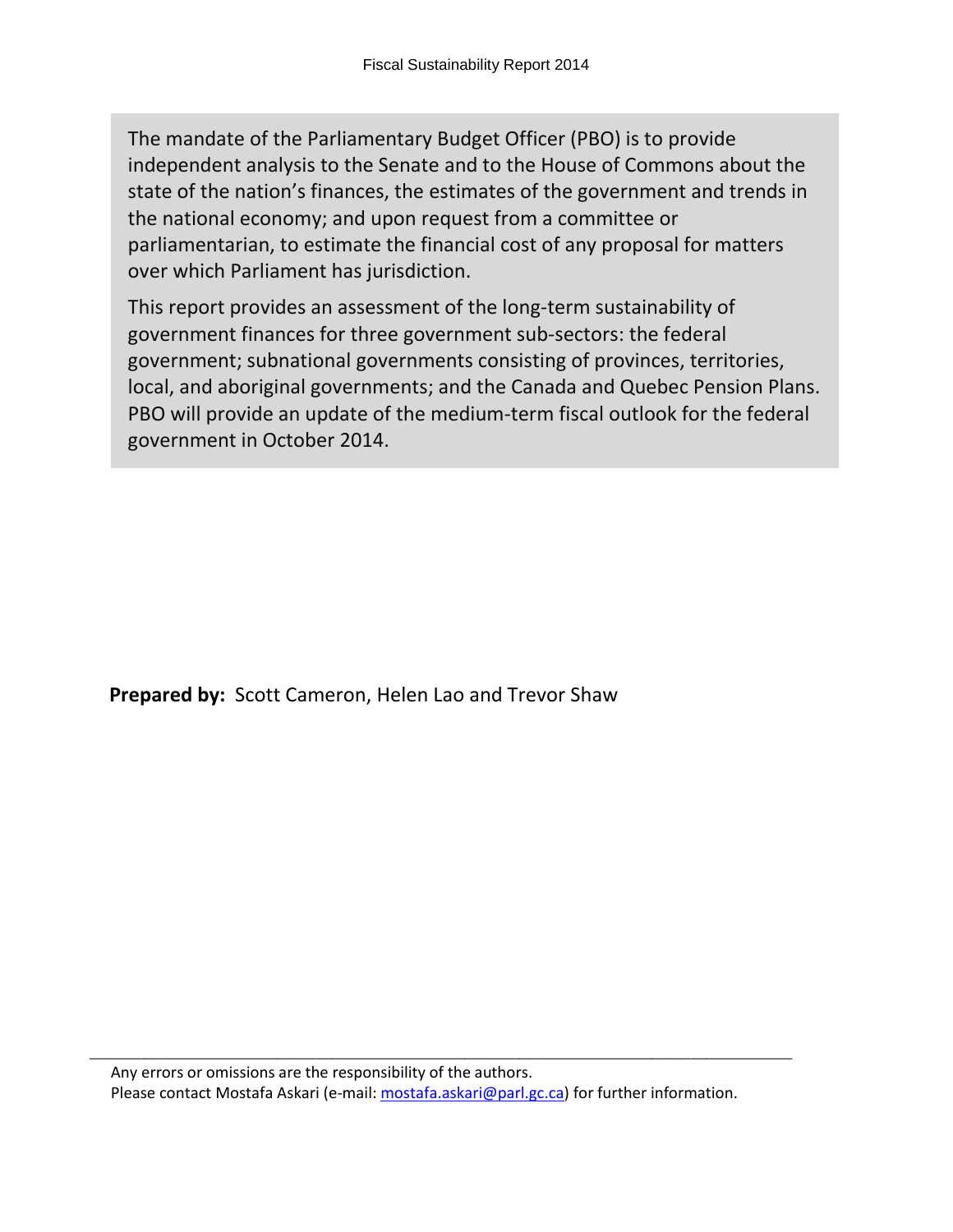## **Contents**

|                       | Summary       |                                                | $\mathbf{1}$ |  |  |
|-----------------------|---------------|------------------------------------------------|--------------|--|--|
|                       |               | 1 Fiscal sustainability reporting              | 4            |  |  |
| $\mathbf{2}^{\prime}$ |               | Demographics                                   | 4            |  |  |
| 3                     |               | Long-term economic projection                  | 6            |  |  |
|                       |               | 4 Federal government operations                | 10           |  |  |
|                       |               | 4.1 Federal government revenues                | 10           |  |  |
|                       |               | 4.2 Federal government program spending        | 11           |  |  |
|                       |               | 4.3 Federal government primary balance         | 13           |  |  |
| 5.                    |               | Operations of subnational governments          | 14           |  |  |
|                       |               | 5.1 Subnational government own-source revenues | 14           |  |  |
|                       |               | 5.2 Subnational government program spending    | 14           |  |  |
|                       |               | 5.3 Subnational government primary balance     | 19           |  |  |
|                       |               | 6 Canada and Quebec Pension Plans              | 19           |  |  |
|                       |               | 6.1 CPP and QPP Contributions                  | 19           |  |  |
|                       |               | 6.2 CPP and QPP expenditures                   | 20           |  |  |
|                       |               | 7 Sustainability assessment                    | 20           |  |  |
|                       |               | 7.1 Fiscal gap of the federal government       | 22           |  |  |
|                       | 7.2           | Fiscal gap of subnational governments          | 23           |  |  |
|                       |               | 7.3 Fiscal gap of the CPP and QPP funds        | 24           |  |  |
|                       |               | 8 Sensitivity analysis                         | 27           |  |  |
|                       | References    |                                                | 32           |  |  |
|                       | Annex A       |                                                | 33           |  |  |
|                       | Annex B       |                                                | 34           |  |  |
|                       | Annex C       |                                                | 37           |  |  |
|                       | Annex D       |                                                | 38           |  |  |
|                       | Annex E       |                                                | 41           |  |  |
|                       | Annex F<br>43 |                                                |              |  |  |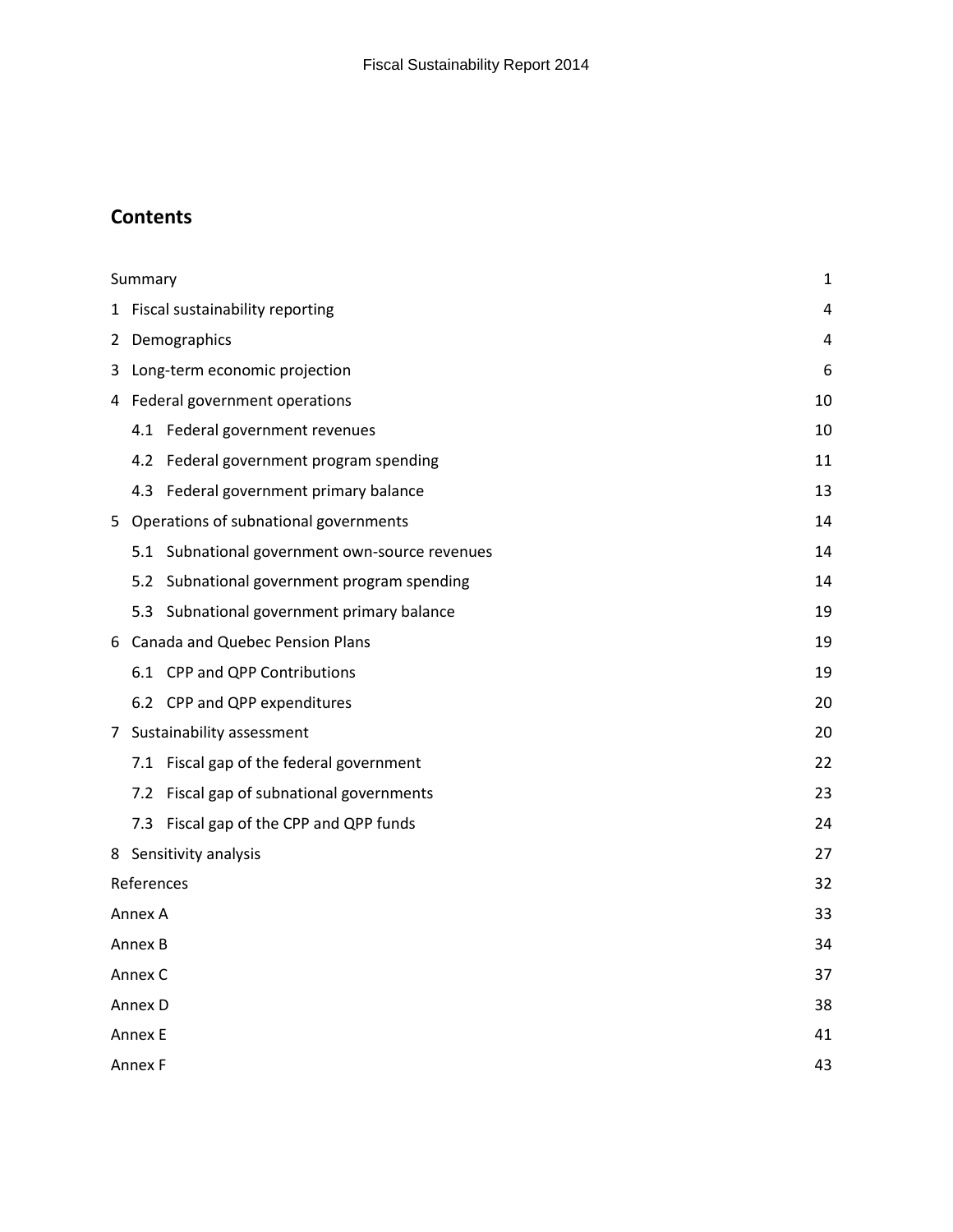## **SUMMARY**

<span id="page-3-0"></span>This report assesses the long-term sustainability of Canada's federal government, subnational governments, and public pension plans. The purpose is to determine if policy changes are required to address the fiscal consequences of demographic trends in the economy and agesensitive government spending programs.

The results suggest:

- The federal government has fiscal room to meet all the challenges of ageing demographics under current policy. It could increase spending or reduce taxes while maintaining sustainable public debt.
- Canada's subnational governments (provincial, territorial, local, and aboriginal) cannot meet the challenges of ageing demographics. They must make significant policy changes to put public debt on a sustainable path.
- The Canada Pension Plan and Quebec Pension Plan can finance the projected increase in beneficiaries while remaining sustainable as a share of the economy.

## **Canada's demographic challenge**

Demographic projections for the Canadian population are the key driver of the long-term economic and fiscal outlook of the Parliamentary Budget Officer (PBO). Over the next 75 years, the old age dependency ratio (the ratio of the population aged 65 and over relative to the population aged 15 to 64) will rise dramatically because of the continued decline in the total fertility rate since the late 1950s and increases in life expectancies (Summary Figure 1).

The expected change in the composition and growth of the population will lead to slower growth in the labour force and total hours worked. PBO projects average annual real growth in Gross Domestic Product (GDP) will be 1.5 per cent from 2019 to 2088, down significantly from average growth of 2.6 per cent over the past 30 years (Summary Table 1).

## **Summary Figure 1**

## **Population growth and the old age dependency ratio, 1927 to 2088**



Sources: Office of the Parliamentary Budget Officer; Statistics Canada. Note: Growth rates prior to 1971 are taken from CANSIM table 051-0026.

## **Summary Table 1**

#### **Average annual real GDP growth**

| ℅                                 |           |           |           |
|-----------------------------------|-----------|-----------|-----------|
|                                   | 1983-2013 | 2014-2018 | 2019-2088 |
| <b>Real GDP Growth</b>            | 2.6       | 2.2       | 1.5       |
| Contribution to growth (p.p.)     |           |           |           |
| <b>Labout Input Growth</b>        | 1.5       | 1.0       | 0.5       |
| Working Age Population Growth     | 1.3       | 1.0       | 0.7       |
| <b>Employment Rate</b>            | 0.3       | $-0.3$    | $-0.2$    |
| Average Weekly Hours Worked       | $-0.1$    | 0.3       | 0.0       |
| <b>Labour Productivity Growth</b> | 1.1       | 1.1       | 1.1       |

Sources: Office of the Parliamentary Budget Officer; Statistics Canada.

An ageing population will have an adverse effect on government finances. Weaker growth in nominal GDP will slow the growth of revenues of all levels of government. At the same time, population ageing will increase demand for government programs that mainly benefit older age groups, such as health care, elderly benefits, and public pension programs. The age-related increase in spending will be greater than the decrease in spending on programs for younger age groups, such as education, children's benefits, and social assistance.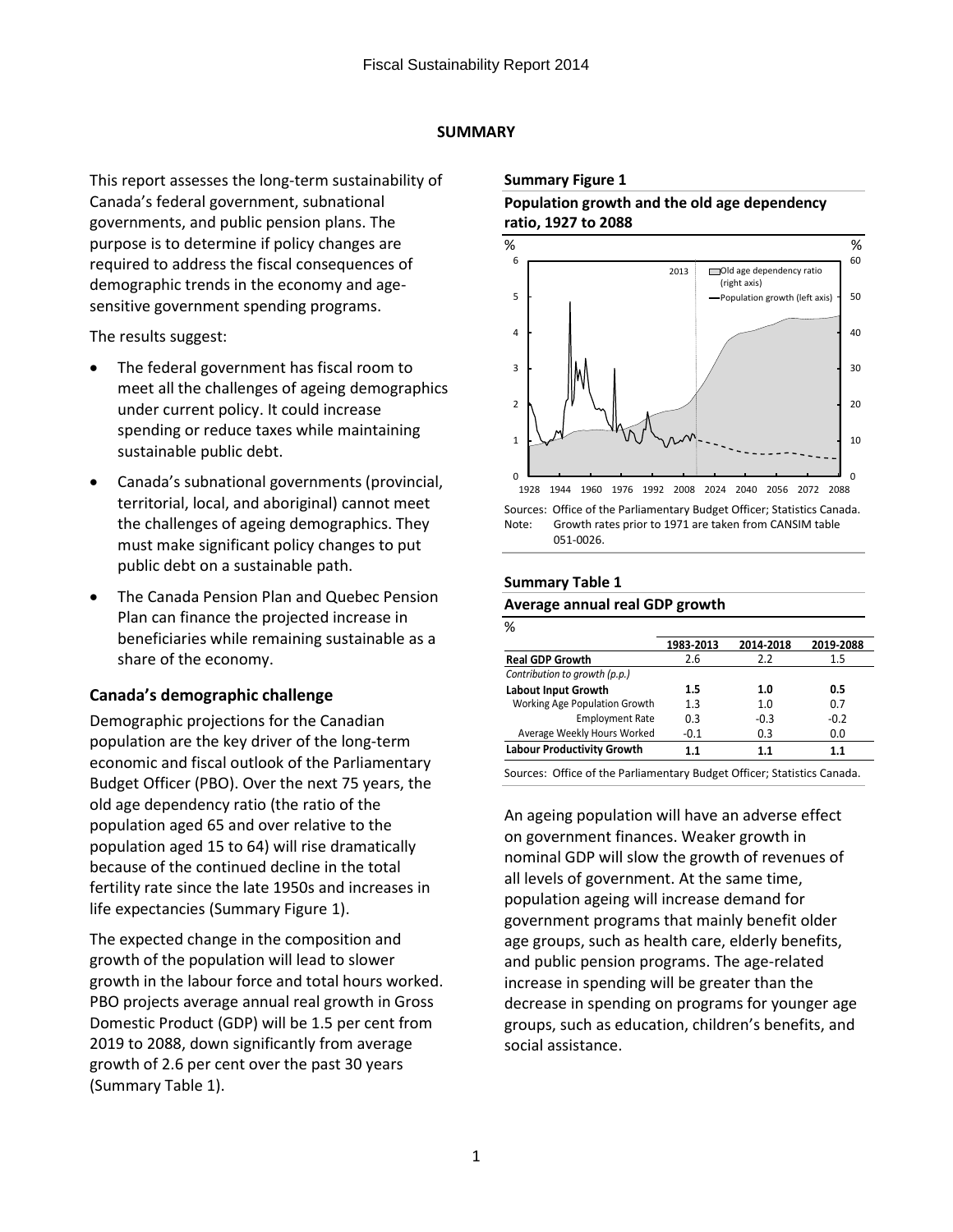## **Sustainability of Canadian public debt**

To assess the financial sustainability of the federal and subnational governments, PBO projects the flows of revenues and expenses 75 years into the future. The projections incorporate pressures from government policy, demographics, and the longterm economic outlook.

PBO defines government debt as sustainable if, under current policy, public debt as a share of the economy evolves such that in 2088 it is less than or equal to debt in 2013. This can be represented by a summary statistic called the fiscal gap. The fiscal gap is the amount by which governments must immediately and permanently reduce spending or increase taxes to make their debt sustainable.

PBO estimates that the federal government does not have a fiscal gap. The federal government's net debt was 35.1 per cent of GDP at the end of 2013. It is projected to decline over the projection, reaching a net asset position in 2040 (Summary Figure 2). The federal government could introduce new programs, expand existing programs, or reduce taxes by 1.4 per cent of GDP (\$28.2 billion in 2014) while maintaining sustainable debt.

## **Summary Figure 2**

## **Federal government primary balance, net lending, and net debt, 1991 to 2088**



By indexing federal funding for health care at the rate of growth of GDP, the federal government has mostly insulated itself from the fiscal impact of an ageing population. But provincial governments,

with direct constitutional responsibility for the delivery of health care, are unable to do so.

PBO estimates that Canada's aggregate subnational governments have a fiscal gap. Under current policy their debt is not sustainable. Net debt for subnational governments was 31.8 per cent of GDP at the end of 2013 and is projected to rise over the long term, reaching 338.1 per cent of GDP by 2088 (Summary Figure 3). The fiscal gap is driven mostly by the projected rise in health care costs as a result of population ageing and excess cost growth (cost increases in excess of income growth and demographic factors).

To put debt on a sustainable path, subnational governments must increase revenues, receive higher federal transfers, or find savings in health care or other programs amounting to an immediate and permanent improvement in their aggregate budgetary balance of 1.7 per cent of GDP (\$34.1 billion in 2014).

#### **Summary Figure 3**





The CPP and QPP are projected to be sustainable according to the same assessment criteria as the federal and subnational governments. Fiscal gaps for all three government sectors are summarized in Summary Figure 4.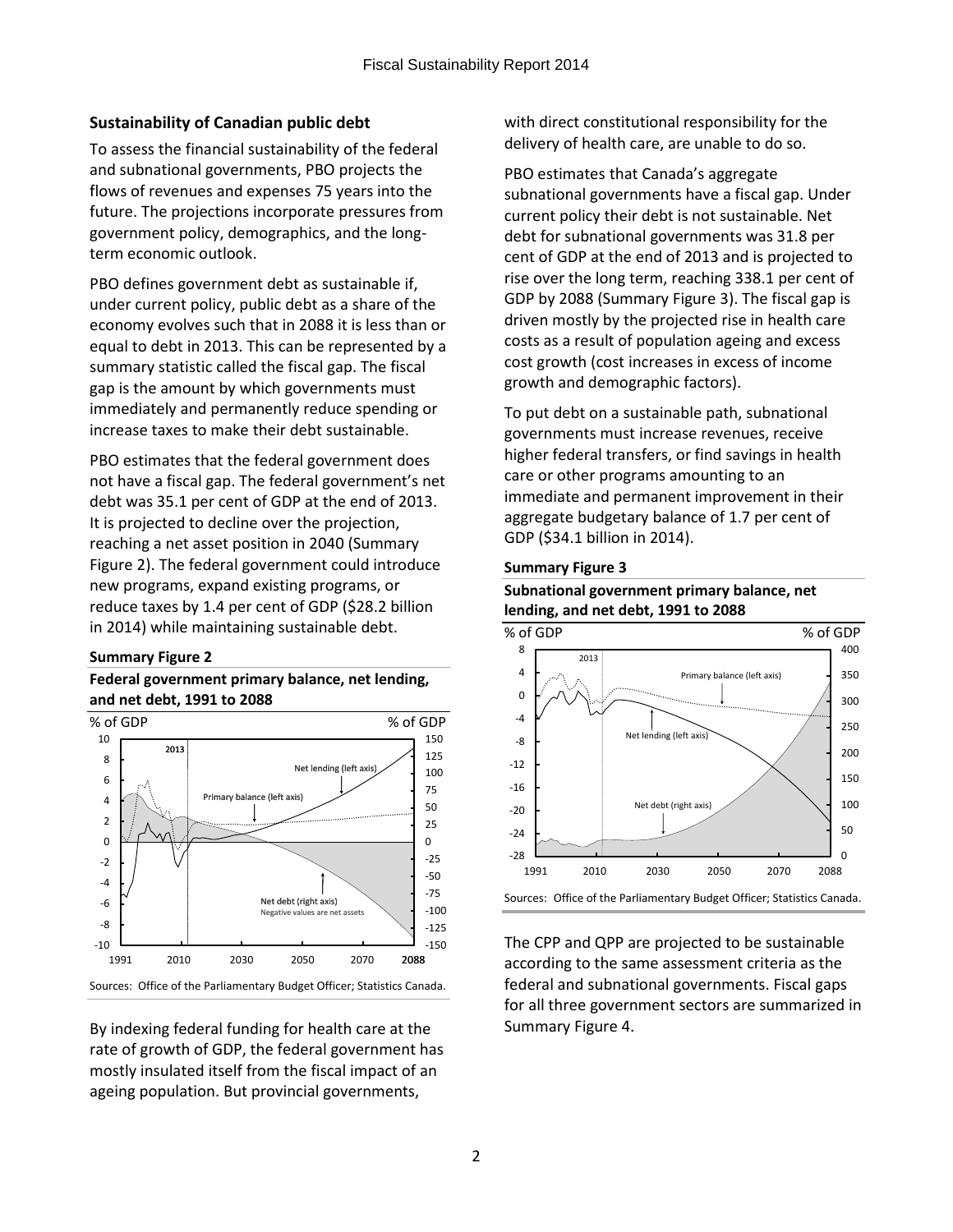

#### **Summary Figure 4**

## **Sensitivity analysis and alternative scenarios**

PBO assesses the fiscal gaps under several alternative scenarios based on different demographic, economic, and fiscal assumptions. These are the key findings of these scenarios:

- The federal government has sustainable debt under separate alternative scenarios of older demographics, slower GDP growth, higher interest rates, higher enrichment of elderly benefits, and a CHT escalator indexed to cost increases associated with population ageing. Maintaining the CHT escalator at 6 per cent would be unsustainable, as it would introduce a federal fiscal gap of 0.4 per cent of GDP.
- Subnational governments continue to have unsustainable debt under the best case alternative scenarios, when assessed separately. Even if growth in health care costs is contained

to population ageing and income growth, subnational governments will have a fiscal gap of 0.9 per cent of GDP. Worse, if growth in health care costs cannot be reduced relative to recent history, provinces face a particularly daunting fiscal gap of 2.5 per cent of GDP.

 Under a combined alternative scenario in which provincial governments control excess cost growth and the impact of an ageing population is shared proportionally between the federal government and provincial governments via changes to the CHT escalator in 2025, the subnational government fiscal gap is reduced from 1.7 per cent of GDP to 0.6 per cent; at the same time, the federal government remains sustainable with fiscal room of 1.1 per cent of GDP.

## **Implications**

In aggregate, the fiscal gap of the total general government sector (that is, the combined federal and subnational governments) is not sustainable. However, the fiscal room of the federal government mostly offsets the fiscal gap of subnational governments.

The fiscal gap of subnational governments is large, but not insurmountable. If provinces are able to control excess cost growth, an increase in the CHT escalator to account for population ageing when it is reviewed in 2024 would eliminate much of the fiscal gap of subnational governments while still leaving the federal government with considerable fiscal room. The remaining subnational fiscal gap could be closed with a mix of modest spending restraint and tax increases.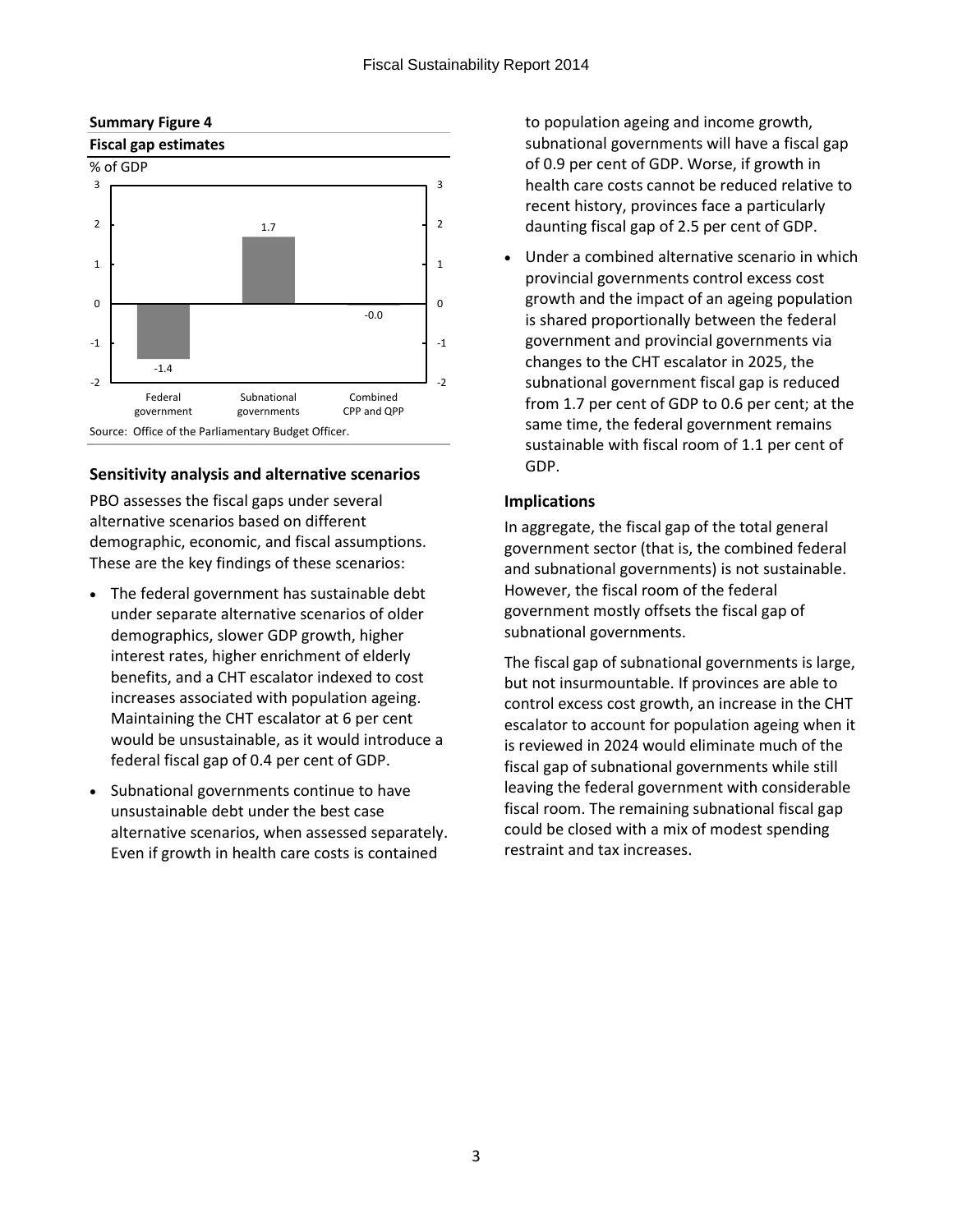## <span id="page-6-0"></span>**1 FISCAL SUSTAINABILITY REPORTING**

The Fiscal Sustainability Report 2014 (FSR 2014) of the Parliamentary Budget Officer (PBO) assesses the long-run sustainability of federal government debt as well as the aggregated debt of subnational governments, that is, provincial, territorial, local, and aboriginal governments. FSR 2014 also includes a sustainability assessment of the Canada Pension Plan (CPP) and Quebec Pension Plan (QPP).

PBO measures the sustainability of government debt by projecting the annual flows of revenues and expenses 75 years into the future. To do so, PBO uses demographic projections (Section 2) to determine the impact of labour trends on longterm economic growth and other economic variables (Section 3). PBO then applies the demographic and economic projections to detailed fiscal models to determine their long-run impact on government borrowing under current policy (Sections 4, 5, and 6).

With these projections of government borrowing, PBO calculates a summary statistic called the *fiscal gap* (Section 7). The fiscal gap is the permanent change in the path of the government's primary balance (revenues less non-interest expenditure) that would need to be made immediately so that government debt as a share of GDP returns to the same ratio at the end of the projection as at the beginning.<sup>1</sup> The change in the primary balance could come from increasing revenues, reducing non-interest spending, or a combination of both.

PBO assesses the sustainability of the CPP and QPP by calculating a similar statistic that determines if the asset-to-GDP ratio is sustainable under legislated contribution rates.

To assess the sensitivity of PBO's projections to demographic, economic, and fiscal assumptions, the fiscal gap calculations for each government sector are repeated under a number of alternative scenarios (Section 8).

 $\overline{a}$ 

The long-term outlook of the economy and government policy is uncertain. But by projecting economic and fiscal trends in this formal framework, PBO can identify and quantify potential spending challenges so that the government can take preventative action to avoid sudden, dramatic policy changes in the future.

## <span id="page-6-1"></span>**2 DEMOGRAPHICS**

Canada is undergoing a demographic transition that will have a major impact on the labour market and economy. Over the next 75 years, the proportion of Canada's population that is aged 65 years and older will rise dramatically relative to the population aged 15 to 64. This is a result of the decline in the total fertility rate observed since the late 1950s and increases in life expectancies during the last 80 years. The demographic impact is greatest over the next 20 years as the baby boomers (those born between 1946 and 1965) transition into their retirement years.

The projected demographic profile of the Canadian population is one of the key drivers of PBO's longterm economic and fiscal projections. PBO's baseline population projection was produced based on assumptions from PBO, Statistics Canada (2010) and Statistics Canada (2014).<sup>2</sup> The demographic projection depends on assumptions for the total fertility rate, life expectancy at birth, and the immigration rate.

## **Total fertility rate**

The total fertility rate, defined as the number of children born per woman of child bearing age, peaked at 3.9 children per woman in 1959 and has declined significantly since then. The total fertility rate dropped below the replacement rate of 2.1 children per woman in 1972. It reached the lowest level recorded in Canada in 2000 and 2002, at 1.51 children per woman. In 2008, the rate rose to 1.68.

 $\overline{\phantom{a}}$ 

 $1$  The primary balance is defined in the IMF's draft Government Finance Statistics Manual 2014 (GFSM 2014) as revenues less noninterest spending, where non-interest spending is gross expenses (that is expenses excluding consumption of fixed capital) plus the acquisition of nonfinancial capital.

 $2$  PBO's population projection was updated to include changes in Statistics Canada's population projection assumptions and the current population estimates for 2013. Beyond 2013, single year age and sex groups are extrapolated using Statistics Canada (2014) imputed growth rates. PBO's demographic assumptions are broadly comparable to Statistics Canada (2014) and the life expectancy at birth assumption is based on Statistics Canada (2010). PBO's demographic projection was produced in July 2014.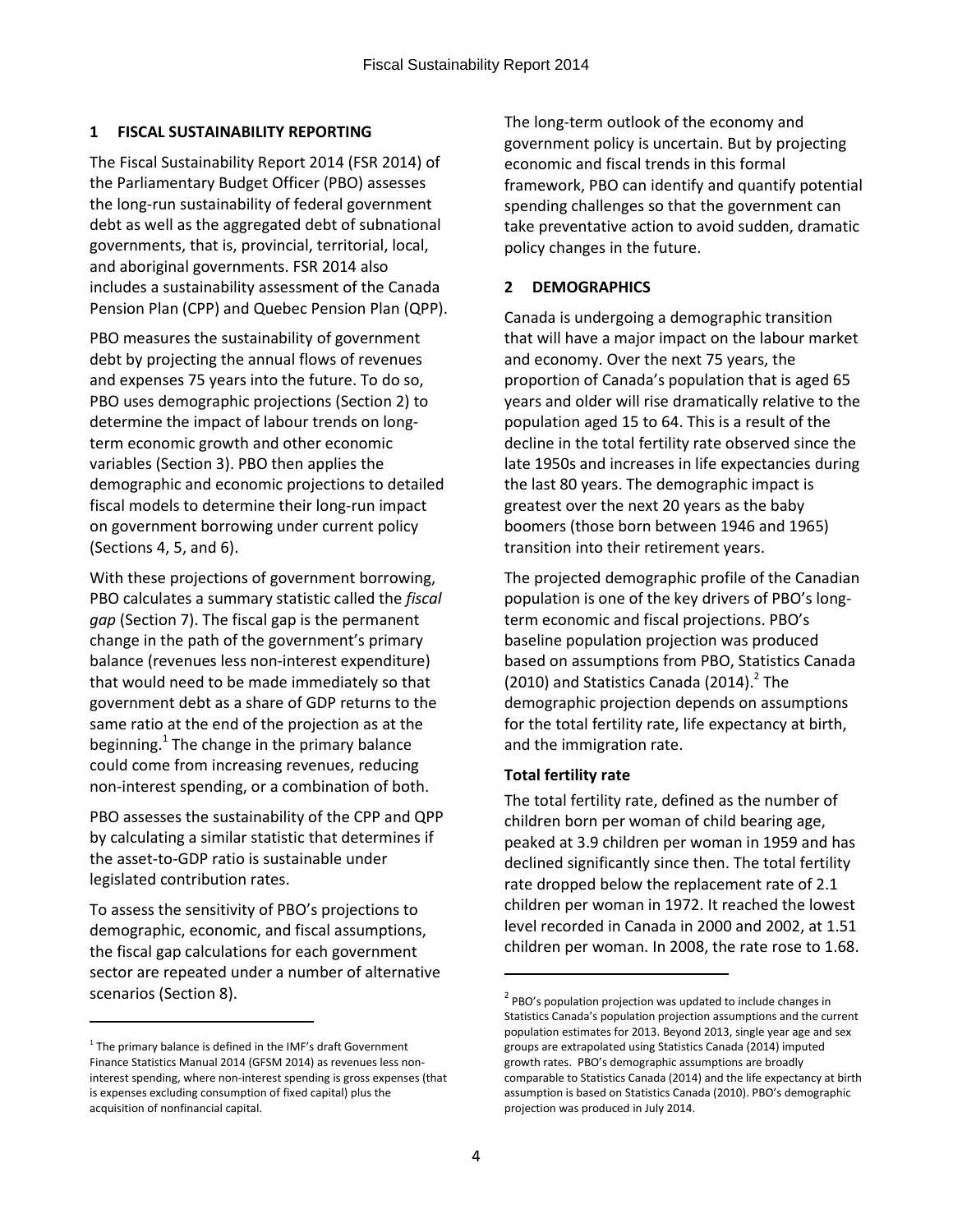Over the projection horizon, PBO assumes that the fertility rate will increase slightly from the most recently observed level of 1.61 in 2011 to 1.67 in 2021 and will continue at 1.67 thereafter. This assumption is consistent with the medium scenario in Statistics Canada (2014).

#### **Figure 2-1**





#### **Life expectancy at birth**

Life expectancy at birth has increased significantly over the last 80 years (Figure 2-2). Women have always had higher life expectancies at birth relative to their male counterparts, although the gap between the two sexes has varied substantially over time. Life expectancies at birth of females rose at a faster rate than those of males during the 1950s to 1970s. By 1978, a life expectancy gap of 7.4 years had opened up. Life expectancies of both females and males continued to improve from 1978 to 2009. However, male life expectancies increased at a faster rate than those of females over this period, narrowing the gap between female and male life expectancies to 4.5 years.

Over the projection horizon, PBO uses assumptions consistent with the medium-term scenario in Statistics Canada (2010). Life expectancies at birth are projected to increase for both males and females, with males reaching 87.4 years and females reaching 90.0 in 2061. At this point they are assumed to remain constant until 2088.





## **Immigration rate**

The immigration rate has fluctuated significantly since 1928, which reflects different immigration policies that existed at given points in time (Figure 2-3). Since the mid-1990s, immigration has been more important to Canadian population growth than fertility and life expectancy trends. $3$ 

The immigration rate reached 7.4 immigrants per 1,000 people in 2013. Going forward, PBO has assumed that the immigration rate will gradually increase to 7.5 per 1,000 people from 2014 to 2061. At this point, the level of immigration is assumed to remain constant, implying a declining immigration rate beyond 2061.

 $\overline{a}$ 

<sup>3</sup> Statistics Canada (2008). *Canadian Demographics at a Glance,* Cat. No. 91-003-XIE: [http://www.statcan.gc.ca/pub/91-003-x/91-003](http://www.statcan.gc.ca/pub/91-003-x/91-003-x2007001-eng.pdf) [x2007001-eng.pdf](http://www.statcan.gc.ca/pub/91-003-x/91-003-x2007001-eng.pdf)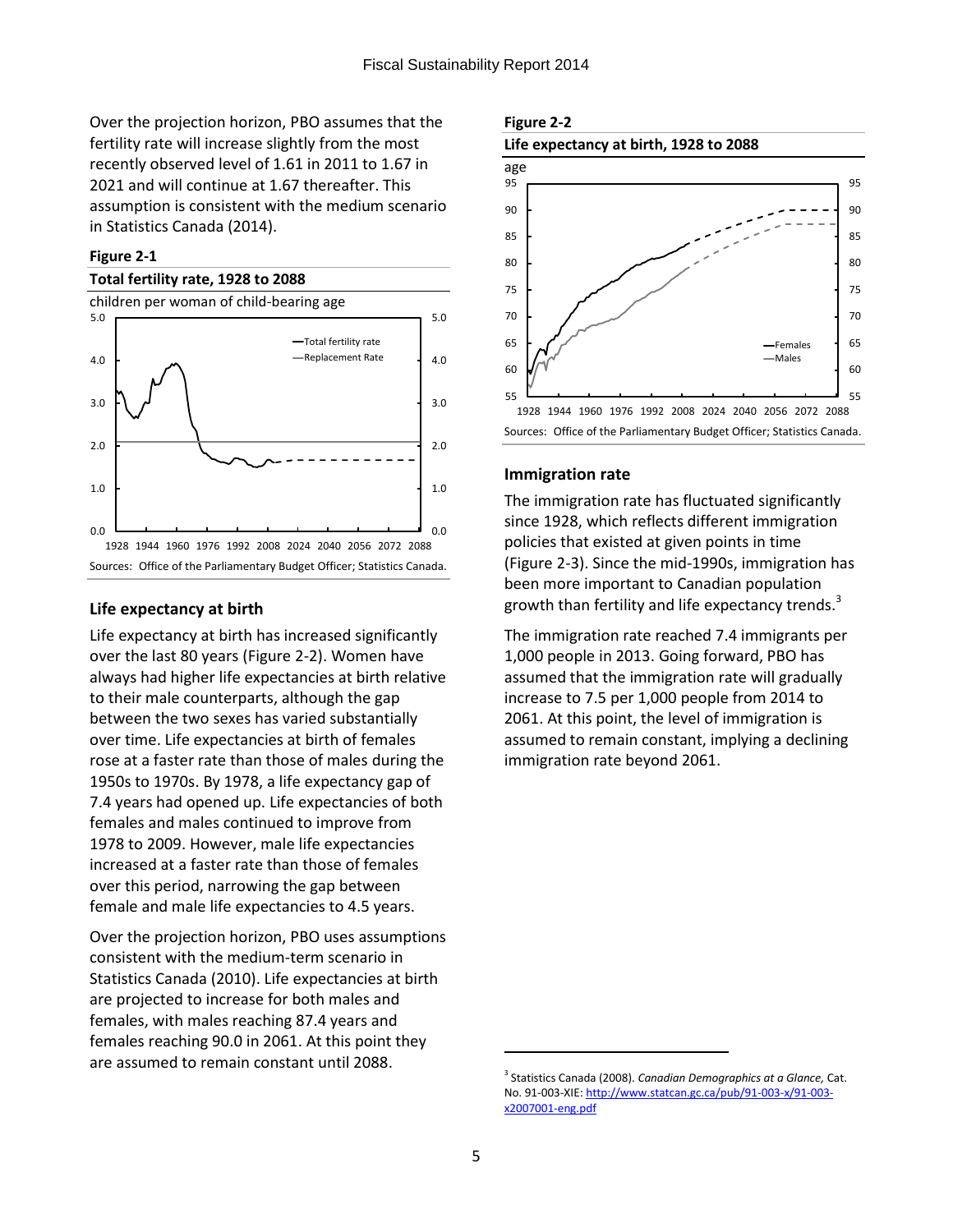

## **Composition and size of the Canadian population**

PBO's population projection was produced by applying the three assumptions discussed above. As shown in Figure 2-4, population growth is expected to decline steadily throughout the projection horizon.

As the population declines, the old age dependency ratio (the ratio of individuals aged 65 and over divided by the population aged 15 to 64) is projected to drastically increase in the coming decades. The old age dependency ratio is projected to increase from 22.3 per cent in 2013 to 30.8 per cent by 2023. Thereafter, the dependency ratio continues to increase to 38.8 per cent by 2033. The pace is then projected to slow but the ratio continues to rise, reaching 44.1 per cent by 2063 and 44.8 per cent by 2088.

To put it differently, there were about 7.8 people of working age for every individual aged 65 years and over in 1973. By 2013, the ratio had fallen to 4.5. The ratio is projected to continue falling, reaching 3.2 in 2023 and 2.6 in 2033, then stabilizing at around 2.3 from 2055.

#### **Figure 2-4**





#### <span id="page-8-0"></span>**3 LONG-TERM ECONOMIC PROJECTION**

The economic projection from 2014 to 2018 is based on PBO's Economic and Fiscal Outlook 2014 (EFO 2014), updated for recently released economic data.

Beyond 2018, PBO's economic projection depends on the updated potential growth in gross domestic product (GDP) based on PBO's demographic projection,<sup>4</sup> as well as the long-term assumptions for Consumer Price Index (CPI) inflation, GDP inflation, the 3-month Treasury bill rate, and the 10-year Government of Canada bond rate.<sup>5</sup> Annex A compares the economic projections in FSR 2014 and FSR 2013.

Consistent with EFO 2014, the estimated output gap (that is, the level of real GDP relative to

 $\overline{\phantom{a}}$ 

<sup>&</sup>lt;sup>4</sup> Since the April 2014 EFO, PBO updated its estimate of potential GDP to reflect 2013 productivity and labour force data, as well as the updated population projection.

<sup>&</sup>lt;sup>5</sup> PBO's long-term assumptions for growth of CPI and GDP inflation are 2 per cent annually, consistent with the Bank of Canada's target inflation rate. PBO assumes the 3-month Treasury bill rate and the 10 year Government of Canada bond rate to be 4.2 and 5.3 per cent, respectively, over the long term. The assumptions are consistent with the inflation-adjusted rates of return of 2.2 and 3.3 per cent respectively, which is the average ex post real rates of return observed over the 1993 to 2007 period (this period was chosen to reflect the current monetary policy regime, but also to abstract from the recent financial crisis).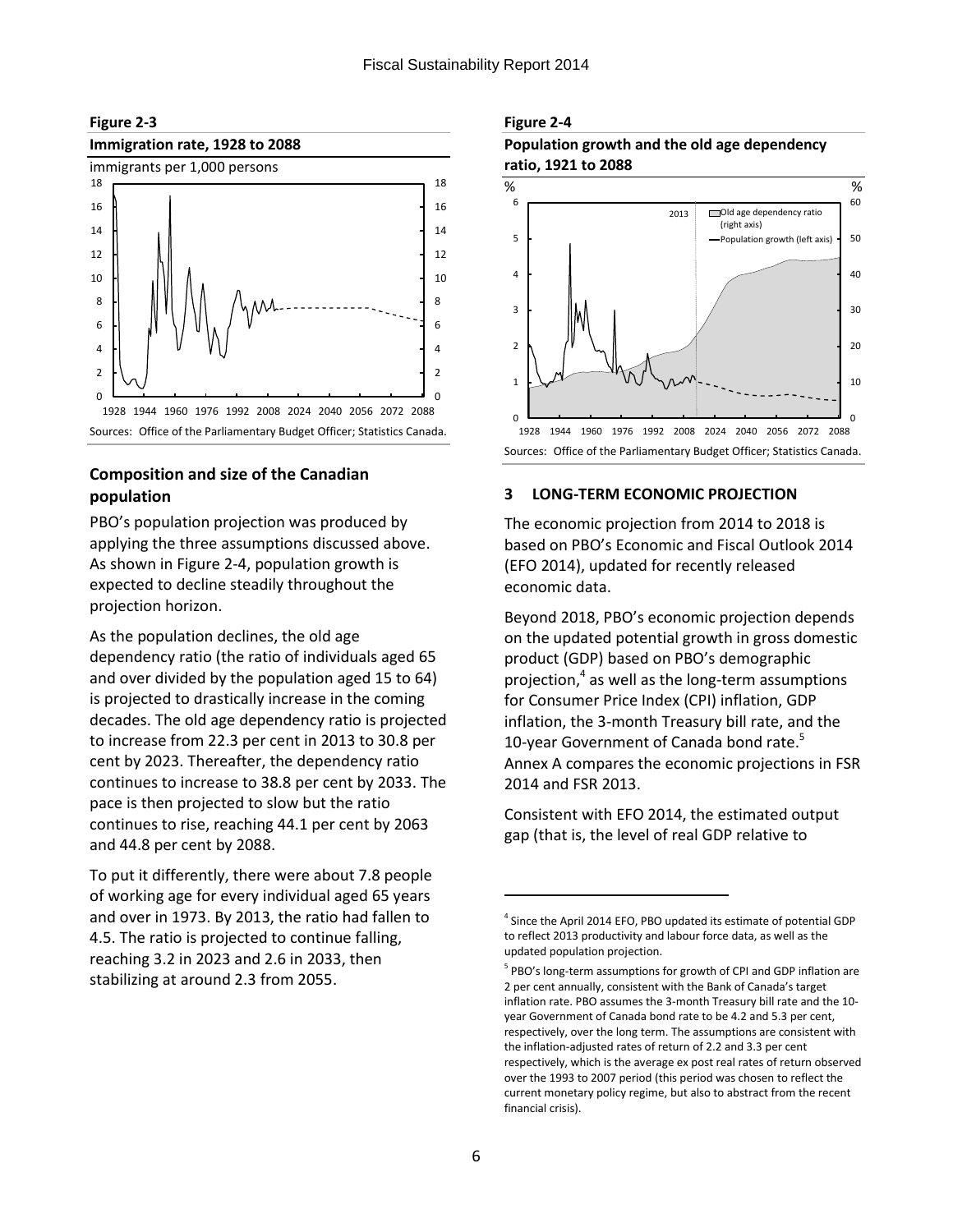potential GDP) is essentially closed by 2016.<sup>6</sup> Going forward, the economy is subject to both positive and negative shocks, but it can be expected that the economy would return to its potential level after such shocks.<sup>7</sup> As a result, average real GDP growth should equal average potential GDP growth over a long horizon. This is consistent with PBO's assumption that real GDP will grow at the same rate as potential GDP over the long term.

## **Potential GDP**

Over the long term, PBO projects real GDP growth based on its estimate of potential GDP growth. $^{8}$ Potential GDP is the amount of output that an economy can produce when capital, labour, and technology are at their respective trends. Potential GDP is derived/projected from the supply side of the economy using the following identity:

$$
Y = L \cdot (\frac{Y}{L})
$$

 $\overline{a}$ 

This identity states that real GDP (*Y*) is equal to labour input (*L*) multiplied by labour productivity (*Y/L*).

Potential GDP is projected by calculating trend labour input and trend labour productivity separately. These are determined by age and gender-specific trends in the working age population, the trend labour participation rate, and trend average weekly hours worked.

Trend labour input and trend labour productivity are then combined to produce estimates of potential GDP. Real potential GDP is estimated to increase at an average annual rate of 1.5 per cent, from 2019 to 2088 (Figure 3-1).







## **Labour input**

The first component to calculate GDP is labour input. Labour input is calculated as the product of the size of the working-age population, the aggregate employment rate, and the average weekly number of hours worked by an employed individual in a given week. Each component is projected separately by age and gender to capture the different factors that affect each component's profile. The projection of each component of labour input is discussed in detail in Annex B.

In the medium term, growth in labour input is projected to remain volatile, driven mainly by the economic cycle. Over the long term, it is projected to decrease significantly as a result of slower growth in the working age population and the projected decline in the aggregate employment rate (Figure 3-2). Specifically, labour input growth is projected to fall from 1.1 per cent in 2013 to 0.1 per cent around 2023. It is then projected to average 0.5 per cent over the remainder of the projection horizon.

 $6$  PBO adjusted real GDP growth for 2014 up by 0.1 percentage point (p.p.) to 2.2 per cent from the April 2014 EFO to reflect updated economic data. Real GDP growth for the remaining years of the medium term projection are adjusted within 0.2 p.p. from the April 2014 EFO estimates to reflect updated historical data and potential growth. The updated GDP growth estimated for 2015, 2016, 2017 and 2018 are 2.5 per cent, 2.5 per cent, 2.1 per cent and 1.6 per cent, respectively.

 $7$  Over the long term, PBO assumes that components of real GDP are equal to their respective trend estimates as temporary shocks to the economy dissipate and economic growth driven by demographic factors and long-term assumptions. Components of real GDP are assumed equal to their trend estimates after 2025.

<sup>&</sup>lt;sup>8</sup> See PBO (2010) for additional detail on the methodology and assumptions used to construct estimates of potential GDP.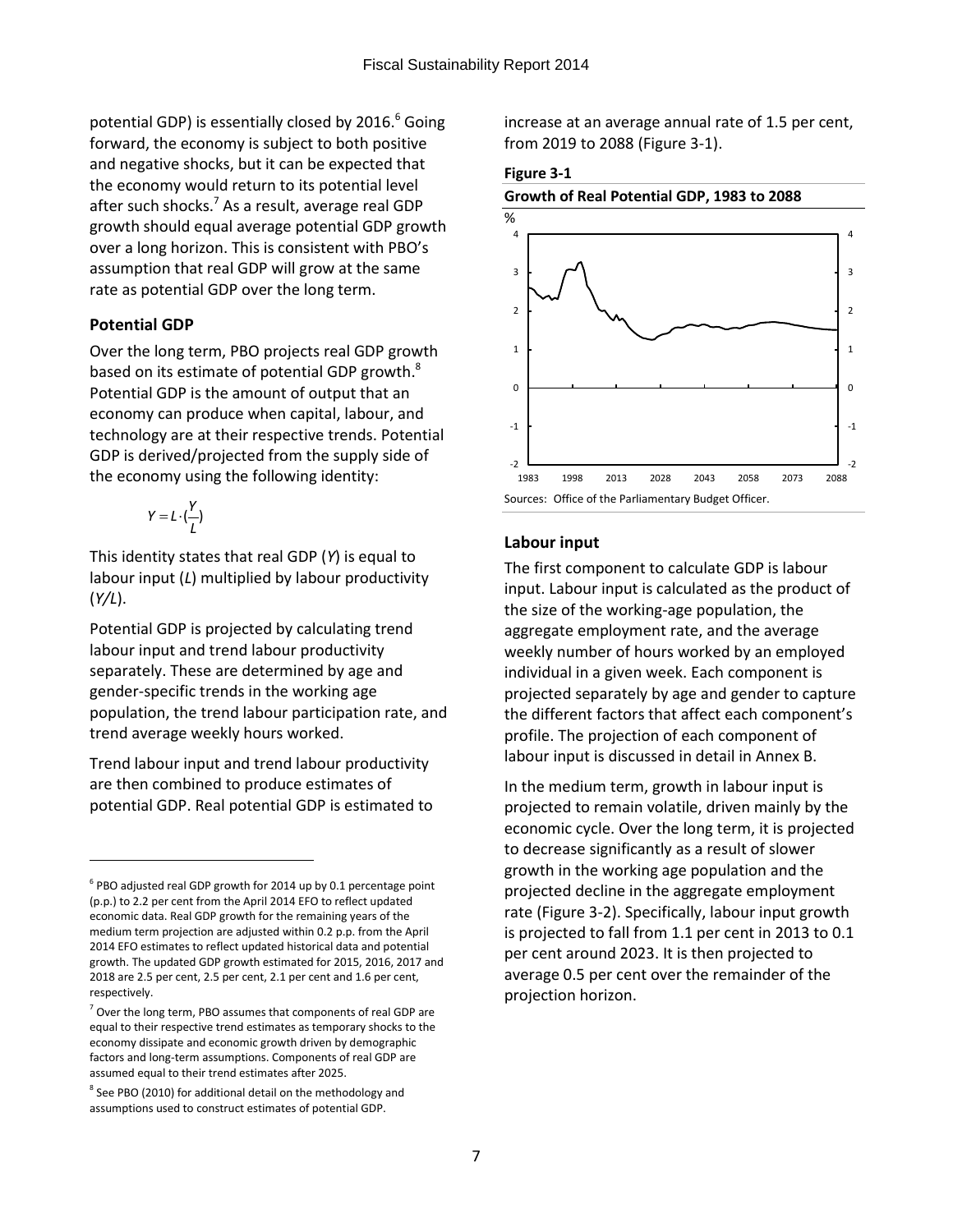

#### **Figure 3-2**

#### **Labour productivity**

The second component to estimate potential GDP is labour productivity. Labour productivity, defined as GDP per hour worked, measures the extent to which labour is efficiently used. Growth in labour productivity depends on capital deepening (that is, increases in capital relative to labour) as well as technological improvements, typically referred to as total factor productivity.

Growth in labour productivity has been volatile over the last 30 years, averaging 1.1 per cent since 1983. However, Canada's labour productivity growth has been particularly weak since 2003, averaging only 0.7 per cent annually. Labour productivity growth dropped significantly during the recent financial recession, to 0.0 per cent in 2008 and 0.6 per cent in 2009. It has improved slightly since then, but continued to remain low, reaching 0.9 per cent in 2013.

In the medium term, PBO projects growth in labour productivity will continue to be volatile, ranging from 1.6 per cent in 2014 to 0.9 per cent in 2018. Beyond the medium term, PBO assumes that it will return to 1.1 per cent by 2022, which was the average growth rate observed since 1983 (Figure 3-3).

Research results of the impact of population ageing on labour productivity have been mixed. On one

hand, population ageing could decrease productivity growth as it reduces the size of the labour force contributing to output production.

On the other hand, some research suggests that population ageing could increase productivity growth as a result of higher investment in skills and human capital. The resulting labour shortage and wage increases could also drive capital deepening and technological change.<sup>9</sup>

Therefore, PBO has made a neutral assumption on the impact of population ageing on labour productivity growth by assuming that it will return to its historical long-term average.

**Figure 3-3**





## **Real GDP growth**

Real GDP is expected to increase at an average annual rate of 2.2 per cent, from 2014 to 2018. Over the long term, growth in real GDP is projected to decline because of lower growth of labour input driven by the projected decline in the growth of working age population and employment rate (Table 3-1). Specifically, real GDP growth is projected to fall from 2.6 per cent a year, on

 $\overline{a}$ 

<sup>&</sup>lt;sup>9</sup> For a review of the research on the effects of ageing on labour productivity, see Breach (2008). Canada's Aging Workforce: Participation, Productivity, and Living Standards. Proceedings of a conference held by the Bank of Canada. [http://www.bankofcanada.ca/wp](http://www.bankofcanada.ca/wp-content/uploads/2010/09/beach.pdf)[content/uploads/2010/09/beach.pdf.](http://www.bankofcanada.ca/wp-content/uploads/2010/09/beach.pdf)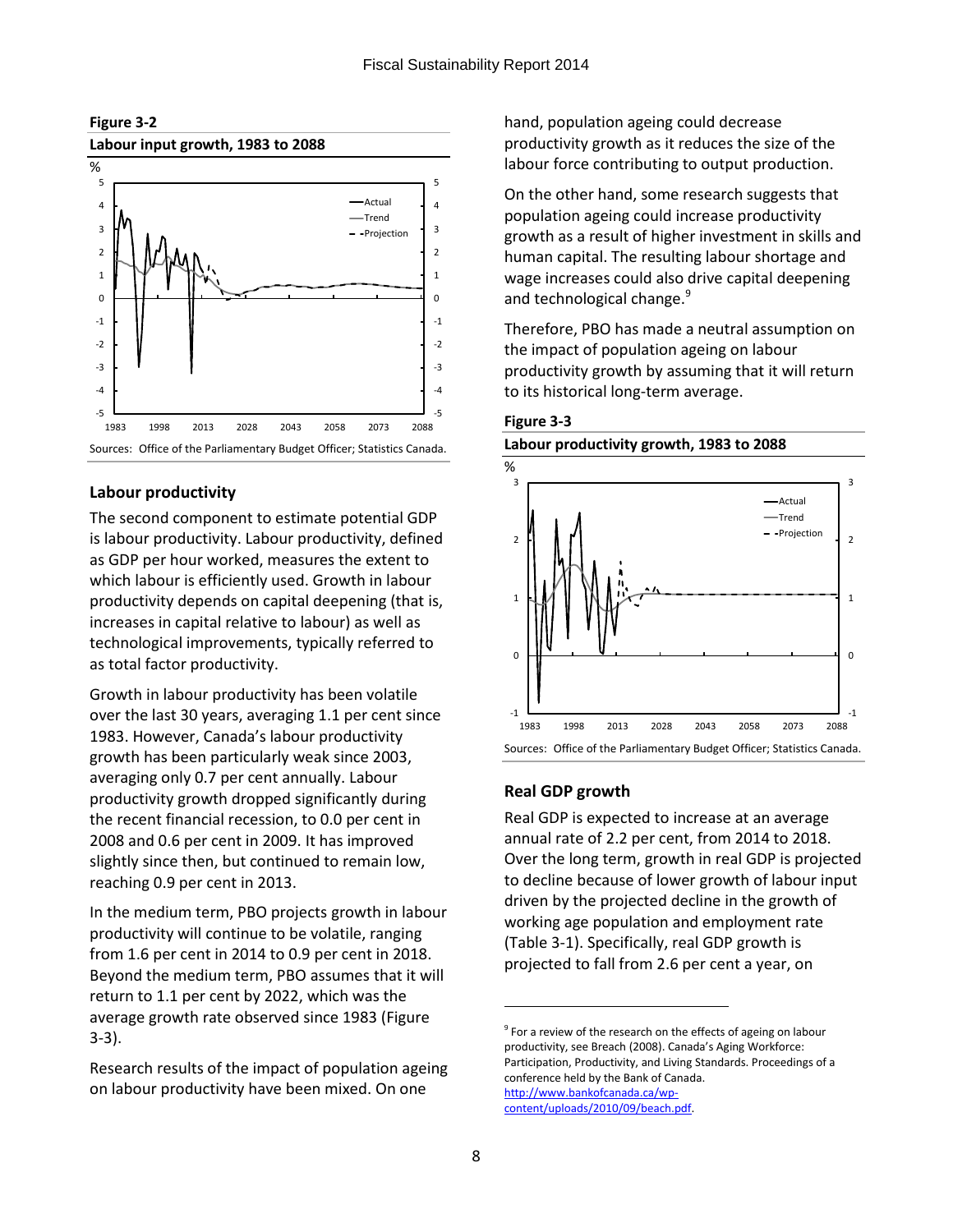average, from 1983 to 2013, to 1.5 per cent, on average, over the next two decades.

#### **Table 3-1**

| Average annual real GDP growth, 1983 to 2088 |           |           |           |  |  |  |  |
|----------------------------------------------|-----------|-----------|-----------|--|--|--|--|
| %                                            |           |           |           |  |  |  |  |
|                                              | 1983-2013 | 2014-2018 | 2019-2088 |  |  |  |  |
| <b>Real GDP Growth</b>                       | 2.6       | 22        | $1.5\,$   |  |  |  |  |
| Contribution to growth (p.p.)                |           |           |           |  |  |  |  |
| <b>Labout Input Growth</b>                   | 1.5       | 1.0       | 0.5       |  |  |  |  |
| Working Age Population Growth                | 1.3       | 1.0       | 0.7       |  |  |  |  |
| <b>Employment Rate</b>                       | 0.3       | $-0.3$    | $-0.2$    |  |  |  |  |

Sources: Office of the Parliamentary Budget Officer; Statistics Canada. Note: Contribution to growth may not add due to rounding.

Average Weekly Hours Worked -0.1 0.3 0.0 **Labour Productivity Growth 1.1 1.1 1.1**

## **Nominal GDP growth**

Over the long term, PBO assumes that the GDP deflator will grow at 2 per cent annually, which is consistent with the Bank of Canada's inflation target. Therefore, as growth of real GDP declines because of lower growth of labour input driven by the projected decline in the growth of the working age population and employment rate, growth in nominal GDP is also projected to decline. As a result, nominal GDP growth is projected to decline from an average annual rate of 5.3 per cent from 1983 to 2013, to 4.2 per cent between 2014 and 2018, and to 3.6 per cent from 2019 to 2088.

#### **Table 3-2**

|   | Average Annual Nominal GDP Growth, 1983 to 2088 |
|---|-------------------------------------------------|
| % |                                                 |

|                           |     | 1983-2013 2014-2018 | 2019-2088 |
|---------------------------|-----|---------------------|-----------|
| <b>Nominal GDP Growth</b> | 5.3 |                     | 3.6       |
|                           |     |                     |           |

Sources: Office of the Parliamentary Budget Officer; Statistics Canada.

## **Real GDP per capita**

Real GDP per capita is a common measure of living standards. Its growth is used to enrich certain program entitlements in PBO's fiscal projections, such as the baseline children's benefits projection and alternative elderly benefits scenarios. Real GDP per capita can be expressed as:

$$
\frac{Y}{POP} = \frac{L}{POP} \cdot \frac{Y}{L}
$$

where *Y* is real GDP, *L* is labour input, and *POP* is the total population. This identity shows that

increases in real GDP per capita are driven by two factors:

- the fraction of the population that is employed in the production process (abstracting from movements in average hours worked), and;
- the efficiency with which those workers are able to produce goods and services (that is, labour productivity).

Growth in real GDP per capita has exceeded growth in labour productivity over the last 30 years. This has occurred because labour input growth exceeded growth in the total population, thus contributing positively to the growth in real GDP per capita.

Stronger labour input growth relative to total population growth can be explained by two factors. First, growth of the working age population exceeded total population growth throughout most of this period. While the total population increased at an annual rate of 1.1 per cent from 1983 to 2013, the working-age population increased 1.3 per cent a year on average over the same period.

Secondly, the aggregate employment rate trended upwards throughout this period as female participation in the labour market increased significantly. The female participation rate had increased from 53.0 per cent in 1983 to 62.1 per cent in 2013. On the other hand, these two factors were partially offset by the decline in average hours worked throughout this period.

Looking ahead, PBO estimates that growth in real GDP per capita will fall significantly over the next 30 years. Real GDP per capita increased by 1.5 per cent a year, on average, since 1983, but is projected to grow at an annual average rate of only 0.7 per cent from 2014 to 2044.

Similar to real GDP, the decline in the projected growth of real GDP per capita is driven by the relative slowdown in labour input growth. On the other hand, population ageing will put downward pressure on the fraction of the population that is involved in output production, therefore decreasing the aggregate employment rate and real GDP per capita growth.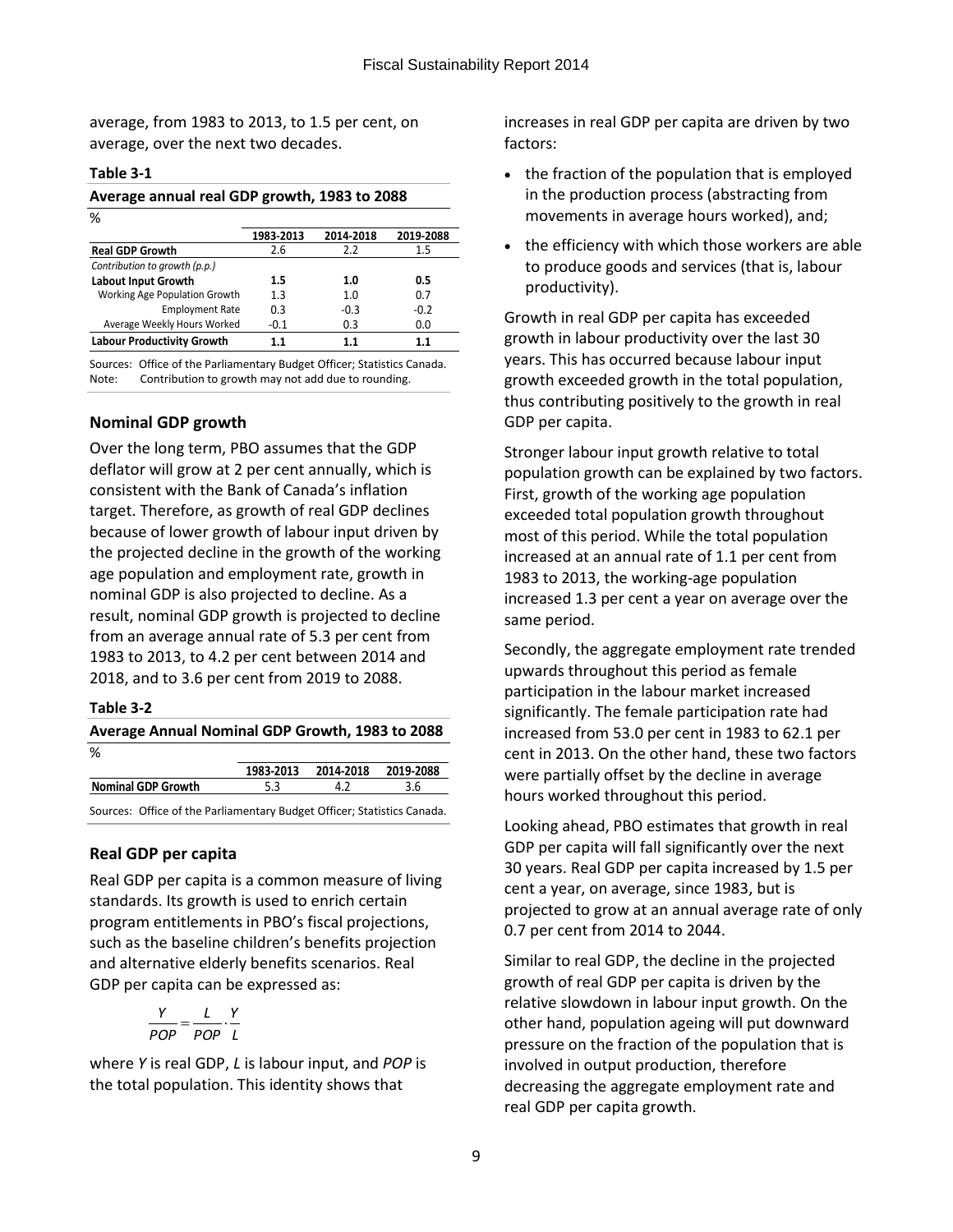As a result, real GDP per capita in 2044 is projected to be 26.4 per cent less than if real GDP per capita were to increase at the same rate it did over the last 30 years (Figure 3-4).

#### **Figure 3-4**

 $\overline{a}$ 



#### <span id="page-12-0"></span>**4 FEDERAL GOVERNMENT OPERATIONS**

The following three sections describe PBO's projections of government revenues and program spending.

This section discusses the projection of federal fiscal aggregates. Section 5 describes the finances of subnational governments, including provincial, territorial, local and aboriginal governments. Section 6 presents the projections of the CPP and QPP. Annex C compares fiscal projections from FSR 2013 to FSR 2014.

The starting point for PBO's long-term projections is the medium-term forecast for 2014 to 2018, discussed in EFO 2014.<sup>10</sup> Beyond 2018, PBO projects revenues and expenses as closely as possible to its assessment of the current policy outlook.<sup>11</sup> This includes announced policies which

are not yet in place, and long-run assumptions based on current and historical shares of revenue and spending in the economy. Where policies are set to expire, PBO assumes that well-established programs are likely to be renewed.

#### <span id="page-12-1"></span>**4.1 Federal government revenues**

Federal government revenues consist of taxes on income (personal and corporate income tax and non-residents income tax), taxes on consumption (GST and the federal allocation of HST, excise taxes and duties, and taxes on imports), Employment Insurance (EI) premiums, sales of goods and services, and capital transfers.

PBO projects that revenues will recover over the medium term as the economy returns to its potential. Currently, federal revenues are 13.9 per cent of GDP. This amount is projected to increase over the medium term, peaking at 14.4 per cent of GDP in 2016, before declining to 14.3 per cent in 2018. The projected decline is caused, in part, by a projected decrease in the EI premium rate in 2017.

Over the long term, PBO projects that revenues will remain at the 2018 tax burden of 14.3 per cent of GDP (Figure 4-1). This tax burden is well below the 30-year historical average of 16.5 per cent and is slightly lower than the assumption of 14.5 per cent in FSR 2013.

Maintaining a constant tax burden requires active policy changes. For example, without policy changes, personal income tax (PIT) revenues would increase as a share of GDP with growth in real incomes because statutory thresholds and personal allowances are indexed only to inflation. PBO's implicit assumption is that PIT rates would be reduced, thresholds increased with earnings, or the tax mix would be adjusted in other ways to maintain a constant relative tax burden. This assumption is a popular treatment of revenues in the long-term projections of fiscal councils. $^{12}$ 

 $\overline{a}$ 

 $10$  The EFO 2014 outlook is converted from a public accounts basis to a CSNA 2012 national accounts basis and updated with the latest quarter of historical data from the current and capital accounts of General Government, which are consistent with the GFSM 2014 framework.

 $11$  In FSR 2014, current policy includes announcements up to the September 11, 2014 announcement of the Small Business Job Credit reducing EI premiums for qualifying small businesses.

 $12$  For examples, see Office for Budget Responsibility (2014) and Congressional Budget Office (2014).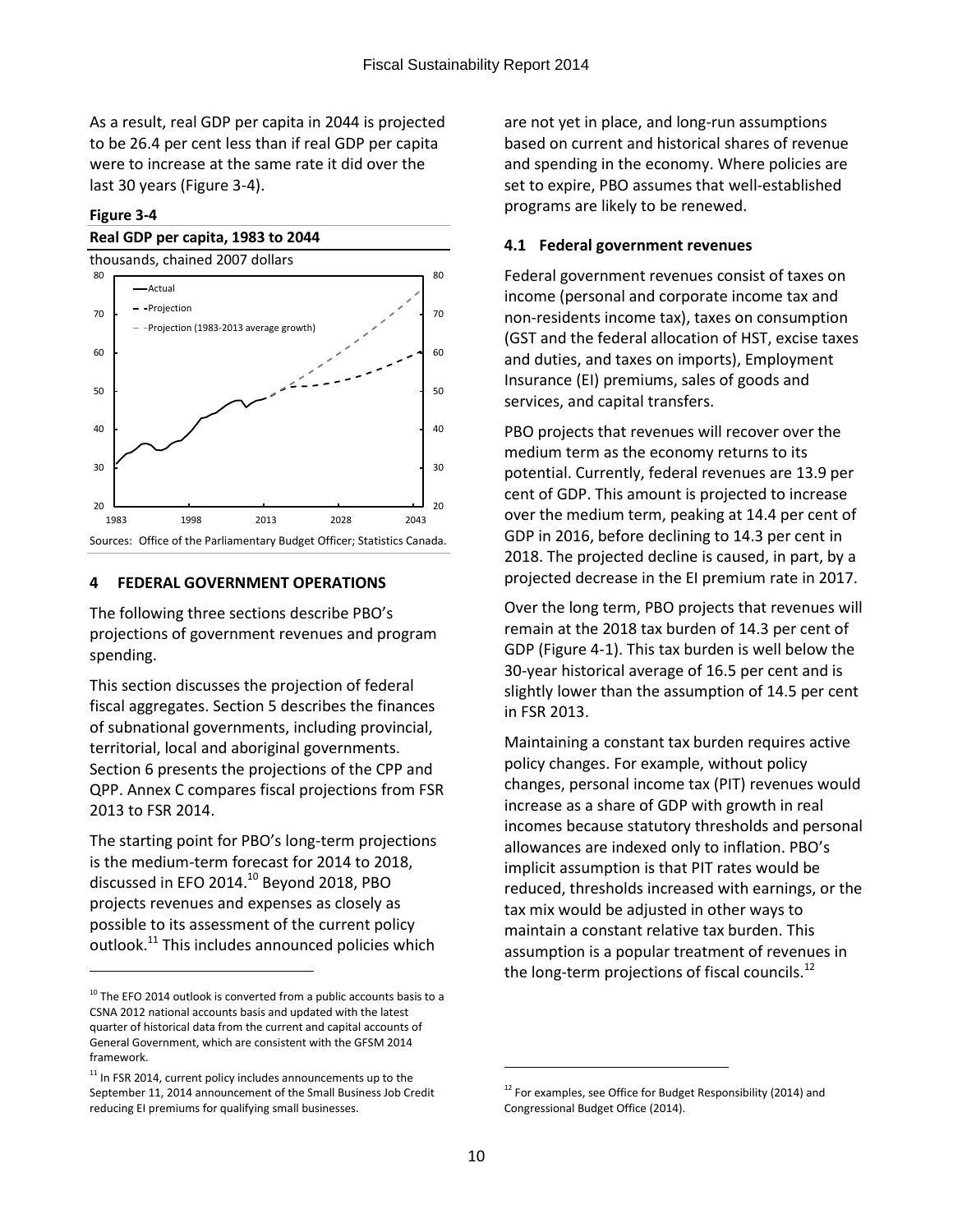

#### **Figure 4-1**

#### <span id="page-13-0"></span>**4.2 Federal government program spending**

Federal program spending includes transfers to persons, transfers to other levels of government, and direct program expenses.

In the aggregate, the ratio of federal program spending to GDP is projected to decline from 13.3 per cent of GDP in 2013 to 12.2 per cent in 2018. Decreases are driven by direct program spending restraint, as well as lower transfers to persons, such as lower EI benefits resulting from declining unemployment rates. Medium-term spending restraint was discussed in greater detail in EFO 2014.

Beyond 2018, federal program spending is expected to increase as a share of GDP until 2032, as a result of increased demand on elderly benefits from population ageing. After 2032, program spending is projected to steadily decline. This will occur as the baby boom cohort moves past its life expectancy and as GDP growth surpasses spending growth in programs that are not fully indexed to growth in the economy (Figure 4-2).

Long-term federal program spending projections are about 0.4 per cent of GDP lower than projected in FSR 2013. This is the result of updated demographics and economics, and the outlook for direct program expenses in Budget 2014.

Each component of federal program spending is affected differently by long-term demographic and economic conditions. The remainder of this section describes the major spending categories in greater detail.





## **Elderly benefits**

Elderly benefits consist of old age security (OAS), guaranteed income supplement (GIS), the spousal allowance, and allowance for the survivor. PBO projects elderly benefits using the demographics of eligible persons and CPI inflation.

The eligible population is currently people aged 65 and over. Beginning in 2023, the eligibility age for elderly benefits programs will be gradually increased to 67 over a period of six years. This change will dampen some of the demographicsdriven cost growth projected for elderly benefits programs going forward.<sup>13</sup>

The baby boom cohort is projected to increase the cost of the elderly benefits program until 2033, when it peaks at 2.8 per cent of GDP (Figure 4-3). As the baby boom cohort moves past its life expectancy, spending on elderly benefits is projected to steadily decline as a share of GDP, to 1.8 per cent in 2088.

 $\overline{a}$ 

 $13$  The fiscal effect of this legislative change to the eligible population is discussed in greater detail in FSR 2012.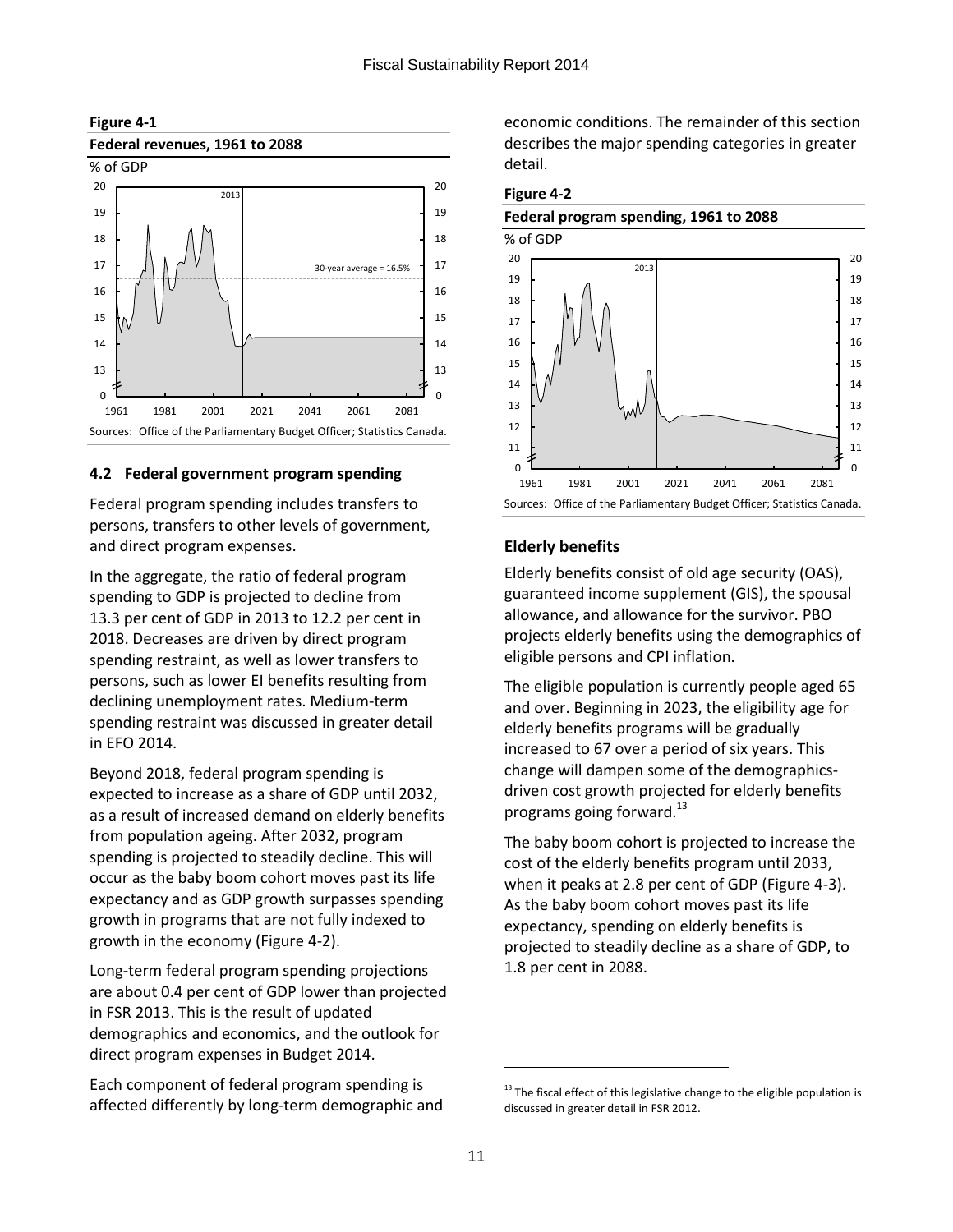



## **Employment Insurance**

PBO estimates EI benefits over the long-term using projections of average wages and the number of beneficiaries. The growth in average wages is equal to the growth of labour productivity. The number of beneficiaries is assumed to grow with the size of the labour force. EI benefits are roughly constant as a share of GDP because labour productivity and the labour force are also the two determinants of the long-term projection of the economy (Figure 4-4).

## **Children's benefits**

PBO assumes the costs of children's benefits (Canada Child Tax Benefit and Universal Child Care Benefits) will increase in line with nominal GDP and the share of the population under 18 years old. Because the share of the population under 18 is projected to decline slightly over the projection, spending on children's benefits is projected to decline marginally from 0.7 per cent of GDP in 2013 to 0.6 per cent through 2088 (Figure 4-5).





Sources: Office of the Parliamentary Budget Officer; Statistics Canada.





## **Transfers to other levels of government**

Federal transfers to provinces include the Canada Health Transfer (CHT), the Canada Social Transfer (CST), the Equalization program, Territorial Formula Financing, offshore accords, the Gas Tax Fund, and other transfers. Transfers to subnational governments are a major expense of the federal government, representing 32.0 per cent of noninterest spending in 2013.

Most transfers are allocated and escalated by established formulas which were last reformed in Budget 2012. PBO assumes transfer formulas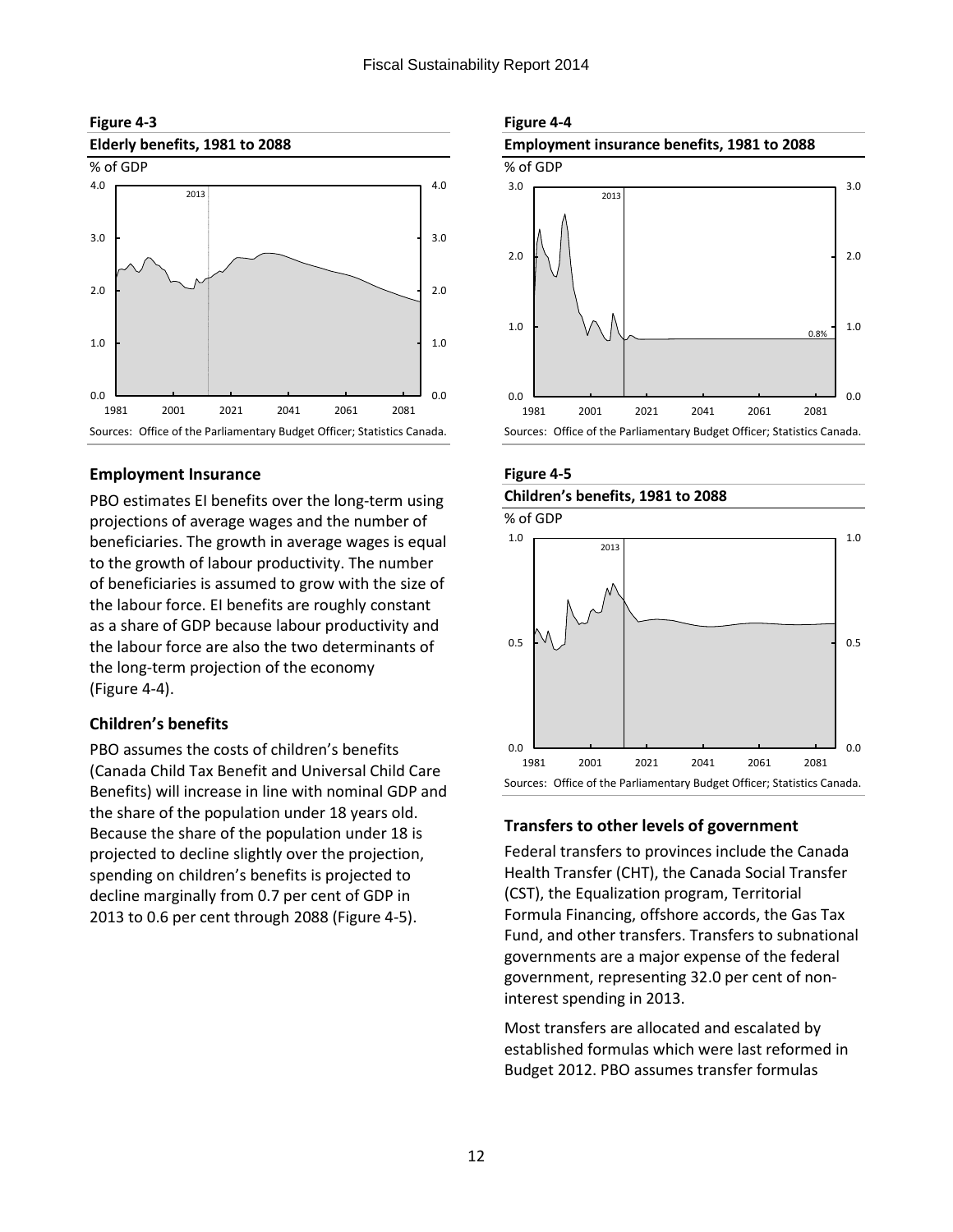continue unchanged beyond their scheduled review period.

Equalization and Territorial Formula Financing are increased with GDP growth. The CHT rises by 6 per cent a year until 2016 and with a three-year moving average of GDP thereafter.

PBO assumes other transfers to provinces decline as a share of GDP over the medium term, in line with announced direct program expenses austerity. In 2019 and beyond they are assumed to increase with GDP growth. These transfers support specific program areas, such as funding arrangements for the justice system and transit investment.<sup>14</sup>

The annual CST escalator is 3 per cent a year. The escalator is lower than projected GDP growth, so CST spending declines gradually relative to GDP over time. Consequently, total transfers to other levels of government are projected to decline slightly as a share of GDP over the long term (Figure 4-6).

#### **Figure 4-6**

 $\overline{a}$ 

#### **Federal transfers to subnational governments, 1961 to 2088**



#### **Other program spending**

Other spending includes direct program expenses (excluding departmental transfers to provinces and capital amortization) and capital acquisitions. PBO's projection of other program spending over the medium term is based on the government's spending plan in Budget 2014. Beyond 2018, other program spending is assumed to grow with the economy, maintaining a constant share of 4.4 per cent of GDP. This is well below the historical average of 7.8 per cent of GDP (Figure 4-7).



#### <span id="page-15-0"></span>**4.3 Federal government primary balance**

Subtracting projected program expenses from revenues gives the primary balance of the federal government (Figure 4-8).

As the economy recovers over 2014 and 2015, federal revenues increase, while growth in overall program spending remains constrained. This results in a sharp improvement in the primary balance, reaching 2.0 per cent of GDP in 2018.

Beyond the medium-term, the federal primary balance is expected to remain roughly stable, averaging 2.1 per cent of GDP over the 75-year projection. It reaches a low of 1.7 per cent in 2033, when the impact of population ageing on elderly benefits is greatest. It gradually increases to 2.8 per cent in 2088 as elderly benefits and transfers to provinces decline relative to GDP.

<sup>&</sup>lt;sup>14</sup> Transfers to subnational governments in CSNA 2012 include transfers to provinces which are listed as direct program expenses in the public accounts, rather than Major Transfers to Other Levels of Government. The difference between CSNA 2012 transfers to other levels of government and public accounts Major Transfers to Other Levels of Government was \$19.7 billion in 2013.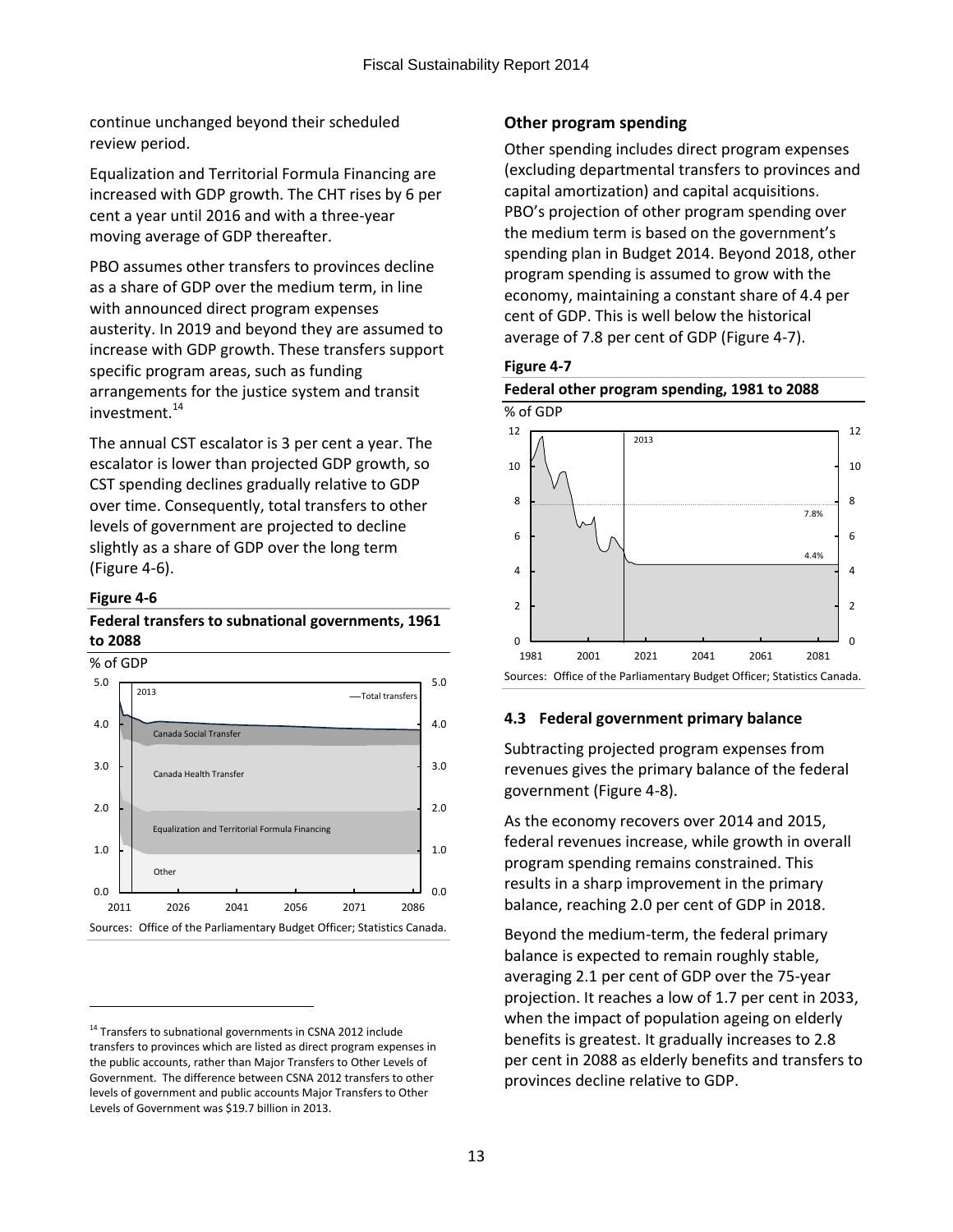



## <span id="page-16-0"></span>**5 OPERATIONS OF SUBNATIONAL GOVERNMENTS**

Revenues and program spending for subnational governments are projected by adding together the revenues and spending projections of provincial, territorial, local, and aboriginal governments, net of transfers between governments. Revenues include both own-source revenues and transfers from the federal government. Subnational government spending is modelled in four sectors: health care, education, social benefits, and other program spending.

## <span id="page-16-1"></span>**5.1 Subnational government own-source revenues**

Own-source revenues exclude federal transfers and intergovernmental transfers between subnational governments. These revenues reached a 30-year low in 2013 (20.7 per cent) but are projected to grow over the medium term. PBO assumes own-source revenues will return to the 30-year historical average by 2018 (21.9 per cent) and remain at the historical average over the long term (Figure 5-1). These projections are roughly unchanged from FSR 2013.

#### **Figure 5-1**





## <span id="page-16-2"></span>**5.2 Subnational government program spending**

Subnational government program spending is expected to continue to decline from the midrecession peak of 27.3 per cent of GDP in 2009 to 24.4 per cent by 2018, as many subnational governments implement their announced deficit elimination measures (Figure 5-2).

Following the period of restraint, spending is projected to increase 3.8 per cent per year, reaching nearly 29.2 per cent of GDP by 2088. The long-term upward trend in program spending is driven mainly by growth in health spending.

PBO's projection of subnational government program spending is slightly lower relative to FSR 2013. This is because of lower historical and provisional estimates of health care costs over 2011 to 2013, combined with a lower long-term projection of nominal GDP and small changes in the expected demographic composition of the population.

## **Health care spending**

Canada's publicly funded health care system includes the costs of hospitals and other health care facilities, services from physicians and other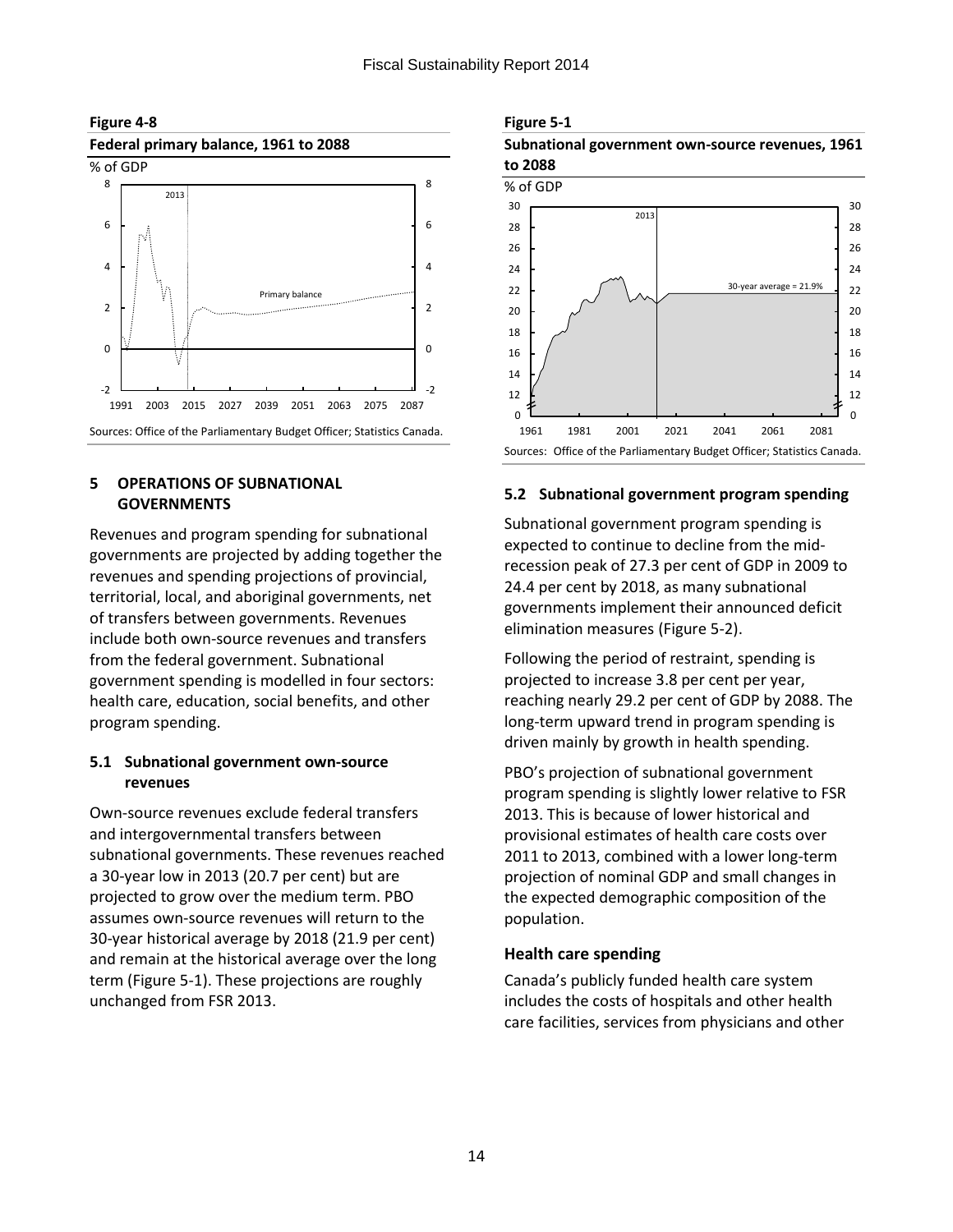professionals, drug plans, public health administration, and other spending.<sup>15</sup>

#### **Figure 5-2**

**Subnational government program spending, 1961 to 2088**



Health spending increased faster than GDP for 13 consecutive years between 1998 and 2010, growing at an average annual rate of 7.2 per cent (Figure 5-3). This spending growth contributed significantly to the deteriorating financial outlook of subnational governments in recent years.

Spending growth has shown promising signs of slowing. Historical data for 2011 that was recently released by the Canadian Institute for Health Information (CIHI) reported health spending increased by less than the growth of GDP for the first time since the period of spending restraint between 1994 and 1997. According to CIHI's provisional estimates, the growth of health spending continued to be below the growth of GDP in 2012 and 2013.

PBO projects health spending by decomposing its growth into three components: (1) the increase in expenditure as a result of higher incomes (2) the increase in costs as a result of population ageing, and (3) an excess cost growth factor.

 $\overline{a}$ 

## **Figure 5-3**



Sources: Office of the Parliamentary Budget Officer; Statistics Canada.

Growth in incomes is represented by the growth in GDP (national income). Since 1975, growth in expenditure on health in Canada and other G7 countries has tracked or exceeded growth in nominal GDP in most years.

The increase in health care costs from ageing is the main driver of health spending as a share of GDP. To project these cost increases, PBO constructs an age index by mapping per capita health spending by age group onto the projected population of the age groups over the next 75 years (Figure 5-4).  $^{16}$ 

The extent to which costs of health care have exceeded the increase attributable to population ageing and the growth in income is measured by *excess cost growth.* In PBO's FSR 2014 baseline projection, the long-run assumption of excess cost growth is 0.30 per cent, which is the average annual increase in excess cost growth over the period 1975 to 2013. This is lower than the excess cost growth assumption of 0.35 per cent used in FSR 2013. The excess cost growth assumption was lowered as a result of recent historical data for

 $\overline{\phantom{a}}$ 

<sup>&</sup>lt;sup>15</sup> For details on the categories of health spending, see Canadian Institute for Health Information (2013).

 $16$  Some researchers have argued that the increases in life expectancy will reflect better health outcomes of the population and should lead to lower growth in health spending as the impact of ageing on costs is delayed. PBO does not take this into account because there is a great deal of uncertainty involved in choosing alternative assumptions to CIHI's health expenditure estimates. For a detailed discussion of the relationship between ageing and health status and its implications for health spending, see OECD (2006) and Hogan, S. and S. Hogan (2002).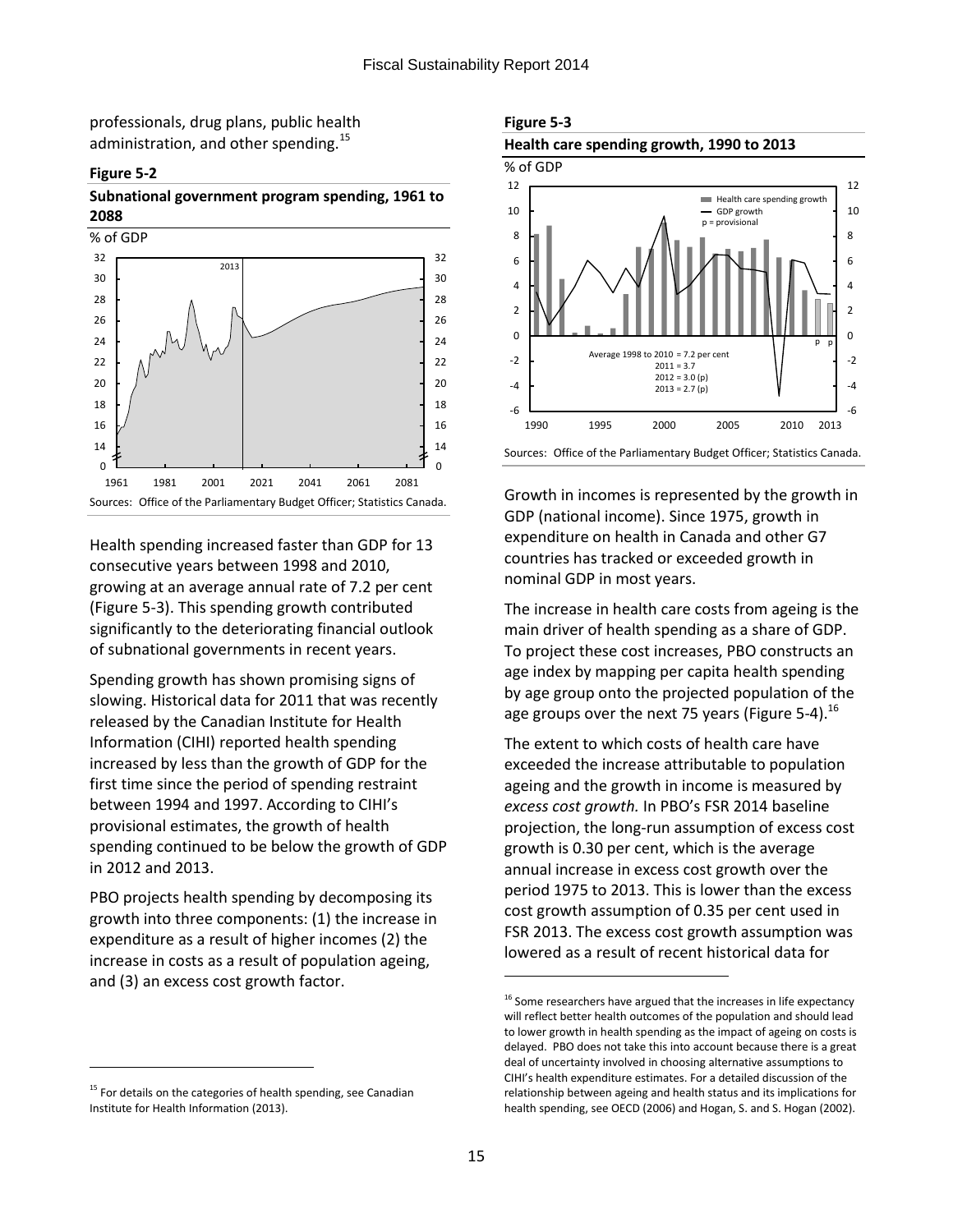2011, and CIHI's provisional estimates for 2012 and 2013.

#### **Figure 5-4**

#### **Per capita health expenditure by age group, 2010**  $\mathsf{\hat{S}}$



Historical health spending and PBO's projection of future health spending is shown in Figure 5-5. As a share of GDP, provincial spending on health care rose from 5.0 per cent in 1975 to 7.5 per cent in 2011. From 2011 to 2013, spending on health care is estimated to have declined slightly to 7.4 per cent of GDP.

From 2013 to 2050, health spending is projected to increase at an annual rate of 4.8 per cent, of which the ageing factor contributes 0.8 percentage points. Because nominal GDP is expected to grow at an annual rate of only 3.6 per cent, health spending is projected to expand from 7.4 per cent of GDP to 11.3 per cent. The increase in health spending as a share of the economy over this period is primarily driven by population ageing, which accounts for 69.9 per cent of the 3.9 percentage point increase.

After 2050, the pressure of ageing on demand for health services is projected to decline. Growth in health spending slows to an average of 4.1 per cent annually, of which the ageing factor contributes 0.1 percentage points. Excess cost growth is the primary driver of the increase in health spending as a share of the economy over the remainder of the projection. The projection of health spending with

no excess cost growth is also given in Figure 5-5 for comparison.

In total, health spending rises from 7.4 per cent of GDP in 2013 to 13.1 per cent in 2088.



Although health care is administered provincially, the federal government sets objectives for its delivery in the Canada Health Act. The federal government provides assistance to meet those objectives through the CHT. The CHT escalator currently increases the transfer at an annual rate of 6 per cent. Changes to the CHT announced in 2011 will index the transfer to a 3-year moving average of nominal GDP growth beginning in 2017.

If the experience from 2011 to 2013 continues and provinces are able to control excess cost growth, indexing the CHT to GDP will leave only a small shortfall relative to a proportional federal contribution to health care costs over the next decade, before the most pronounced effects of population ageing arrive. When the current health accord is to be reviewed in 2024, annual transfers will be \$3.1 billion lower than if they had grown at a rate proportional to income growth and the increased demand for health care from population ageing (Table 5-1).

But if funding continues to be indexed to GDP beyond 2024, the difference between the CHT and the federal contribution that would ensure the burden of population ageing is shared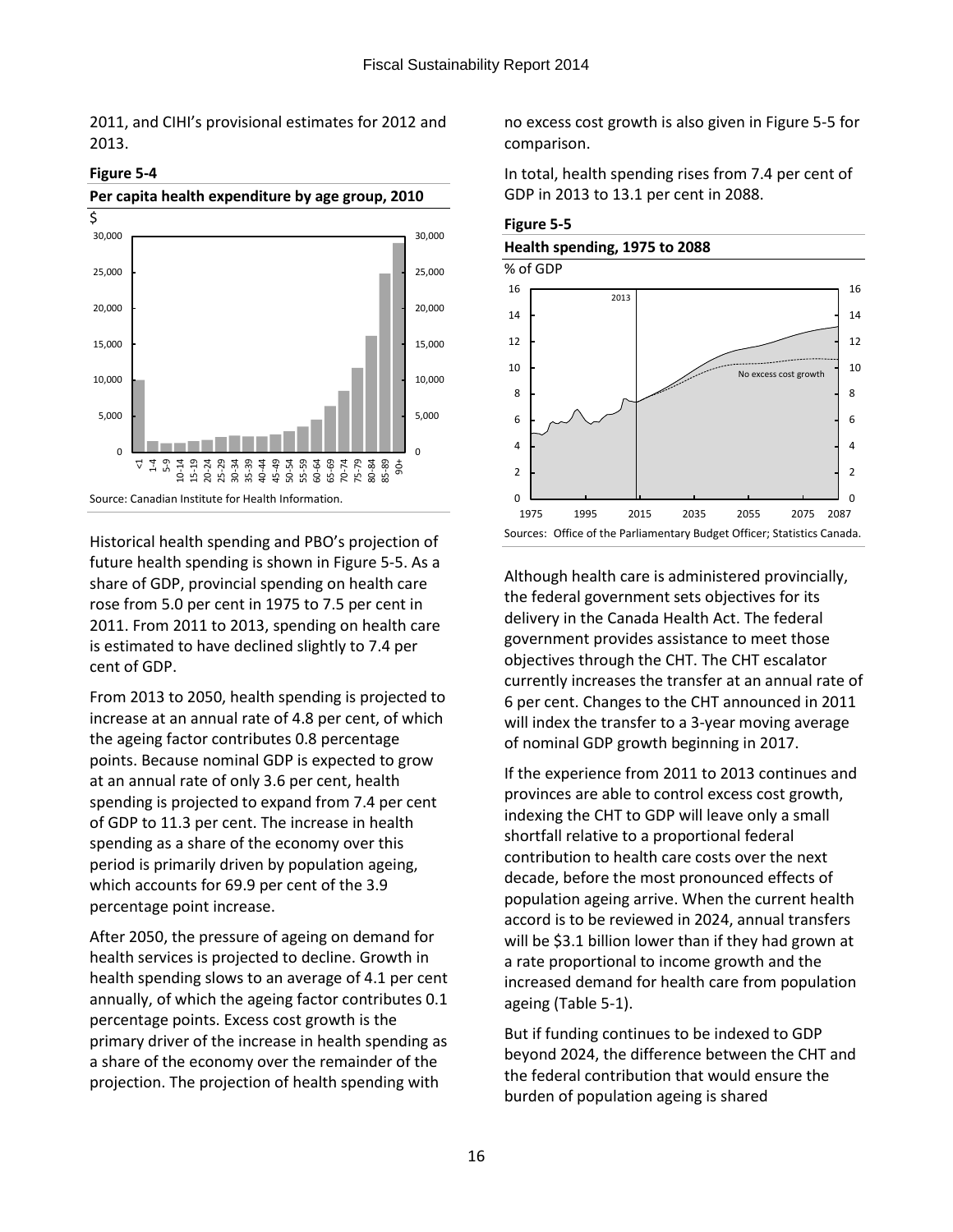proportionally between levels of government is projected to increase to \$21.1 billion, or 0.4 per cent of GDP, in 2040. By the end of the outlook, it will increase to \$163.6 billion, or 0.6 per cent of GDP.

To ensure continued access to quality health care, provinces will need to make up this funding with higher taxes or lower spending on other public services.

#### **Table 5-1**

#### **Alternative CHT escalators**

| Sbillions, unless noted otherwise                            |      |      |      |      |       |       |  |
|--------------------------------------------------------------|------|------|------|------|-------|-------|--|
|                                                              | 2017 | 2020 | 2024 | 2040 | 2060  | 2088  |  |
| CHT indexed to GDP and costs<br>related to population ageing | 35.1 | 39.8 | 47.0 | 96.7 | 208.2 | 585.5 |  |
| CHT indexed to GDP only                                      | 34.5 | 38.7 | 43.8 | 75.6 | 154.1 | 421.9 |  |
| Difference                                                   | 0.6  | 1.1  | 3.1  | 211  | 54.1  | 163.6 |  |
| Difference (% of GDP)                                        | 0.0% | 0.0% | 0.1% | 0.4% | 0.5%  | 0.6%  |  |

Source: Office of the Parliamentary Budget officer; NHEX.

PBO's baseline projection assumes provinces will be unable to control excess cost and CHT will continue to be indexed to GDP. Over the long term, the proportion of provincial health care costs covered by CHT falls from 20.1 per cent in 2013 to 11.9 per cent by 2088 (Figure 5-6).

#### **Figure 5-6**

#### **Share of federal transfers in health spending, 2013 to 2088**



#### **Education expenses**

PBO models education spending in line with the growth of nominal GDP as well as the growth of the share of the age group five to 24 relative to the total population. PBO assumes there is no spending enrichment.

The population aged five to 24 is projected to grow more slowly than the overall population over the long term. Consequently, education spending is projected to decline as a share of GDP from 5.8 per cent in 2013 to 5.1 per cent in 2088 (Figure 5-7). The long-term decline in education spending is interrupted twice by relatively large cohorts of school aged children. These are the grandchildren and great grandchildren of the baby boom generation.

#### **Figure 5-7**



#### **Social benefits**

Social benefits include income replacement, disability support, and other social assistance programs. PBO projects social benefits using the growth in the share of the population aged 15 to 64 and the growth of nominal GDP. $^{17}$ 

The population aged 15 to 64 declines as a share of the total population over 2014 to 2045. As a result, social benefits spending declines from 1.5 per cent of GDP in 2013 to 1.3 per cent in 2044, before stabilizing and growing at roughly the same rate as GDP over the remainder of the outlook (Figure 5-8).

 $\overline{a}$ 

 $17$  PBO assumes the population eligible for social benefits is unaffected by changes to the ages of eligibility for federal elderly benefits.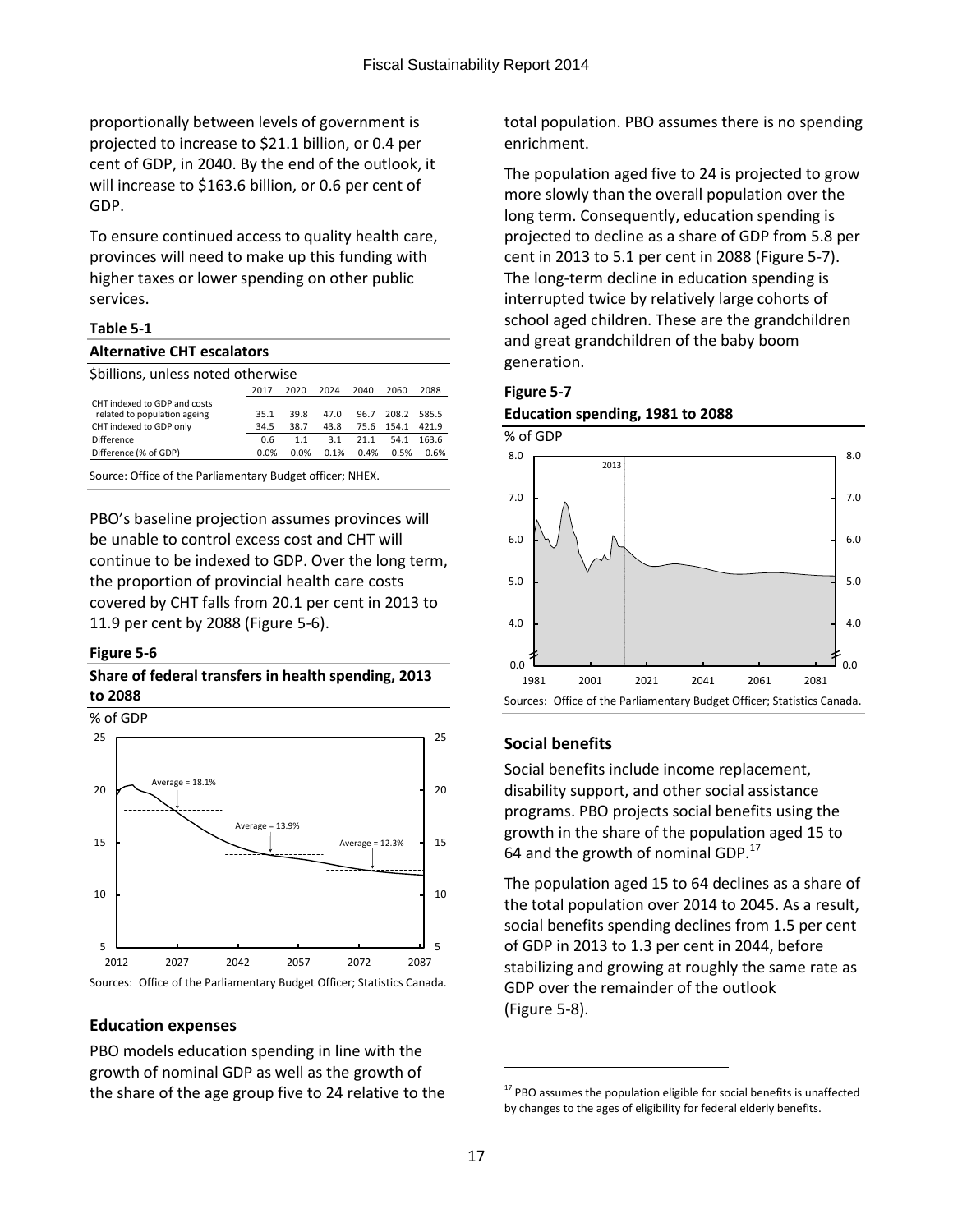

#### **Figure 5-8**

The CST escalator is assumed to continue at 3 per cent over the long term, which is slower than the projected growth of subnational government spending on social benefits and education. Federal CST transfers as a share of social benefits and education spending are projected to average 7.7 per cent over the first 25 years of the projection, 7.0 per cent over the next 25 years, and 6.1 per cent over the remainder (Figure 5-9).

#### **Figure 5-9**

## **Share of federal transfers in subnational social and education spending, 2013 to 2088**



#### **Other non-interest spending**

PBO assumes that other program spending will remain frozen until the end of 2017, reflecting

PBO's review of discretionary spending plans in provincial budgets. While frozen, other spending will decrease as a share of GDP from 11.4 per cent of GDP in 2013 to 9.6 per cent in 2018.

The spending freeze is driven by Ontario's planned discretionary spending cuts, which offset planned increases in other provincial budgets. Therefore, PBO's sustainability calculations for subnational governments depend importantly on the assumption that Ontario successfully implements the spending restraint indicated in its 2014 provincial budget.

By 2017, most provincial budget plans return to surplus. PBO assumes spending restraint will be relaxed beyond 2017 and other program spending will increase at the same rate as GDP growth.

There has been some success in restraining other discretionary spending in the past three years: other spending has declined from a peak of 12.1 per cent of GDP in 2010 to 11.4 per cent in 2013. As other spending continues to decline, it will reach levels near historic lows (Figure 5-10).

PBO's medium-term restraint assumption amounts to a permanent reduction in other program spending of nearly 1 percentage point of GDP below its historical average of 10.5 per cent.

#### **Figure 5-10**



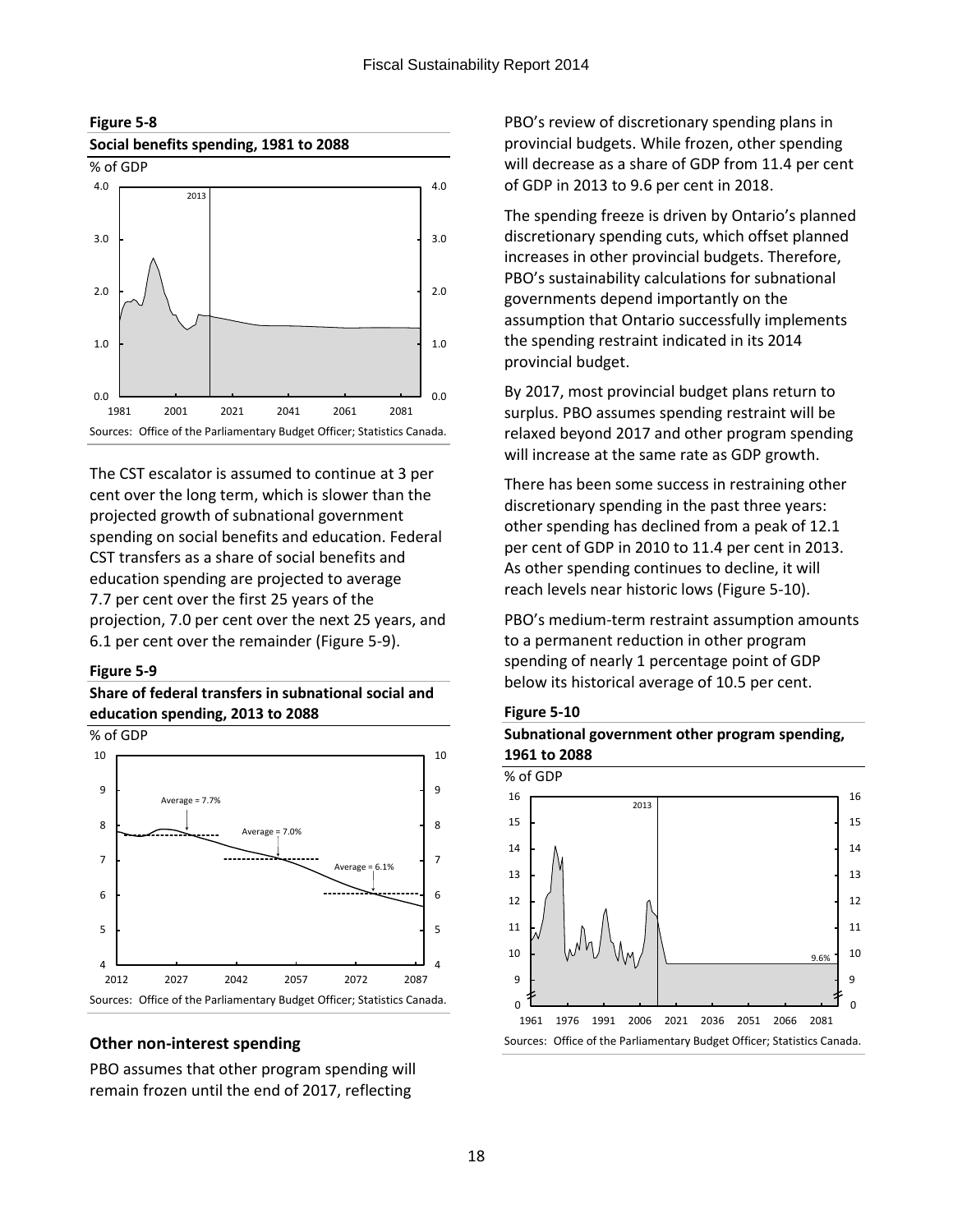## <span id="page-21-0"></span>**5.3 Subnational government primary balance**

Subtracting projected program expenses from revenues gives the projected primary balance of subnational governments (Figure 5-11).

The projection of the primary balance of subnational governments peaks at a surplus of 1.3 per cent of GDP in 2018 as a result of mediumterm spending restraint. After 2018, population ageing and escalating health care costs result in a steadily deteriorating primary balance over the long term, reaching a deficit of 3.6 per cent of GDP in 2088.

## **Figure 5-11**

 $\overline{a}$ 



## <span id="page-21-1"></span>**6 CANADA AND QUEBEC PENSION PLANS**

The Canada Pension Plan (CPP) and Quebec Pension Plan (QPP) are included in FSR 2014 as they are material to PBO's debt-sustainability and risk analysis of the broader public sector.<sup>18</sup> The Canada Revenue Agency and Employment and Social Development Canada jointly administer the CPP, while the Régie des rentes du Québec manages the QPP.

PBO projects the revenues and expenses of the CPP and QPP using its long-term demographic and

economic projections and the information in the 26<sup>th</sup> Actuarial Report of the Canada Pension Plan as at 31 December 2012 and the Actuarial Report of the Québec Pension Plan as at 31 December 2012. <sup>19</sup> Annex E provides additional detail on the methodology used to project the CPP and QPP.

## <span id="page-21-2"></span>**6.1 CPP and QPP revenues**

The revenues of the CPP and QPP include both contributions and investment income, with contributions making up the majority.

Contributions to the CPP and QPP are determined by the contribution rate and pensionable earnings. The current legislated contribution rate for the CPP is 9.9 per cent, while the contribution rate for the QPP is set to increase from 10.35 per cent in 2014 to 10.80 per cent in 2018, increasing by 0.15 percentage points a year.

Over the projection horizon, PBO assumes that contributions grow in line with employment, inflation, and labour productivity from the demographic and economic projections described in Section 2 and 3.

CPP contributions are projected to increase from 2.3 per cent of GDP in 2014 to 2.4 per cent in 2088. QPP contributions are projected to decline from 0.7 per cent of GDP in 2014 to 0.6 per cent in 2088. The difference between CPP and QPP contributions relative to GDP reflects slower employment growth in Quebec compared with the rest of Canada. <sup>20</sup> The combined CPP and QPP contributions are estimated to increase gradually from 2.9 per cent of GDP in 2014 to 3.1 per cent of GDP in 2088 (Figure 6-1).

 $\overline{\phantom{a}}$ 

<sup>&</sup>lt;sup>18</sup> The CPP and QPP are autonomous pension funds, meaning they have their own assets and liabilities and engage in market transactions on their own account. By the classifications of GFSM 2014 they form part of the *public sector* but not the *general government sector*.

 $19$  Office of the Superintendent of Financial Institutions Canada (2013). *26th Actuarial Report on the Canada Pension Plan as at 31 December 2012*: [http://www.osfi-bsif.gc.ca/Eng/Docs/cpp26.pdf;](http://www.osfi-bsif.gc.ca/Eng/Docs/cpp26.pdf) Régie des rentes du Québec (2013) *Actuarial Report of the Québec Pension Plan as at 31 December 2012*:

[http://www.rrq.gouv.qc.ca/SiteCollectionDocuments/www.rrq.gouv.q](http://www.rrq.gouv.qc.ca/SiteCollectionDocuments/www.rrq.gouv.qc/Anglais/publications/regime_rentes/EA2012en.pdf) [c/Anglais/publications/regime\\_rentes/EA2012en.pdf](http://www.rrq.gouv.qc.ca/SiteCollectionDocuments/www.rrq.gouv.qc/Anglais/publications/regime_rentes/EA2012en.pdf)

<sup>&</sup>lt;sup>20</sup> PBO does not project Quebec employment separately. PBO uses the distribution from the  $26<sup>th</sup>$  Actuarial Report on the CPP to allocate PBO's national employment projections to Quebec and the rest of Canada. The average annual growth of employment in Quebec from 2014 to 2088 is 0.3 per cent, while the rest of Canada is 0.5 per cent over the same period.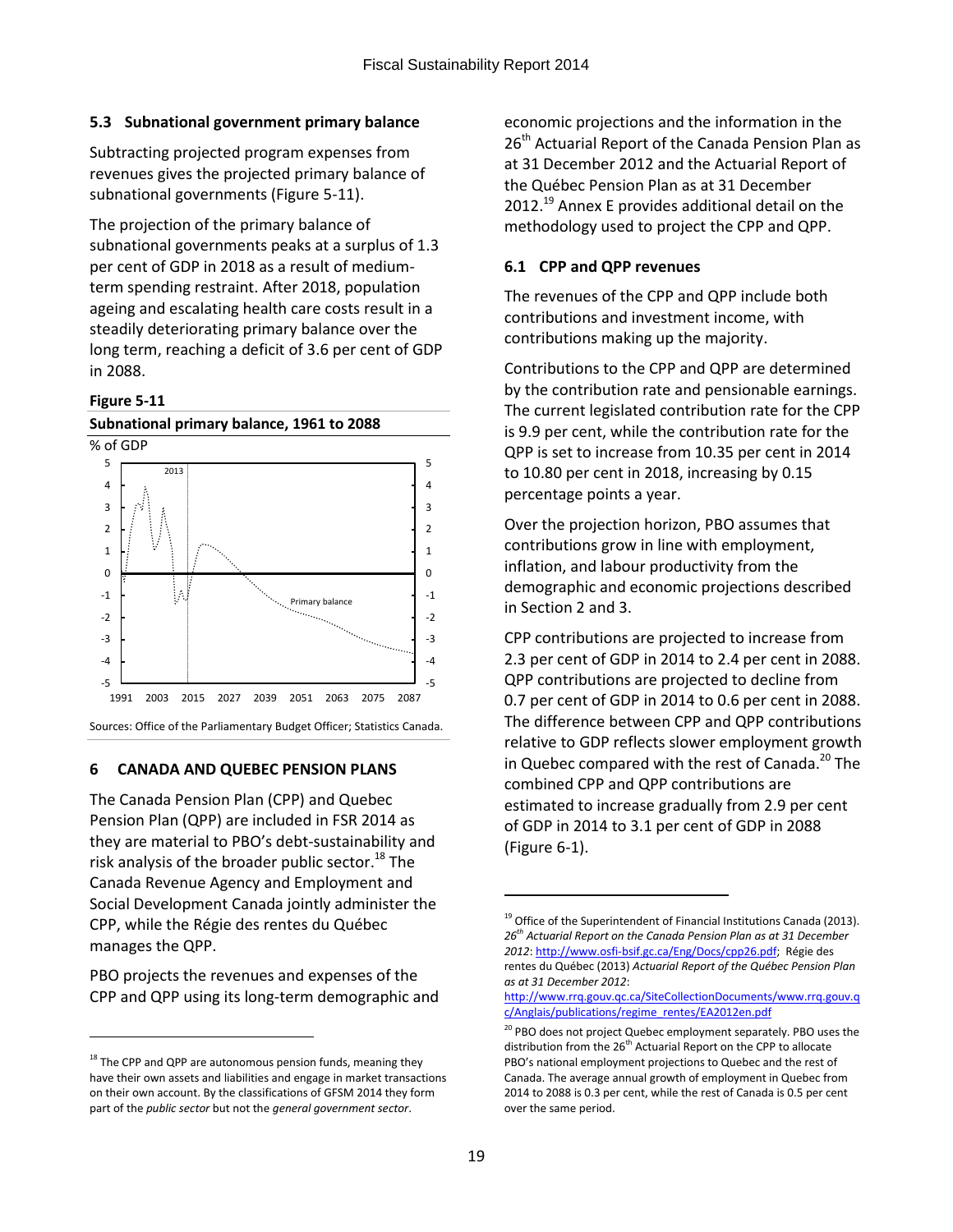

The second component of CPP and QPP revenues is investment income, which is determined by the rate of return for the CPP and QPP investment portfolios. The rate of return is calculated using PBO's projection of the interest rate on 10-year Government of Canada bonds, and the Chief Actuary's estimation of the portfolio shares and risk premiums. PBO projects the nominal rate of return on CPP and QPP investments will increase from 5.4 per cent in 2014 to 6.5 per cent in 2023, remaining constant thereafter.

## <span id="page-22-0"></span>**6.2 CPP and QPP expenditures**

CPP and QPP expenditures are composed of retirement benefits, other benefits, and administration expenses. Expenditures are projected to increase over the long term as the old age dependency ratio increases from 22.3 per cent in 2013 to 44.8 per cent in 2088. PBO projects that CPP and QPP retirement benefits will increase from 2.0 per cent of GDP in 2013 to 2.9 per cent in 2034 as the baby boomer generation transitions into retirement. Retirement benefits are projected to continue increasing thereafter, reaching 3.3 per cent of GDP in 2088. The increase in retirement benefits is driven by both population ageing and enrichment of benefit payments. Benefits are enriched because growth in labour productivity will increase average contributory earnings for future beneficiaries.

Other benefits, which include disability benefits, survivor benefits, death benefits and childrens benefits, are projected to increase at an average annual rate of 3.3 per cent over the projection horizon. Other benefits increase as a result of the projected growth in the working-age population, inflation, and labour productivity.

Administration expenses are projected to increase in line with contributory earnings at 3.5 per cent annually, on average, over the projection period.

Overall, combined CPP and QPP expenditures are projected to increase from 2.6 per cent of GDP in 2013 to 3.8 per cent in 2088 (Figure 6-2).





## <span id="page-22-1"></span>**7 SUSTAINABILITY ASSESSMENT**

PBO measures fiscal sustainability in terms of the projected end point of the time path of public debt over a finite horizon of the next 75 years. $^{21}$  If the debt-to-GDP ratio in 2088 is less than or equal to the ratio in 2013, PBO considers the government's fiscal policy sustainable. If the debt-to-GDP ratio is greater in 2088 than 2013 and accelerating, the

 $\overline{a}$ 

<sup>&</sup>lt;sup>21</sup> PBO chose a 75-year horizon because it captures the demographics of the baby boom generation, their children, and their grandchildren, and is long enough for the old-age dependency ratio to stabilize.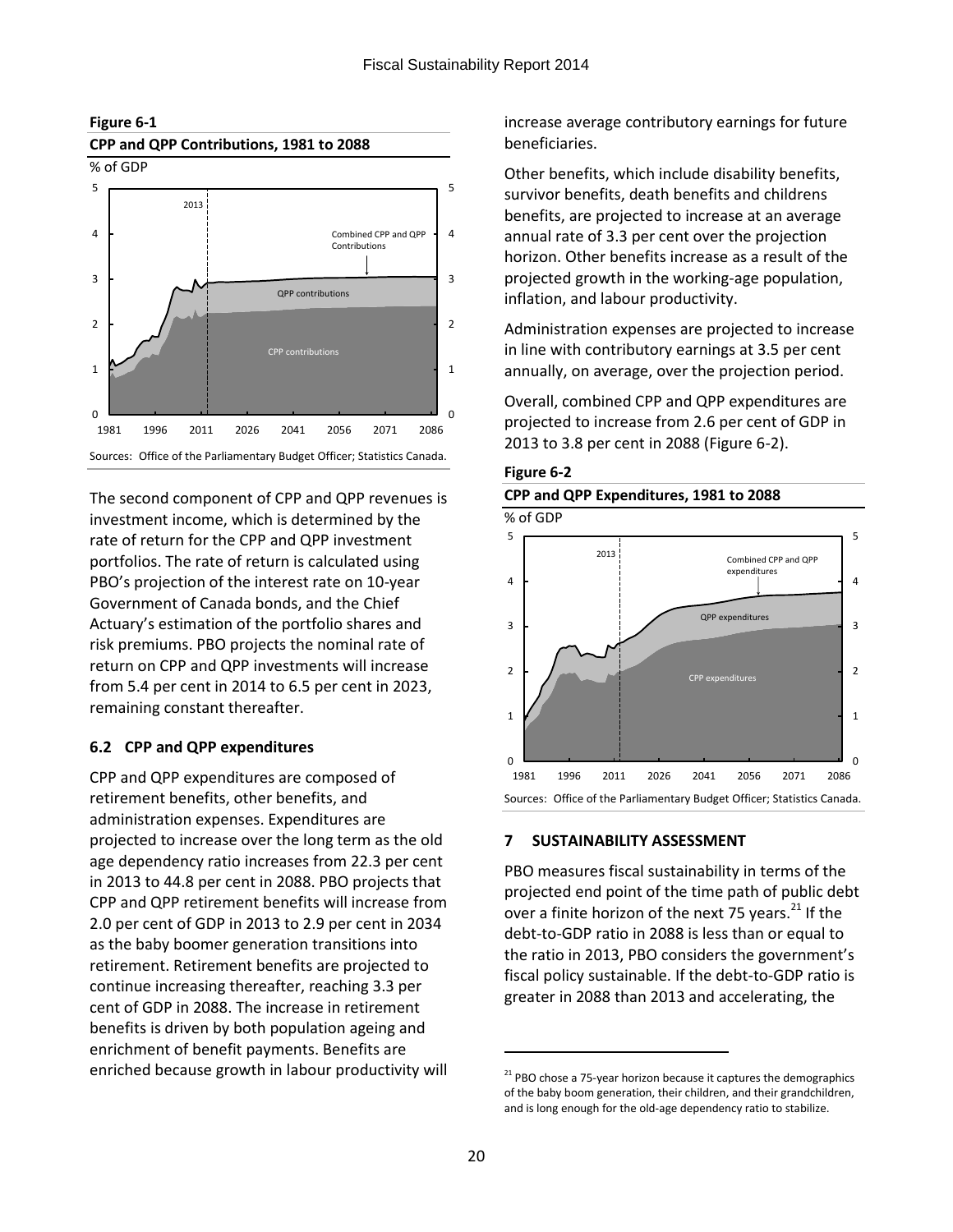government's fiscal policy is unsustainable and may require policy corrections.

To arrive at the path of public debt, PBO begins with the most recent observations of government balance sheets from Statistics Canada's Government Finance Statistics tables. <sup>22</sup> The measure of debt PBO uses is *net debt*, defined in GFSM 2014 as gross debt minus financial assets corresponding to debt instruments. Gross debt is the sum of all financial claims that governments owe creditors at a future date.<sup>23</sup> Notably this includes both market debt and accrued benefits obligations for future public service pension and health plans. Financial assets are the same debt instruments, but where the government is the creditor.

PBO adds the projected long-term annual flows of the primary balance of the federal and subnational governments to the stock of net debt to determine the impact of annual operations on borrowing or lending. Annual interest is charged on the debt resulting from the initial stock of debt and borrowing activities throughout the year. Interest rates are projected according to the methodology described in Box 1.

The sum of the primary balance and interest charges in each year gives *net lending* if positive (that is, government is contributing financial resources to other sectors of the economy), or *net borrowing* if negative (that is, government is consuming financial resources from other sectors of the economy).

The annual flow of net lending determines the accumulation of additional debt. However, the sustainability of the levels of future debt depends not just on the accumulation of the nominal stock of debt, but also on the yearly national income which is available to service the debt—that is, GDP. If GDP grows faster than additional debt

 $\overline{a}$ 

## **Box 1: Projecting effective interest rates**

PBO calculates the effective rate on government debt as public debt charges divided by the stock of the previous year's interest-bearing debt. Interest-bearing debt includes both market debt (short-term and longterm bonds) and non-market debt (unfunded pension plan obligations and other accounts payable).

The interest rate on federal market debt is determined by an estimated equation weighting short-term and long-term debt. Over the long-term, non-market debt and its interest charges are phased out and the longterm interest rate approaches the long-term interest rate on market debt, which is assumed to be equal to 4.9 per cent. The long-term interest rate on market debt is a weighted average of the market interest rates on 3-month treasury bills (4.2 per cent) and 10-year government of Canada bonds (5.3 per cent) from the economic projection.

PBO assumes that the effective interest rate on market debt of the subnational government sector settles at 50 basis points above the interest rate on the 10-year Government of Canada bond rate. This is based on the average market interest rate difference between long-term federal and provincial government debt between 1993 and 2007.<sup>a</sup> As a result, there is a 90-point difference between the interest rate of federal and subnational governments over the long term (that is, 5.8 versus 4.9 per cent respectively) which is moderately smaller than the average differential of 110 basis points from 1992 to 2007.

<sup>a</sup>The long-term federal rate is the average yield on Government of Canada bonds with maturities over 10 years and the long-term provincial rate is Scotia Capital's average weighted yield on longterm provincial bonds.

accumulates, debt will shrink as a share of national income. If GDP grows more slowly than the accumulation of additional debt, debt could grow more quickly than the nation's ability to finance it. All stocks and flows in PBO's fiscal sustainability assessments are presented as a share of GDP. The relationship among nominal GDP growth, interest rates, and fiscal sustainability is described further in Box 2.

Using the projected path of public debt, PBO calculates a summary statistic of sustainability of the government fiscal position known as the *fiscal* 

<sup>&</sup>lt;sup>22</sup> The Government Finance Statistics tables are prepared according to internationally comparable standards. See CANSIM Table 385-0032 and related publications.

 $23$  The scope of financial liabilities include: monetary gold and special drawing rights (SDRs), currency and deposits, debt securities, loans, insurance, pension, standardized guarantee schemes, and other accounts receivable.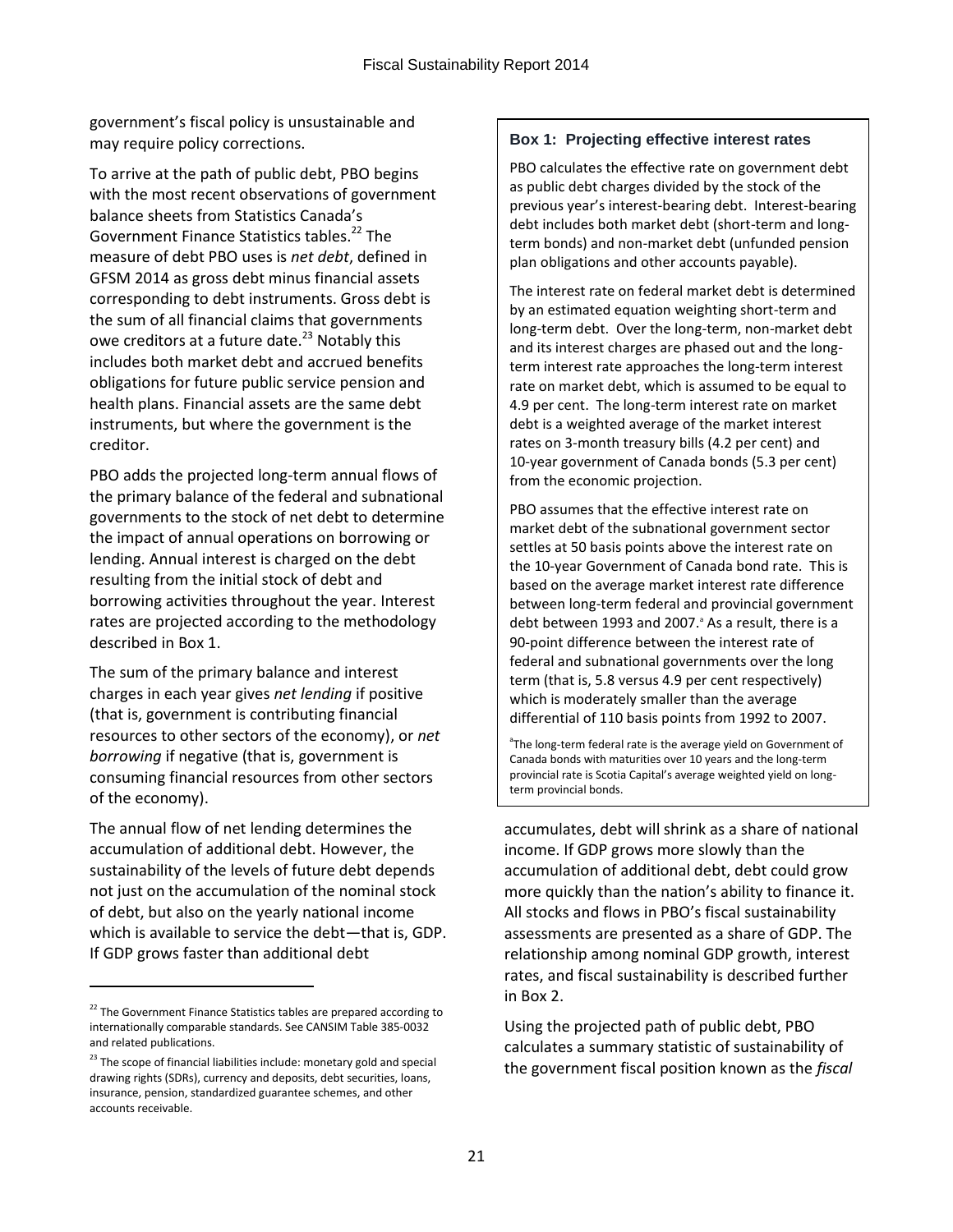#### **Box 2: Interest rates, growth rates, and sustainability**

When the effective interest rate on debt (*i*) exceeds GDP growth (*g*) maintaining a stable debt-to-GDP ratio (*D/Y*) requires running primary balance (P*B*) surpluses. As a share of GDP, the size of the primary balance surplus necessary to maintain a stable debtto-GDP ratio depends on the difference between the interest rate and the GDP growth rate as well as the current debt ratio:

$$
\frac{PB}{Y}=(i-g)\cdot\frac{D}{Y}
$$

This relationship says that the debt-to-GDP ratio will increase if the primary balance as a share of GDP is smaller than the difference between the interest rate and growth rate multiplied by the current debt ratio.

For the CPP and QPP, when the rate of return (*r*) exceeds GDP growth (*g*), maintaining a stable assetto-GDP ratio (*A/Y*) requires negative net cash flows (*NCF*) to offset investment income. As a share of GDP, the size of the net cash flow (contributions less expenditures) necessary to maintain a stable asset ratio depends on the difference between the rate of return and the GDP growth rate as well as the current asset ratio.

$$
\frac{NCF}{Y} = -(r-g)\cdot\frac{A}{Y}
$$

*gap*. <sup>24</sup> The fiscal gap is the immediate and permanent improvement to the primary balance required to achieve the same debt-to-GDP ratio at the end of the chosen time horizon as at the beginning of the projection (2088 and 2013, respectively).

An improvement in the primary balance can be achieved by increasing revenues, decreasing noninterest spending, or a combination of the two. If left uncorrected, a positive fiscal gap would lead to government debt increasing exponentially as a share of the economy, eventually making government programs difficult to finance. Annex F

 $\overline{a}$ 

provides a detailed definition and derivation of the fiscal gap.

Sections 7.1 and 7.2 present PBO's baseline fiscal gap estimates for the federal government and subnational governments. Section 7.3 presents PBO's assessment of the CPP and QPP funds, which uses a similar methodology and summary statistic.

## <span id="page-24-0"></span>**7.1 Fiscal gap of the federal government**

Figure 7-1 shows PBO's projection of the federal primary balance, net lending, and net debt.

Although the primary balance surplus is projected to decline slightly from 2018 to 2032 and the interest rate on debt is projected to exceed GDP growth, the annual surpluses are larger than necessary to stabilize the debt-to-GDP ratio. Net debt falls as a share of GDP and is eliminated in 2040, after which the government begins to accumulate a net financial asset position.

## **Figure 7-1**





Sources: Office of the Parliamentary Budget Officer; Statistics Canada.

Table 7-1 presents PBO's estimate of the baseline federal government fiscal gap calculated over 25-, 50-, and 75-year horizons. The federal government net debt-to-GDP ratio was 35.1 per cent in 2013. The fiscal gap estimate is based on the assumption that fiscal actions required to stabilize the debt ratio would be implemented immediately (that is, starting in 2014) and maintained indefinitely. For each projection horizon, implementing these fiscal

<sup>&</sup>lt;sup>24</sup> PBO's fiscal gap methodology has been adapted from the Blanchard et al (1990) and Auerbach (1994).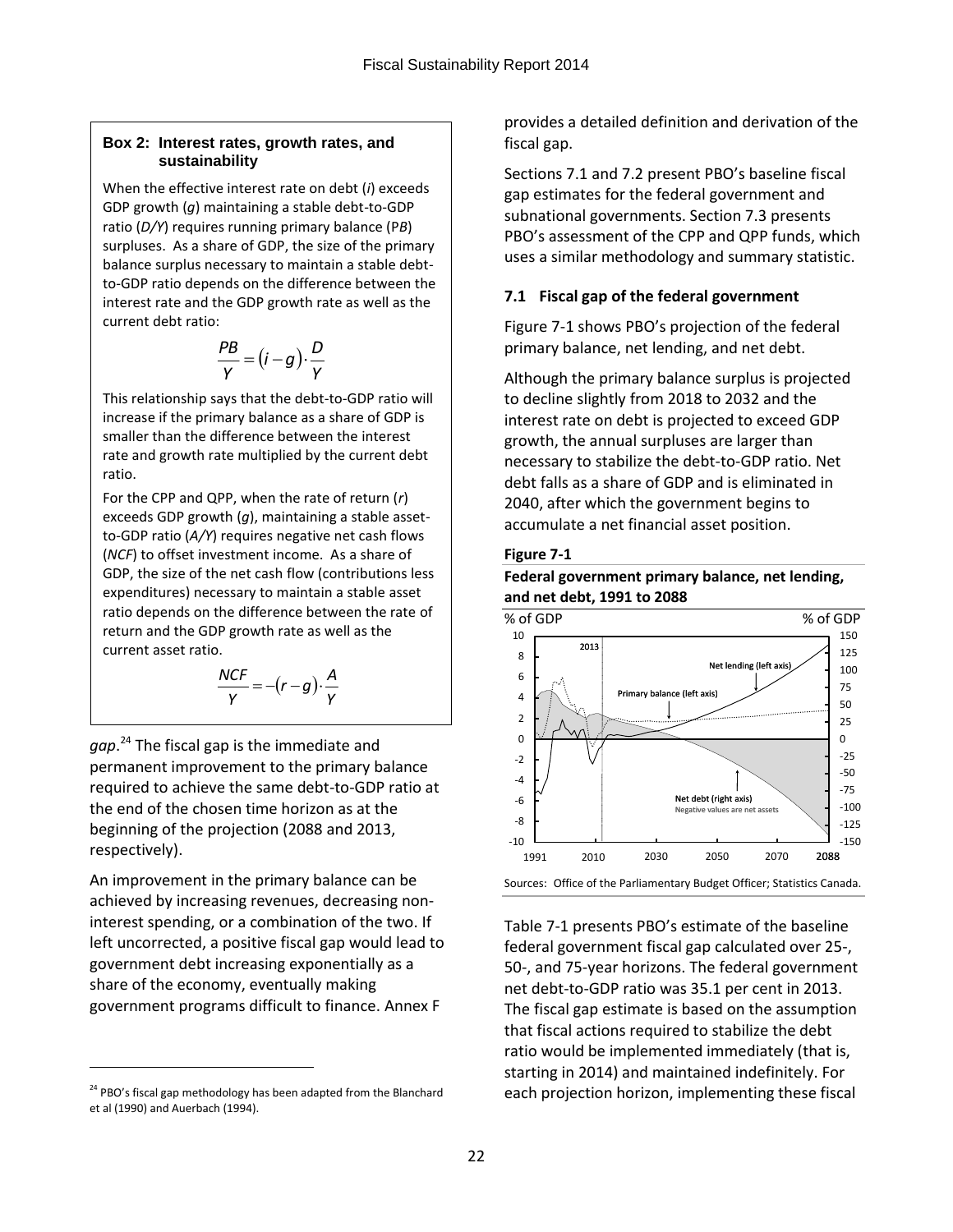actions would ensure that the ratio of federal net debt to GDP returns to its 2013 level at the end of each horizon.

#### **Table 7-1**

| Fiscal gap estimate, federal government                                                                                                                                                    |  |  |  |  |  |  |  |
|--------------------------------------------------------------------------------------------------------------------------------------------------------------------------------------------|--|--|--|--|--|--|--|
| % of GDP                                                                                                                                                                                   |  |  |  |  |  |  |  |
| Projection horizon                                                                                                                                                                         |  |  |  |  |  |  |  |
| 25 years 50 years 75 years                                                                                                                                                                 |  |  |  |  |  |  |  |
| Federal government<br>$-12$<br>$-14$<br>$-1.1$                                                                                                                                             |  |  |  |  |  |  |  |
| Office of the Parliamentary Budget Officer.<br>Source:<br>The projection period starts in 2014. Calculations are based<br>Note:<br>on the endpoint net debt-to-GDP ratio of 35.1 per cent. |  |  |  |  |  |  |  |

The baseline federal fiscal gap is estimated to be -1.4 per cent of GDP using a 75-year horizon. A negative fiscal gap means there is fiscal room available to permanently increase spending or decrease revenues while returning to the current net debt-to-GDP ratio in 2088. Earlier target dates have less fiscal room available mainly because interest revenues from future net assets do not have as much time to accumulate.

#### **Changes from last year's assessment**

The federal fiscal room projected in FSR 2014 has increased slightly relative to FSR 2013, from 1.3 per cent to 1.4 per cent. The government is projected to reach a net asset position four years earlier. This is mainly the result of further direct program expenses restraint over the medium-term. A full comparison of results from FSR 2014 to FSR 2013 is provided in Annex C.

## <span id="page-25-0"></span>**7.2 Fiscal gap of subnational governments**

Figure 7-2 shows the primary balance, net lending, and debt dynamics of subnational governments resulting from PBO's baseline projection of revenues and program spending, combined with the projected interest rate charges.

#### **Figure 7-2**





With interest rates on subnational government debt exceeding GDP growth, maintaining a stable debt-to-GDP ratio requires running primary surpluses. Increasing future primary deficits result in rapidly increasing net borrowing. The debt-to-GDP ratio reaches 338.1 per cent in 2088.

The baseline fiscal gap for subnational governments is estimated to be 1.7 per cent of GDP. Beginning in 2014 the primary balance would need to increase by 1.7 percentage points of GDP annually above its projected baseline by increasing revenues, reducing program spending, or some combination of both, in order to return to a net debt-to-GDP ratio of 31.8 per cent after 75 years (Table 7-2).

If an earlier date is targeted, less of an adjustment is required because the full extent of projected increases in health care costs resulting from population ageing and excess cost growth will have not yet occurred.

#### **Table 7-2**

| Fiscal gap estimate, subnational governments                                                                                 |                         |                    |     |                            |  |  |  |
|------------------------------------------------------------------------------------------------------------------------------|-------------------------|--------------------|-----|----------------------------|--|--|--|
| % of GDP                                                                                                                     |                         |                    |     |                            |  |  |  |
|                                                                                                                              |                         | Projection horizon |     |                            |  |  |  |
|                                                                                                                              |                         |                    |     | 25 years 50 years 75 years |  |  |  |
|                                                                                                                              | Subnational governments | 0.5                | 1.3 | 17                         |  |  |  |
| Source: Office of the Parliamentary Budget Officer.<br>The projection period begins in 2014. Calculations are based<br>Noto: |                         |                    |     |                            |  |  |  |

Note: The projection period begins in 2014. Calculations are based on the endpoint net debt-to-GDP ratio of 31.8 per cent.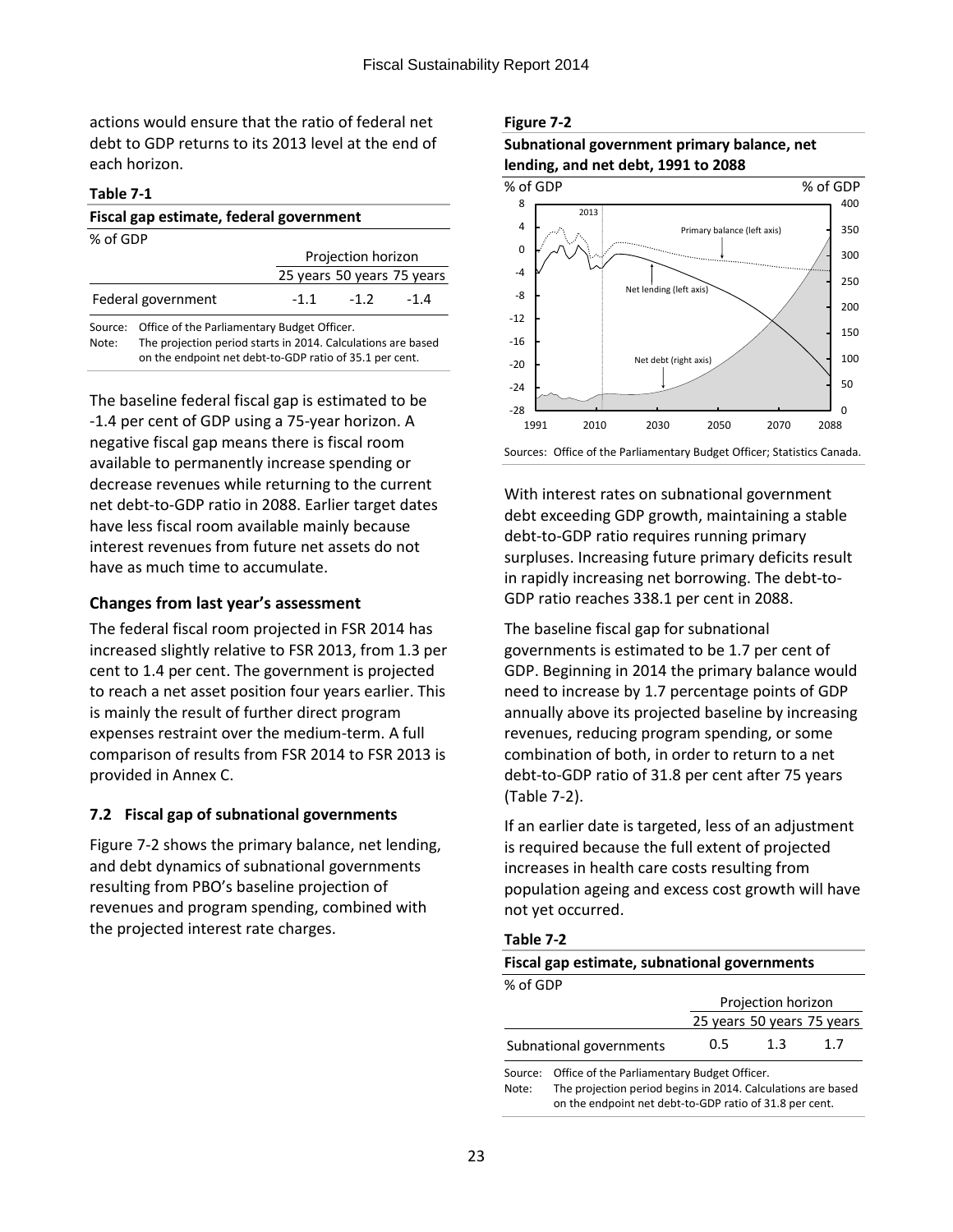The fiscal gap is calculated as the fiscal response required in 2014, but action need not be taken immediately. Measures to improve the primary balance can be implemented gradually; however, the longer they are delayed the greater the adjustments will need to be.

## **Changes from last year's assessment**

Based on the revised population projections, economic environment, new fiscal measures, and the latest historical data, the fiscal gap of subnational governments has improved from last year. This is mainly the result of lower historical and provisional estimates of health care costs over 2011 to 2013. A full comparison of results from FSR 2014 to FSR 2013 is provided in Annex C.

## **Alternative debt-to-GDP targets**

Rather than returning to the current ratio of net debt-to-GDP in 2088, fiscal gaps may also be calculated for alternative long-term debt-to-GDP targets. Table 7-3 provides PBO's estimated fiscal gaps for each alternative assumption for federal and subnational government net debt-to-GDP targets.

To eliminate net debt by 2088 instead of 2040, the federal government would need to permanently increase spending or decrease revenues by 1.1 per cent of GDP. Subnational governments would need a sustained reduction in spending or increase in revenues of 1.9 per cent of GDP annually to do the same.

Alternatively, if targeting a debt-to-GDP ratio of 100 per cent of GDP in 2088, the federal government would have to increase spending or reduce revenues by 2.0 per cent of GDP. The subnational governments would still have to reduce spending or increase revenues, although by a lesser rate of 1.3 per cent of GDP.

#### **Table 7-3**

| Fiscal gap of federal and subnational governments |
|---------------------------------------------------|
| under alternative net debt-to-GDP targets         |

| % of GDP |  |
|----------|--|
|----------|--|

|                                               |               | Net debt-to-GDP endpoint in 2088 |                                                   |  |  |  |
|-----------------------------------------------|---------------|----------------------------------|---------------------------------------------------|--|--|--|
|                                               | 2013 ratio    |                                  | 0 25 50 75 100                                    |  |  |  |
| Federal government<br>Subnational governments | $-1.4$<br>1.7 |                                  | $-1.1 -1.4 -1.6 -1.8 -2.0$<br>1.9 1.8 1.6 1.5 1.3 |  |  |  |

Sources: Office of the Parliamentary Budget Officer. Note: All gaps calculated over 75 years.

## <span id="page-26-0"></span>**7.3 Fiscal gap of the CPP and QPP funds**

As the baby boomer generation transitions into their retirement and collects pension benefits, the net cash flow (that is, contributions less expenditures) of the CPP is projected to decrease from a surplus of 0.3 per cent of GDP in 2013 to a deficit of 0.4 per cent of GDP in 2048. As the children and grandchildren of the baby boomer generation move into retirement, net cash flow is projected to decrease further, reaching -0.7 per cent of GDP in 2088 (Figure 7-3).

The QPP net cash flow is projected to balance from 2013 until 2022 as contributions are estimated to grow in line with expenditures. After 2022, net cash flow for the QPP is estimated to decline slightly to -0.1 per cent of GDP throughout the rest of the projection period. This reflects the assumption that Quebec's old age dependency ratio is slightly higher than the rest of Canada, which places relatively more upward pressure on QPP benefit payments. However, the legislated increase in the QPP contribution rate (it is set to increase to 10.8 per cent in 2018) partly offsets the increase in projected benefit payments. Therefore, the net cash flow for the QPP is projected to decrease at a slower pace than the CPP.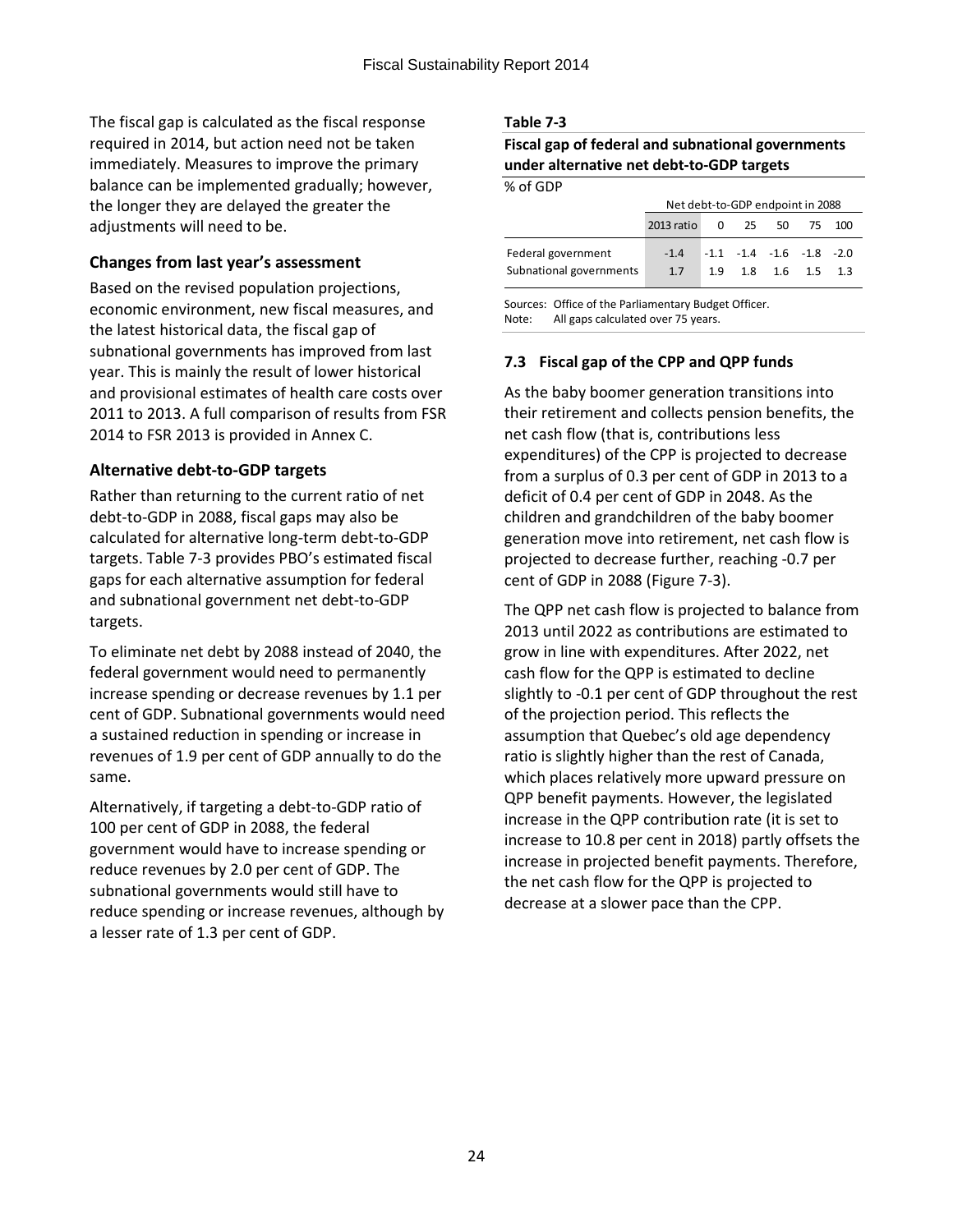#### **Figure 7-3**





PBO projects net assets for the CPP and QPP relative to GDP based on projected net cash flows and rates of return on investments. Given the current legislated contribution rates of the two plans, PBO estimates that CPP and QPP net assets will increase from 13.2 per cent of GDP in 2013 to 21.0 in 2050. Thereafter, their net assets are projected to gradually decline to 16.2 per cent of GDP in 2088 as net cash flows decrease (Figure 7-4).

Since the CPP and QPP net cash flows are projected to turn negative in 2023, both plans would depend increasingly on investment income as a source of revenues to maintain financial sustainability. PBO projects investment income based on plan assets and the projected rate of return. Since PBO assumes a constant real rate of return over the long term, net assets relative to GDP are projected to decline. This is because the negative net cash flow puts downward pressure on the growth of net assets which in turn would decrease the growth of investment income and future net assets.







The paths of the asset-to-expenditure ratios of the CPP and QPP can also be used as an indicator of fiscal sustainability.

PBO projects that the CPP asset-to-expenditure ratio will increase steadily from 5.1 in 2013 to 6.2 in 2039. Thereafter, the asset-to-expenditure ratio will decline gradually to 4.4 in 2088 as net assets are projected to grow at a slower pace.

PBO projects that the QPP asset-to-expenditure ratio will increase from 3.6 in 2013 to 4.0 in 2020, after which the ratio is estimated to decline gradually to 3.0 in 2088 (Figure 7-5).

Relative to FSR 2013, the projected asset-toexpenditure ratios are lower in the long term which reflects the changes in the demographic and economic projections. The projections of asset-toexpenditure ratios are highly sensitive to demographic and economic assumptions.<sup>25</sup>

 $\overline{\phantom{a}}$ 

<sup>25</sup> Based on *the 26th Actuarial Report on the Canada Pension Plan as at 31 December 2012*, the asset-to-expenditure ratio is projected to increase to 5.7 in 2088. PBO's projected asset-to-expenditure ratio may differ slightly due to differences in the demographic and economic assumptions and data. Based on *Actuarial Report of the Québec Pension Plan as at 31 December 2012,* the projected asset-toexpenditure ratio is projected to decline to 2.2 in 2062.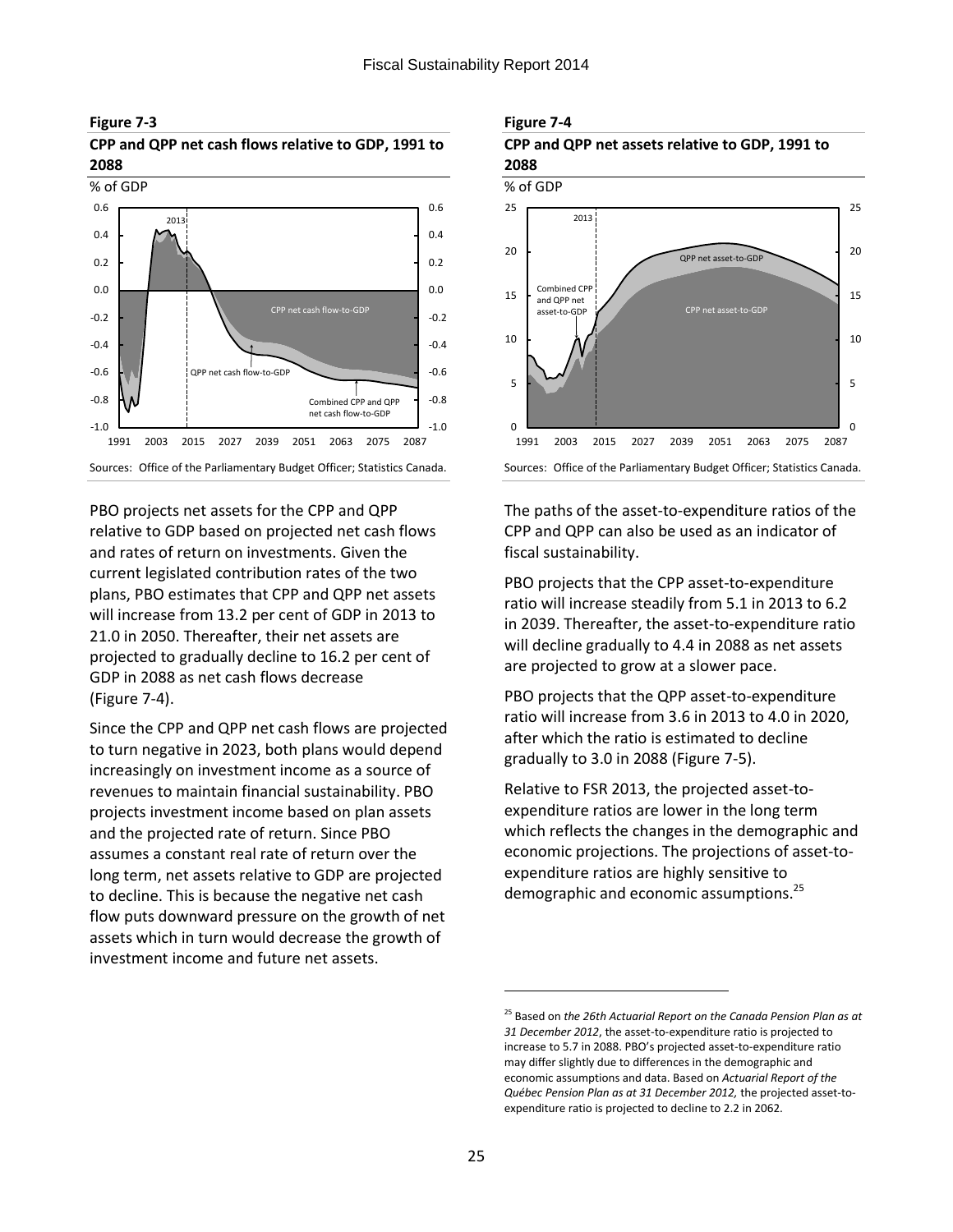





Based on the same approach used to calculate the estimates for federal and subnational governments, the fiscal gaps of the CPP and QPP are estimated as the permanent change in revenues and/or expenditures that needs to be made immediately to make the net asset-to-GDP ratio equal at the beginning and the end of the projection.

PBO projects that the 75-year fiscal gaps for both the CPP and QPP are zero, suggesting that both plans are sustainable over the long term (Table 7-4).

#### **Table 7-4**

| Fiscal gap estimates, CPP and QPP |        |                    |                            |  |  |  |  |
|-----------------------------------|--------|--------------------|----------------------------|--|--|--|--|
| % of GDP                          |        |                    |                            |  |  |  |  |
|                                   |        | Projection horizon |                            |  |  |  |  |
|                                   |        |                    | 25 years 50 years 75 years |  |  |  |  |
| Combined CPP and QPP              | $-0.2$ | $-0.1$             | 0.O                        |  |  |  |  |
| Canada Pension Plan               | $-0.2$ | $-0.1$             | 0.O                        |  |  |  |  |
| Quebec Pension Plan               | 0.0    | 0.0                | 0.O                        |  |  |  |  |

Sources: Office of the Parliamentary Budget Officer.

Note: The projection starts in 2014. The calculations of the CPP and QPP fiscal gap are based on the endpoint net asset-to-GDP ratio of 10.8 per cent of GDP for the CPP and 2.4 per cent of GDP for the QPP.

PBO also estimates the steady-state contribution rates which ensure that the asset-to-expenditure

ratio at the end of the projection horizon is equal to the level in 2013.<sup>26</sup>

PBO's estimates of the steady-state contribution rates for the CPP are lower than the statutory contribution rate over the 25-year and 50-year projection horizons (Table 7-5). However, applying PBO's baseline demographic and economic projection, the estimated 75-year steady-state contribution rate for the CPP is 10.01 per cent, which is slightly above the current statutory contribution rate of 9.9 per cent.

The estimated steady-state contribution rate for the QPP over the 25-year projection horizon is lower than the statutory contribution rate, but higher over the 50-year and 75-year projection horizon. Estimates of the steady-state contribution rates for the CPP increase as the projection horizon lengthens since the projected CPP net cash flow decreases over time because of population ageing. Estimates of the steady-state contribution rates for the QPP are relatively more stable, reflecting steady and relatively more balanced net cash flow over the projection horizons.

The projection of the asset-to-expenditure ratio used to calculate the steady contribution rate is highly sensitive to economic and demographic assumptions. Further, PBO's starting point for the projection of the steady-state contribution rates is different than those in the CPP and QPP actuary reports.

 $\overline{\phantom{a}}$ 

 $26$  PBO applies the steady-state contribution rate to the 2014 levels. However, in the CPP actuarial report, the steady-state rate is applied after the end of the review period (three years beyond the last historical data point), and is defined as the lowest level contribution rate that results in the projected asset/expenditure ratio of the Plan being the same in the  $10^{th}$  and  $60^{th}$  years following the end of the review period. The steady-state contribution rate is applicable for 2016 and thereafter in the CPP actuarial report. In the QPP actuarial report, the steady state contribution rate is the contribution rate that would stabilize the ratio of the reserve (asset) to cash outflows in the final years of the projection period and the ratio must be identical in the  $30<sup>th</sup>$  and  $50<sup>th</sup>$  years of projection. The steady-state contribution rate is applicable for 2018 and thereafter in the QPP actuarial report.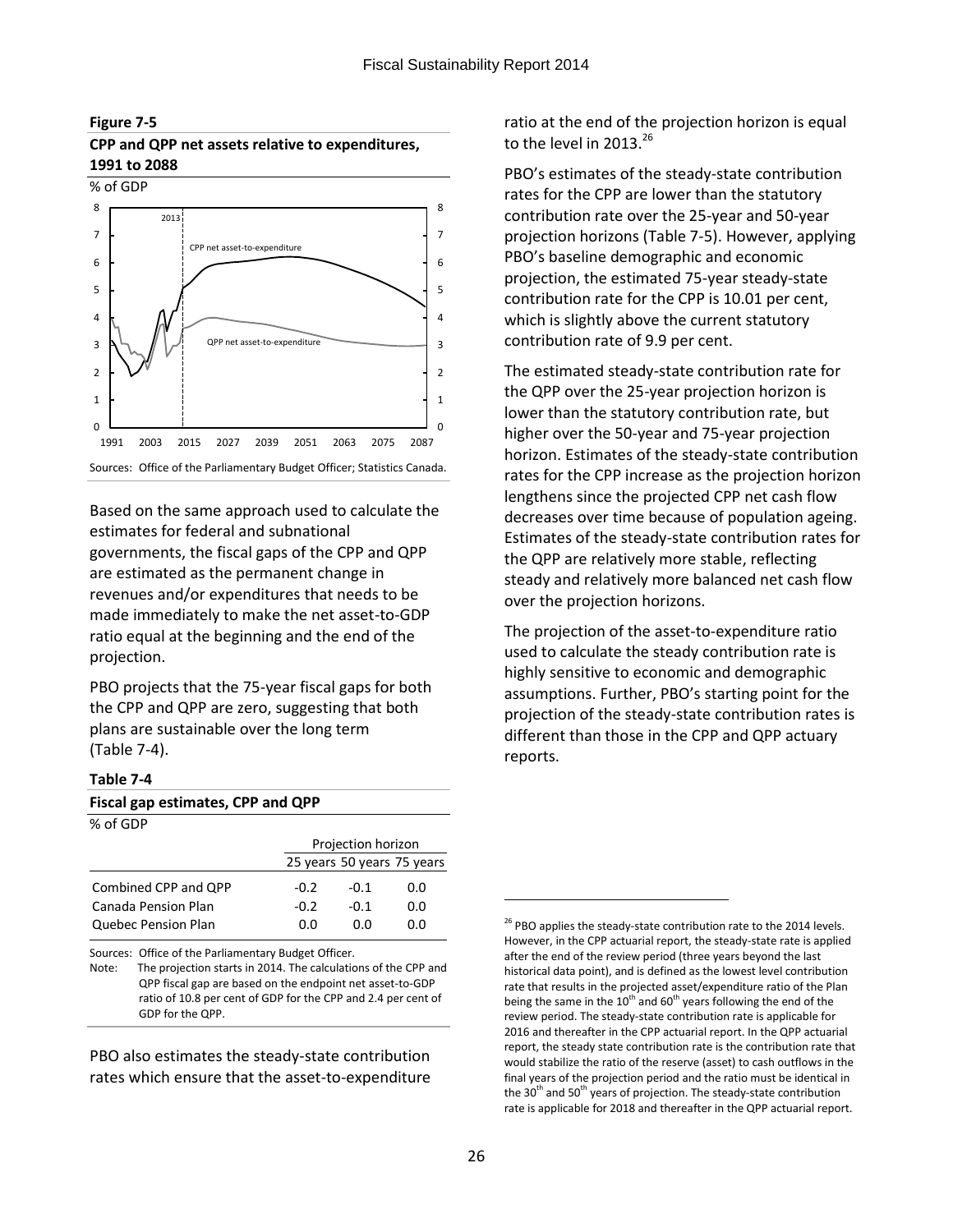## **Table 7-5**

#### **Steady-state contribution rate estimates, CPP and QPP**

| %                   |                            |       |       |
|---------------------|----------------------------|-------|-------|
|                     | Projection horizon         |       |       |
|                     | 25 years 50 years 75 years |       |       |
| Canada Pension Plan | 9.59                       | 9.87  | 10.01 |
| Quebec Pension Plan | 10.70                      | 10.82 | 10.81 |

Sources: Office of the Parliamentary Budget Officer.

Note: The projection starts in 2014. The calculations of the CPP and QPP steady-state contribution rates are based on the endpoint net asset-to-expenditure ratio of 4.8 for the CPP and 3.6 for the QPP.

#### <span id="page-29-0"></span>**8 SENSITIVITY ANALYSIS**

To assess the sensitivity of PBO's 75-year baseline fiscal gaps, PBO tests a number of alternative demographic, economic, and policy assumptions. This section describes the impact on the fiscal gap of the following alternative scenarios:

- a) Older and younger demographic projections
- b) Higher and lower economic growth
- c) Higher and lower interest rates
- d) Higher enrichment of elderly benefits
- e) Higher medium-term provincial spending
- f) Higher and lower excess cost growth in health spending
- g) Alternative CHT escalators
- h) Combining elimination of excess cost growth and an alternative CHT escalator

## **a) Older and younger demographic projections**

PBO projects the fiscal gap under two alternative demographic scenarios: (1) a higher cost older scenario with lower fertility, higher life expectancy and lower immigration rates, and (2) a lower cost younger scenario with higher fertility, lower life expectancy, and higher immigration rates.

In the younger demographics assumption, the fertility rate increases from 1.61 in 2011 to 1.88 in 2021, and is held constant afterward. The immigration rate rises gradually from 7.5 per 1,000 in 2013 to 9.0 per 1,000 in 2022, remaining constant thereafter.

In the older demographics assumption, the fertility rate decreases from 1.61 in 2011 to 1.53 from 2021 onward. The immigration rate declines gradually from 6.8 per thousand in 2013 to 5.0 per thousand in 2022. Table 8-1 summarizes the baseline and alternative demographic assumptions.

#### **Table 8-1**

#### **Alternative demographic projections**

|                                                                                            | <b>Baseline</b>     |                     | Older Younger       |
|--------------------------------------------------------------------------------------------|---------------------|---------------------|---------------------|
| Total fertility rate in 2021<br>(births per woman)<br>Life expectancy at birth in 2062     | 1.67                | 1.53                | 1.88                |
| (years)<br>Males<br><b>Females</b><br>Immigration rate in 2022/2023<br>(per 1,000 persons) | 87.4<br>90.0<br>7.5 | 88.8<br>91.3<br>5.0 | 85.8<br>88.6<br>9.0 |

Source: Office of the Parliamentary Budget Officer; Statistics Canada

With older demographics, age-related spending increases and output declines (lowering revenues, but also lowering program spending such as federal transfers that are escalated with GDP growth). The net effect of older demographics on the federal and subnational primary balances and net debt paths is negative. Federal fiscal room declines to 0.8 per cent of GDP and the subnational government fiscal gap increases, requiring a permanent fiscal tightening of 2.1 per cent of GDP (Table 8-2).

With younger demographics, federal fiscal room increases to 2.0 per cent of GDP and the subnational fiscal gap improves to 1.4 per cent of GDP.

## **Table 8-2**

| Fiscal gap under alternative demographic scenarios |                        |     |     |
|----------------------------------------------------|------------------------|-----|-----|
| % of GDP                                           |                        |     |     |
|                                                    | Baseline Older Younger |     |     |
| Eadaral government                                 |                        | n o | ה ר |

|                            | Baseline Older rounger |        |        |
|----------------------------|------------------------|--------|--------|
| Federal government         | $-1.4$                 | $-0.8$ | $-2.0$ |
| Other levels of government | 1.7                    | 2.1    | 1.4    |
|                            |                        |        |        |

Source: Office of the Parliamentary Budget Officer.

For the CPP and QPP, older demographics would increase benefit payments, requiring additional contributions to maintain the same asset-to-GDP ratio in 2088. The CPP fiscal gap would increase to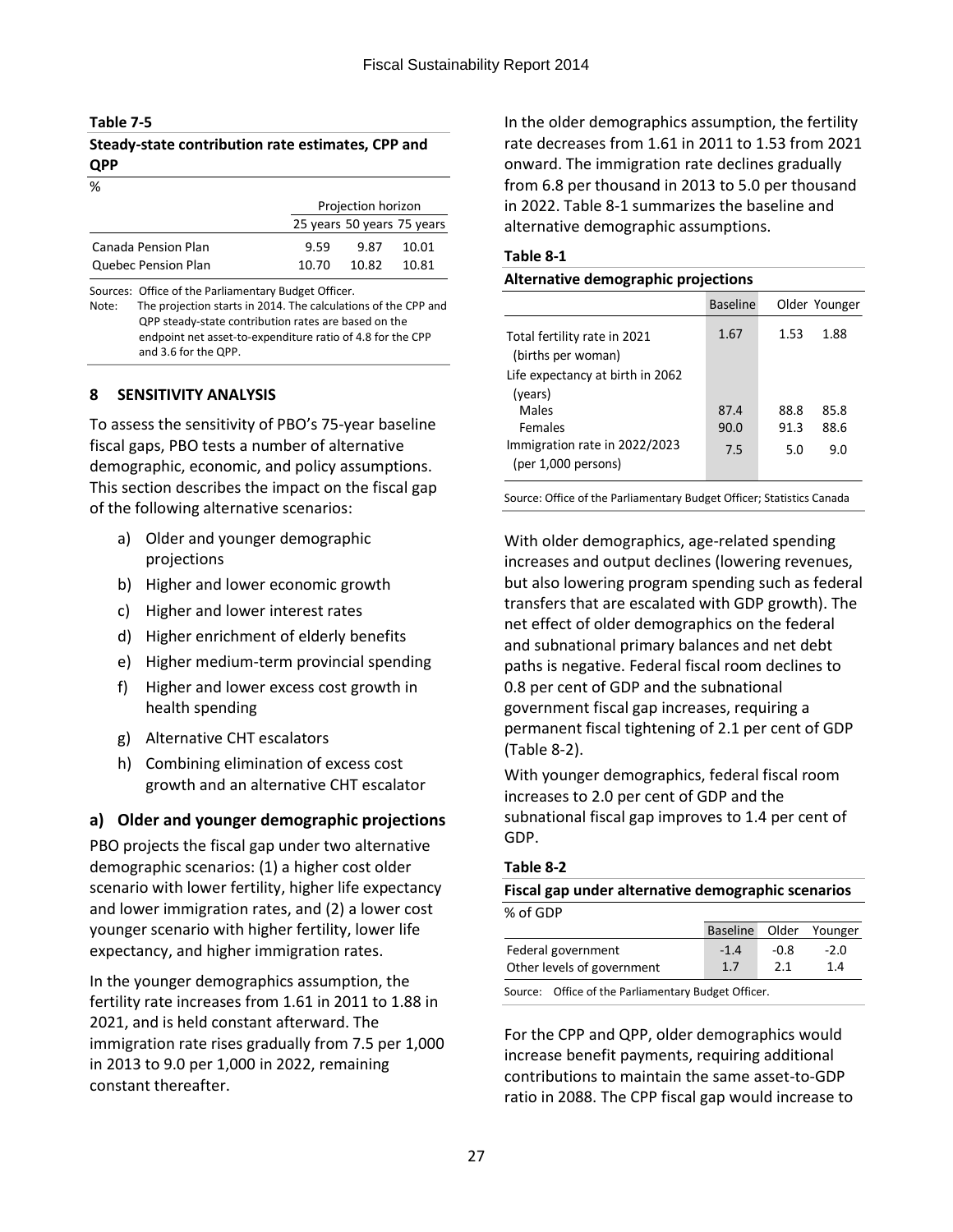0.1 per cent of GDP (Table 8-3). The QPP fiscal gap increases but remains at roughly 0.0 per cent of GDP.

With younger demographics, fewer contributions are required to maintain the same asset-to-GDP ratio in 2088. The fiscal room of the CPP increases to 0.2 per cent of GDP. The fiscal room of the QPP also increases slightly, but is less sensitive to younger demographic and remains at roughly 0.0 per cent of GDP.

## **Table 8-3**

 $\overline{a}$ 

**Fiscal gap under alternative demographic scenarios – CPP and QPP**

| % of GDP            |                        |     |      |
|---------------------|------------------------|-----|------|
|                     | Baseline Older Younger |     |      |
| Canada Pension Plan | 0.0                    | 0.1 | -0.2 |
| Quebec Pension Plan | 0.0                    | 0.O | 0.O  |
|                     |                        |     |      |

Source: Office of the Parliamentary Budget Officer.

## **b) Alternative economic projections**

PBO also assesses the fiscal gaps under two alternative economic scenarios beyond the medium term: real GDP growth of 0.5 percentage points above baseline growth, and 0.5 percentage points below baseline growth.<sup>27</sup>

With lower GDP growth, federal government fiscal room falls to 0.8 per cent of GDP and the subnational government fiscal gap remains at roughly 1.7 per cent of GDP (Table 8-4). With higher GDP growth, federal government fiscal room increases to 2.0 per cent of GDP and the subnational fiscal gap increases slightly to 1.8 per cent of GDP.

Federal fiscal room is sensitive to real GDP growth because elderly benefits are indexed only to inflation, and the CST escalator grows only at 3 per cent.

The subnational fiscal gap is not sensitive to GDP growth as a result of the assumption that most revenues and transfers (with the exception of CST) and all major spending programs are grown with

GDP. Therefore alternative growth assumptions have offsetting effects on the primary balance.

#### **Table 8-4**

| Fiscal gap under alternative real GDP growth |
|----------------------------------------------|
| projections                                  |

| % of GDP                                                        |                 |        |                      |  |
|-----------------------------------------------------------------|-----------------|--------|----------------------|--|
|                                                                 | <b>Baseline</b> |        | Lower GDP Higher GDP |  |
|                                                                 |                 | growth | growth               |  |
| Federal government                                              | $-1.4$          | $-0.8$ | $-2.0$               |  |
| Subnational governments                                         | 1.7             | 1.7    | 1.8                  |  |
| $\alpha$ fft and full and the second and decomposition $\alpha$ |                 |        |                      |  |

Source: Office of the Parliamentary Budget Officer.

The CPP and QPP fiscal gaps would remain broadly stable under alternative real GDP growth scenarios (Table 8-5). This is because both contributions and pension benefits are projected to grow with labour productivity. Therefore, a change in real GDP based on an alternative assumption of labour productivity growth will have an offsetting effect on both revenues and expenditures.

#### **Table 8-5**

## **Fiscal gap under alternative real GDP growth projections – CPP and QPP**

#### % of GDP

|                     | <b>Baseline</b> |        | Lower GDP Higher GDP |
|---------------------|-----------------|--------|----------------------|
|                     |                 | growth | growth               |
| Canada Pension Plan | 0.0             | 0.0    | 0.0                  |
| Quebec Pension Plan | 0.0             | 0.0    | 0.0                  |

Source: Office of the Parliamentary Budget Officer.

## **c) Higher and lower interest rates**

PBO also assesses the fiscal gaps under two alternative interest rate scenarios beyond the medium term: a 50-basis point increase in interest rates and a 50-basis point decrease in interest rates.

A reduction in the effective interest rate increases federal fiscal room compared with the baseline estimate (Table 8-6). A smaller difference between the interest rate and the GDP growth rate requires smaller primary balances to achieve the same debt-to-GDP ratio in 2088. An increase in the effective interest rate has the opposite effect, reducing fiscal room.

<sup>&</sup>lt;sup>27</sup> The 0.5-percentage point reduction (increase) in projected real GDP growth is based on a reduction (increase) in labour productivity growth. As a result, the demographic and labour input projections are unchanged from the baseline.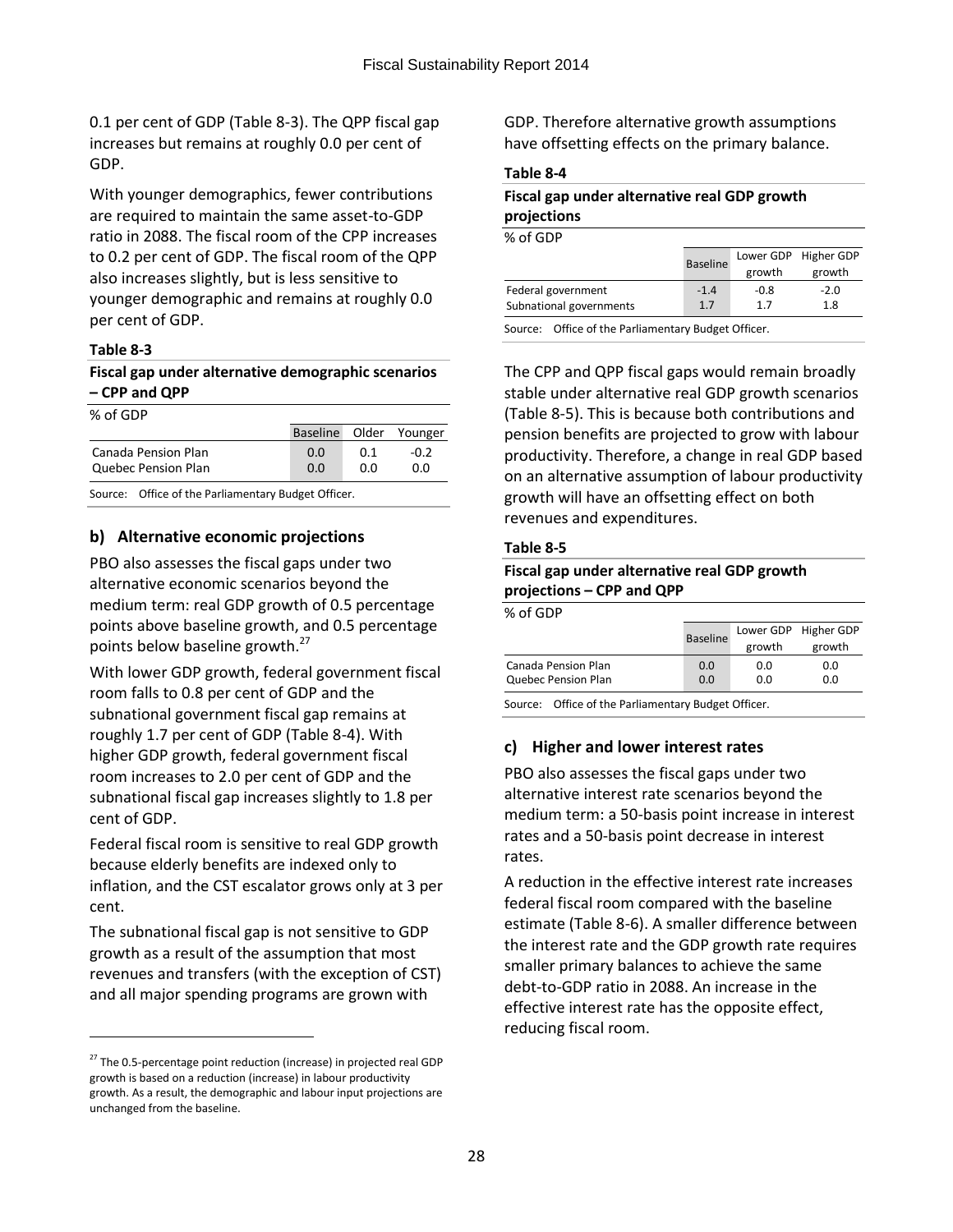#### **Table 8-6**

#### **Fiscal gap with alternative effective interest rate assumptions**

| % of GDP                                           |                 |        |                             |  |
|----------------------------------------------------|-----------------|--------|-----------------------------|--|
|                                                    | <b>Baseline</b> | Lower  | Higher                      |  |
|                                                    |                 |        | interest rate interest rate |  |
| Federal government                                 | $-1.4$          | $-1.7$ | $-1.2$                      |  |
| Subnational governments                            | 1.7             | 1.7    | 1.8                         |  |
| Source: Office of the Parliamentary Budget Officer |                 |        |                             |  |

Source: Office of the Parliamentary Budget Officer.

The subnational government fiscal gap is relatively insensitive to alternative effective interest rates. To maintain sustainable debt, the subnational governments require large primary balance surpluses until 2050 to offset growing deficits afterward. Therefore a reduction in interest rates reduces future deficit financing costs but also reduces interest savings over the first three decades. The two effects roughly offset each other.

Under the lower rate of return scenario, CPP and QPP funds yield lower investment income. The CPP fiscal gap would increase to 0.1 per cent of GDP, while the QPP fiscal gap would increase slightly but remain roughly at 0.0 per cent of GDP.

Under the higher interest rate scenario, the CPP fiscal gap would decrease to -0.1 per cent of GDP, while the QPP fiscal gap would decrease slightly but remain roughly at 0.0 per cent of GDP (Table 8-7).

#### **Table 8-7**

**Fiscal gap with alternative interest rate assumptions – QPP and CPP**

| % of GDP |            |
|----------|------------|
|          | <b>Bas</b> |

|                     | <b>Baseline</b> | Lower | Higher                      |
|---------------------|-----------------|-------|-----------------------------|
|                     |                 |       | interest rate interest rate |
| Canada Pension Plan | 0.0             | 0.1   | $-0.1$                      |
| Quebec Pension Plan | 0.0             | 0.0   | 0.0                         |
|                     |                 |       |                             |

Source: Office of the Parliamentary Budget Officer.

## **d) Enriching elderly benefits**

Baseline elderly benefits are projected according to current policy, which indexes payments to increases in the cost of living (CPI inflation) only. In the future, government may enrich elderly benefits to prevent the purchasing power of payments from falling behind the growth in the living standards of the population. Increases in living standards are

modeled in PBO's sensitivity analysis as the growth of real GDP per capita.

PBO considers two alternative enrichment scenarios: (1) benefits are enriched by half the growth of real GDP per capita, and (2) benefits are enriched fully with the growth of real GDP per capita. Alternative elderly benefits scenarios affect only the federal fiscal gap.

When enriched by half the growth of real GDP per capita, federal fiscal room falls from 1.4 per cent of GDP to 1.2 per cent (Table 8-8). When enriched fully by the growth of real GDP per capita, fiscal room would be reduced further to 0.9 per cent of GDP. Federal debt is sustainable under both enrichment scenarios.

#### **Table 8-8**

## **Fiscal gap with alternative enrichment of elderly benefits**

| % of GDP           |                 |                      |            |
|--------------------|-----------------|----------------------|------------|
|                    | <b>Baseline</b> | Half real<br>GDP per | Real GDP   |
|                    |                 | capita               | per capita |
| Federal government | $-1.4$          | $-1.2$               | $-0.9$     |
|                    |                 |                      |            |

Source: Office of the Parliamentary Budget Officer.

## **e) Higher medium-term provincial spending**

PBO's medium-term assumption of subnational government discretionary spending restraint depends on the planned spending restraint published in provincial budgets. Nominal GDP growth over 2014-2018 is forecast at 4.4 per year on average. If spending instead increases at half the rate of average forecast GDP growth (2.2 per cent a year), the fiscal gap of subnational governments will rise to 2.6 per cent (Table 8-9). If program spending of all subnational governments instead grows at the rate of growth of GDP, the fiscal gap will rise to 3.5 per cent.

## **Table 8-9**

## **Fiscal gap with higher medium-term provincial spending**

#### % of GDP

|                         | <b>Baseline</b> | <b>Half GDP</b><br>growth | GDP growth |
|-------------------------|-----------------|---------------------------|------------|
| Subnational governments | 1.7             | 2.6                       | 3.5        |

Source: Office of the Parliamentary Budget Officer.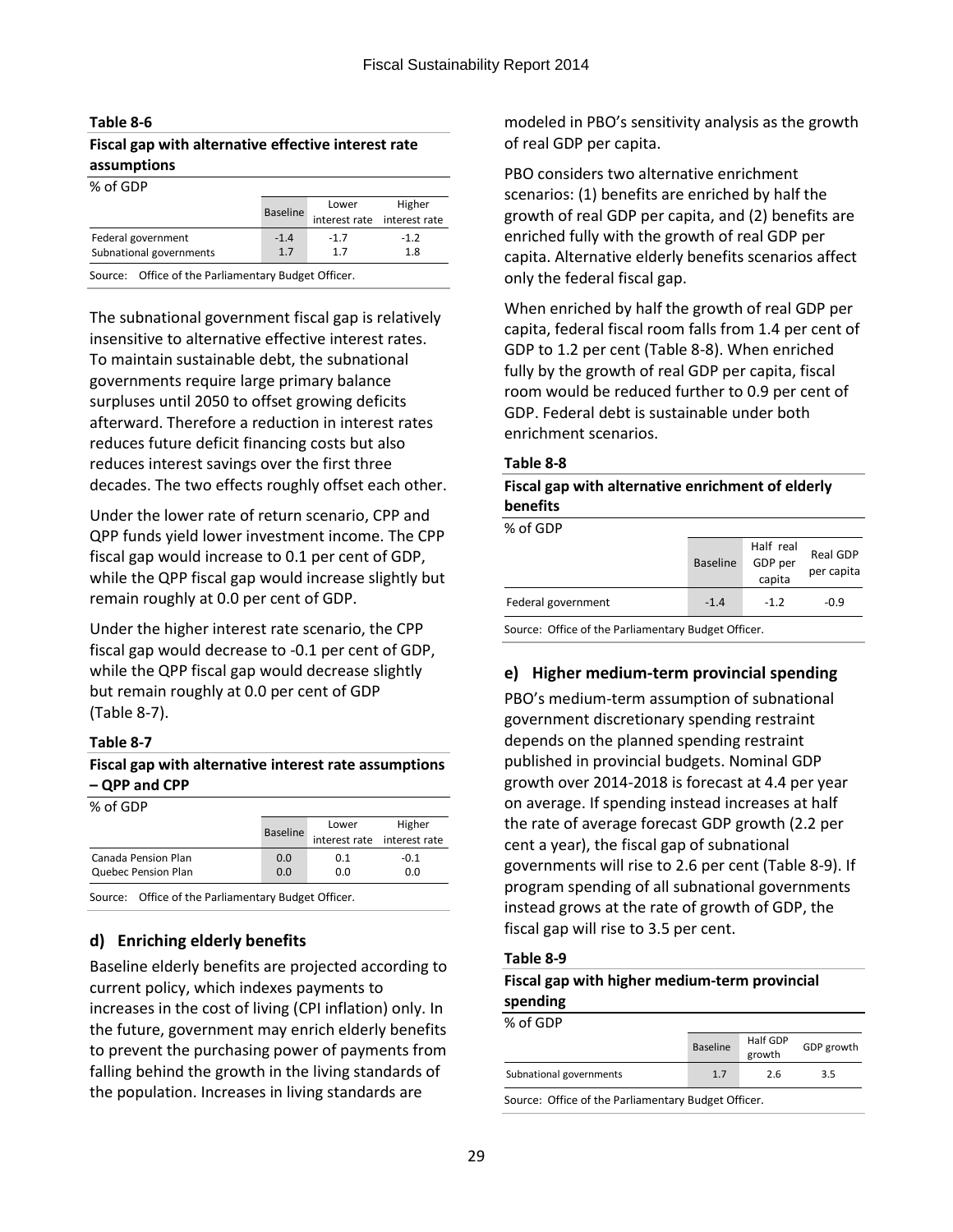## **f) Alternative health cost growth assumptions**

PBO's baseline health projection assumes costs grow with ageing, income (GDP growth), and an excess cost growth factor equal to average cost increases exceeding the age index and GDP growth from 1975 to 2013. PBO considers two alternative health care excess cost growth assumptions: (1) no excess cost growth, and (2) excess cost growth equal to the rate over the last decade, 2004 to 2013, which was 0.6 per cent. Alternative health spending scenarios affect only the fiscal gap of subnational levels of government.

If provinces are able to eliminate excess cost growth, the fiscal gap of subnational governments will be reduced to 0.9 per cent of GDP (Table 8-10). If excess cost growth remains the same as the average over the past decade, the fiscal gap will increase to 2.5 per cent of GDP.

#### **Table 8-10**

| Health spending excess cost growth |                 |                                     |                                    |  |  |
|------------------------------------|-----------------|-------------------------------------|------------------------------------|--|--|
| % of GDP                           |                 |                                     |                                    |  |  |
|                                    | <b>Baseline</b> | No excess<br>fiscal gap cost growth | Excess cost<br>growth<br>2004-2013 |  |  |
| Subnational governments            | 1.7             | 0.9                                 | 2.5                                |  |  |

Source: Office of the Parliamentary Budget Officer.

## **g) Alternative CHT escalators**

The most significant driver of the fiscal gap of subnational governments is the expected increase in health care costs resulting from population ageing.

By indexing the Canada Health Transfer to GDP, the federal government has insulated itself from the impact of demographics on health spending. Federal spending on health transfers will grow inversely with health care costs; as the population ages, GDP growth will decline.

PBO has estimated the impact of two alternative CHT funding escalators on the fiscal gaps of federal and subnational governments: (1) the CHT continues to grow at 6 per cent beyond 2016, and (2) the CHT escalator is changed to increase at the rate of population ageing in 2025 (after the current 10-year announcement). Results for these scenarios are given in Table 8-11.

If the CHT were to grow at 6 per cent for the next 75 years it would increase in value from 1.5 per cent of GDP in 2013 (\$28.0 billion) to 8.2 per cent (\$2.2 trillion). This would be unsustainable for the federal government, eliminating fiscal room of 1.4 per cent of GDP and creating a fiscal gap of 0.4 per cent. The fiscal gap of subnational governments would be nearly eliminated, falling to 0.1 per cent of GDP.

Indexing the CHT to GDP and the expected increase in health care costs resulting from demographics would increase the annual growth of federal assistance by roughly one percentage point higher than planned indexation to GDP over the next two decades, as the most serious demographic shift occurs. But growth would slow toward the end of the forecast and approach the same rate of growth as GDP by 2088 (Table 8-12). This would be sustainable for the federal government, reducing fiscal room from 1.4 per cent of GDP to 1.1 per cent. The fiscal gap of subnational governments would be reduced from 1.7 per cent of GDP to 1.4 per cent.

#### **Table 8-11**

#### **Alternative health accords**

| % of GDP                |        |                     |                          |  |
|-------------------------|--------|---------------------|--------------------------|--|
|                         |        | Baseline 6 per cent | Ageing cost              |  |
|                         |        |                     | $\frac{1}{2}$ share 2025 |  |
| Federal government      | $-1.4$ | 0.4                 | $-1.1$                   |  |
| Subnational governments | 1.7    | 0.1                 | 1.4                      |  |

Source: Office of the Parliamentary Budget Officer

## **Table 8-12**

| CHT escalator, ageing cost share vs. GDP           |      |      |      |      |      |      |
|----------------------------------------------------|------|------|------|------|------|------|
| growth $(%)$                                       |      |      |      |      |      |      |
|                                                    | 2017 | 2024 | 2040 | 2050 | 2060 | 2088 |
| Ageing cost share                                  | 5.5  | 4.2  | 4.6  | 3.9  | 3.8  | 3.5  |
| GDP only                                           | 4.5  | 3.1  | 3.7  | 3.6  | 3.7  | 3.5  |
| Source: Office of the Parliamentary Budget Officer |      |      |      |      |      |      |

Source: Office of the Parliamentary Budget Officer

## **h) Combining elimination of excess cost growth and an alternative CHT escalator in 2025**

Subnational government debt is unsustainable even under the most optimistic scenarios, when assessed separately. This scenario combines the impact on the fiscal gap of two changes to fiscal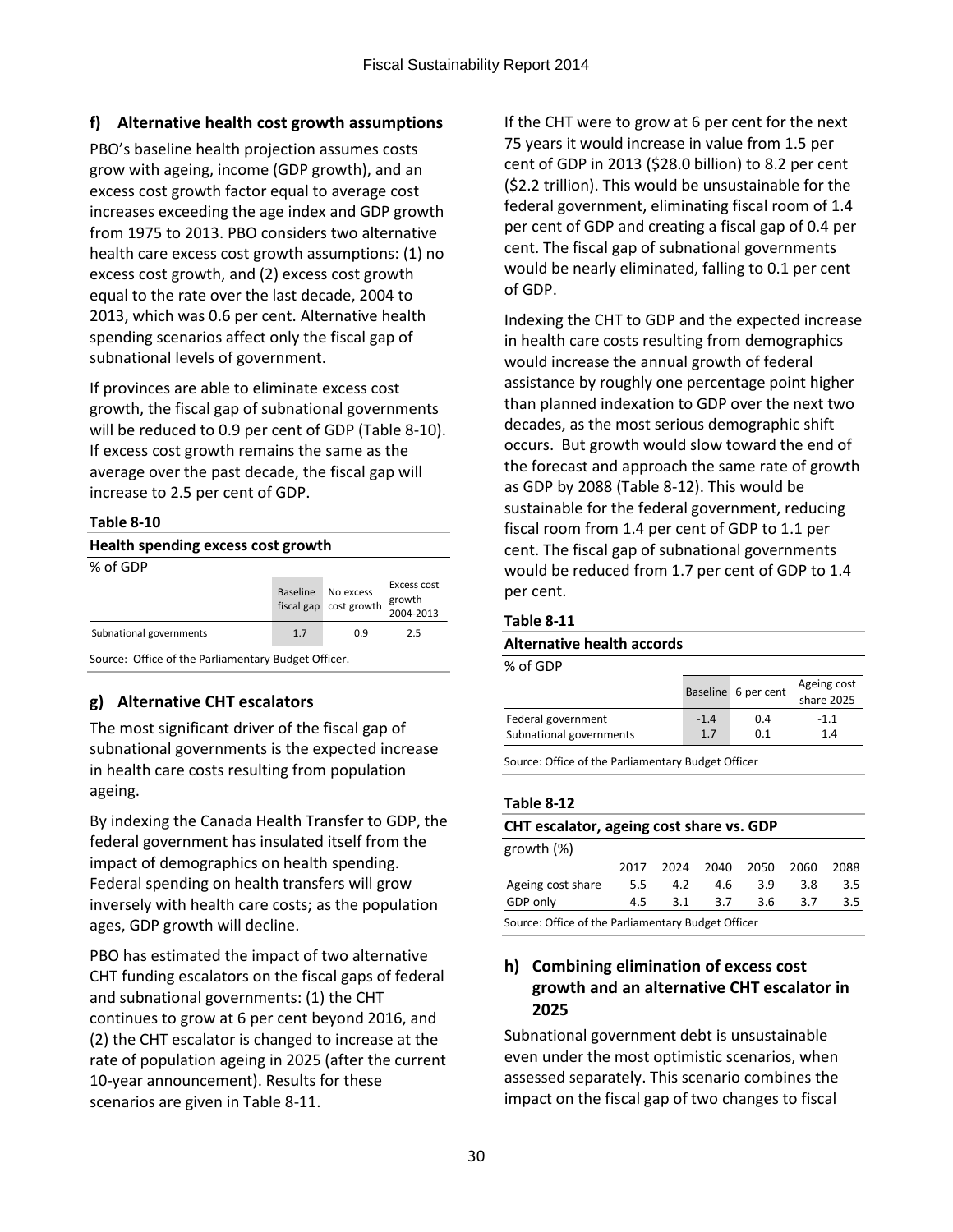policy: (1) provinces successfully eliminate excess cost growth in health care, and (2) the CHT escalator is changed to grow with GDP and the expected increase in health care costs as a result of population ageing beginning 2025.<sup>28</sup>

This combined scenario would preserve considerable fiscal room at the federal level, and reduce the subnational government fiscal gap to a more manageable level. Subnational government debt sustainability could be achieved under this scenario with permanent revenue increases or spending restraint proportional to 0.6 per cent of GDP, equivalent to \$12.0 billion in 2014.

## **Table 8-13**

## **Combined elimination of excess cost growth and alternative CHT escalator**

% of GDP

 $\overline{a}$ 

|                         | <b>Baseline</b> | No excess costs growth and<br>alternative CHT in 2025 |  |  |
|-------------------------|-----------------|-------------------------------------------------------|--|--|
| Federal government      | $-1.4$          | $-1.1$                                                |  |  |
| Subnational governments | 1.7             | 0.6                                                   |  |  |

Source: Office of the Parliamentary Budget Officer

## **Implications**

In aggregate, the fiscal gap of the total general government sector (that is, the combined federal and subnational governments) is not sustainable. However, the fiscal room of the federal government mostly offsets the fiscal gap of subnational governments.

The fiscal gap of subnational governments is large, but not insurmountable. If provinces are able to control excess cost growth, an increase in the CHT escalator to account for population ageing when it is reviewed in 2024 would eliminate much of the fiscal gap of subnational governments while still leaving the federal government with considerable fiscal room. The remaining subnational fiscal gap could be closed with a mix of modest spending restraint and tax increases.

<sup>&</sup>lt;sup>28</sup> This CHT escalator is modeled in favour of the 6 per cent scenario because it preserves the sustainability of federal debt.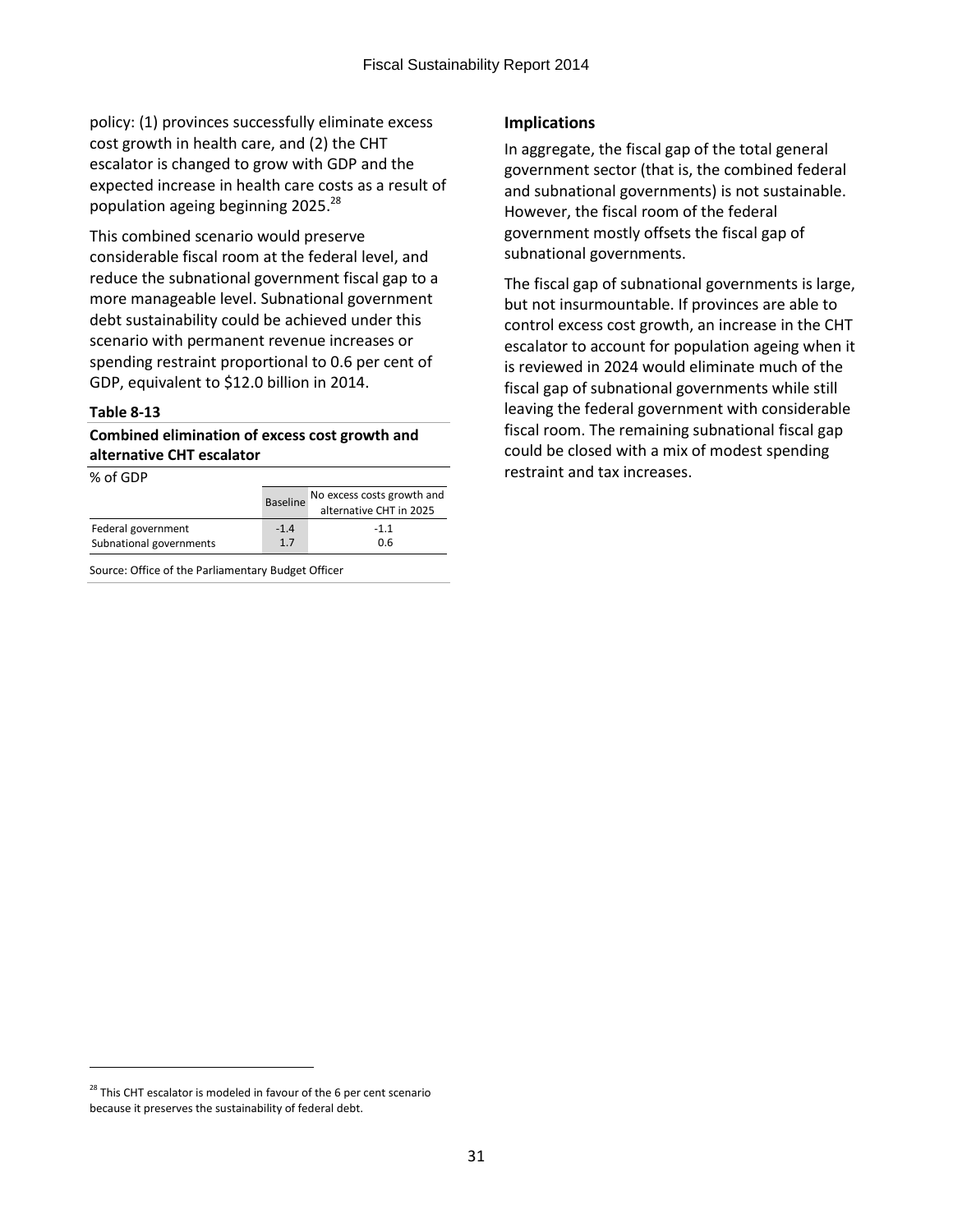## <span id="page-34-0"></span>**References**

- Auerbach, A. 1994. The U.S. Fiscal Problem: Where We Are, How We Got Here, and Where We're Going. *NBER Macroeconomics Annual, S. Fisher and J. Rotemberg (eds.)*. p. 141-75.
- Beach, C.M. 2008. *Canada's Aging Workforce: Participation, Productivity, and Living Standards. Proceedings of a conference held by the Bank of Canada*[. http://www.bankofcanada.ca/wp](http://www.bankofcanada.ca/wp-content/uploads/2010/09/beach.pdf)[content/uploads/2010/09/beach.pdf.](http://www.bankofcanada.ca/wp-content/uploads/2010/09/beach.pdf)
- Blanchard, O., J.C. Chouraqui, R.P. Hagemann and N. Sartor. 1990. *The Sustainability of Fiscal Policy: New Answers to an Old Question*. OECD Economic Studies No. 15 Autumn, p. 7-36.
- Canadian Institute for Health Information. 2013. *National Health Expenditure Trends, 1975 to 2013*. [https://secure.cihi.ca/free\\_products/NHEXTren](https://secure.cihi.ca/free_products/NHEXTrendsReport_EN.pdf)

[dsReport\\_EN.pdf.](https://secure.cihi.ca/free_products/NHEXTrendsReport_EN.pdf) Congressional Budget Office. 2014. *The 2014 Long-Term Budget Outlook*. [http://www.cbo.gov/sites/default/files/cbofiles](http://www.cbo.gov/sites/default/files/cbofiles/attachments/45471-Long-TermBudgetOutlook_7-29.pdf) [/attachments/45471-Long-](http://www.cbo.gov/sites/default/files/cbofiles/attachments/45471-Long-TermBudgetOutlook_7-29.pdf)

TermBudgetOutlook 7-29.pdf.

- Department of Finance Canada. 2014. *Economic Action Plan 2014.*  [http://www.budget.gc.ca/2014/docs/plan/toc](http://www.budget.gc.ca/2014/docs/plan/toc-tdm-eng.html)[tdm-eng.html.](http://www.budget.gc.ca/2014/docs/plan/toc-tdm-eng.html)
- Hogan, S. and S. Hogan. 2002. *How Will the Ageing of the Population Affect Health Care needs and Costs in the Foreseeable Future?* Commission on the Future of Health Care in Canada discussion paper No. 25.

Office of the Superintendent of Financial Institutions Canada. 2013. *26 th Actuarial Report on the Canada Pension Plan as at 31 December 2012*. [http://www.osfi](http://www.osfi-bsif.gc.ca/Eng/Docs/cpp26.pdf)[bsif.gc.ca/Eng/Docs/cpp26.pdf.](http://www.osfi-bsif.gc.ca/Eng/Docs/cpp26.pdf)

Régie des rentes du Québec. 2013. *Actuarial Report of the Québec Pension Plan as at 31 December 2012*. [http://www.rrq.gouv.qc/Anglais/publications/re](http://www.rrq.gouv.qc/Anglais/publications/regime_rentes/EA2012en.pdf) [gime\\_rentes/EA2012en.pdf.](http://www.rrq.gouv.qc/Anglais/publications/regime_rentes/EA2012en.pdf)

Organisation for Economic Co-operation and Development. 2006. *Projecting OECD Health and Long-Term Care Expenditures: What Are the Main Drivers?* OECD Economics Department Working Paper No. 477. [http://www.oecd.org/tax/public](http://www.oecd.org/tax/public-finance/36085940.pdf)[finance/36085940.pdf.](http://www.oecd.org/tax/public-finance/36085940.pdf)

- Office for Budget Responsibility. 2014. *Fiscal Sustainability Report.* [http://cdn.budgetresponsibility.org.uk/41298-](http://cdn.budgetresponsibility.org.uk/41298-OBR-accessible.pdf) [OBR-accessible.pdf.](http://cdn.budgetresponsibility.org.uk/41298-OBR-accessible.pdf)
- Parliamentary Budget Officer. 2014. *Economic and Fiscal Outlook 2014*. [http://www.pbo](http://www.pbo-dpb.gc.ca/files/files/EFO_April_2014.pdf)[dpb.gc.ca/files/files/EFO\\_April\\_2014.pdf.](http://www.pbo-dpb.gc.ca/files/files/EFO_April_2014.pdf)
- Parliamentary Budget Officer. 2013. *Fiscal Sustainability Report 2013*. [http://www.pbo](http://www.pbo-dpb.gc.ca/files/files/FSR_2013.pdf)[dpb.gc.ca/files/files/FSR\\_2013.pdf.](http://www.pbo-dpb.gc.ca/files/files/FSR_2013.pdf)
- Parliamentary Budget Officer. 2012. *Fiscal Sustainability Report 2012*. [http://www.pbo](http://www.pbo-dpb.gc.ca/files/files/FSR_2012.pdf)[dpb.gc.ca/files/files/FSR\\_2012.pdf.](http://www.pbo-dpb.gc.ca/files/files/FSR_2012.pdf)
- Parliamentary Budget Officer. 2010. *Estimating Potential GDP and the Government's Structural Budget Balance.* [http://www.pbo](http://www.pbo-dpb.gc.ca/files/files/Publications/Potential_CABB_EN.pdf)[dpb.gc.ca/files/files/Publications/Potential\\_CAB](http://www.pbo-dpb.gc.ca/files/files/Publications/Potential_CABB_EN.pdf) [B\\_EN.pdf.](http://www.pbo-dpb.gc.ca/files/files/Publications/Potential_CABB_EN.pdf)
- Statistics Canada. 2014. Population Projections for Canada 2013 to 2063, Provinces and Territories 2013 t[o 2038.](2038.%20http:/www.statcan.gc.ca/pub/91-520-x/91-520-x2014001-eng.htm) [http://www.statcan.gc.ca/pub/91-520-x/91-](2038.%20http:/www.statcan.gc.ca/pub/91-520-x/91-520-x2014001-eng.htm)

[520-x2014001-eng.htm.](2038.%20http:/www.statcan.gc.ca/pub/91-520-x/91-520-x2014001-eng.htm)

Statistics Canada. 2010. *Population Projections for Canada, Provinces and Territories 2009 to 2036*. Cat. No. 91–520–XIE. [http://www.statcan.gc.ca/pub/91-520-x/91-](http://www.statcan.gc.ca/pub/91-520-x/91-520-x2010001-eng.pdf) [520-x2010001-eng.pdf.](http://www.statcan.gc.ca/pub/91-520-x/91-520-x2010001-eng.pdf)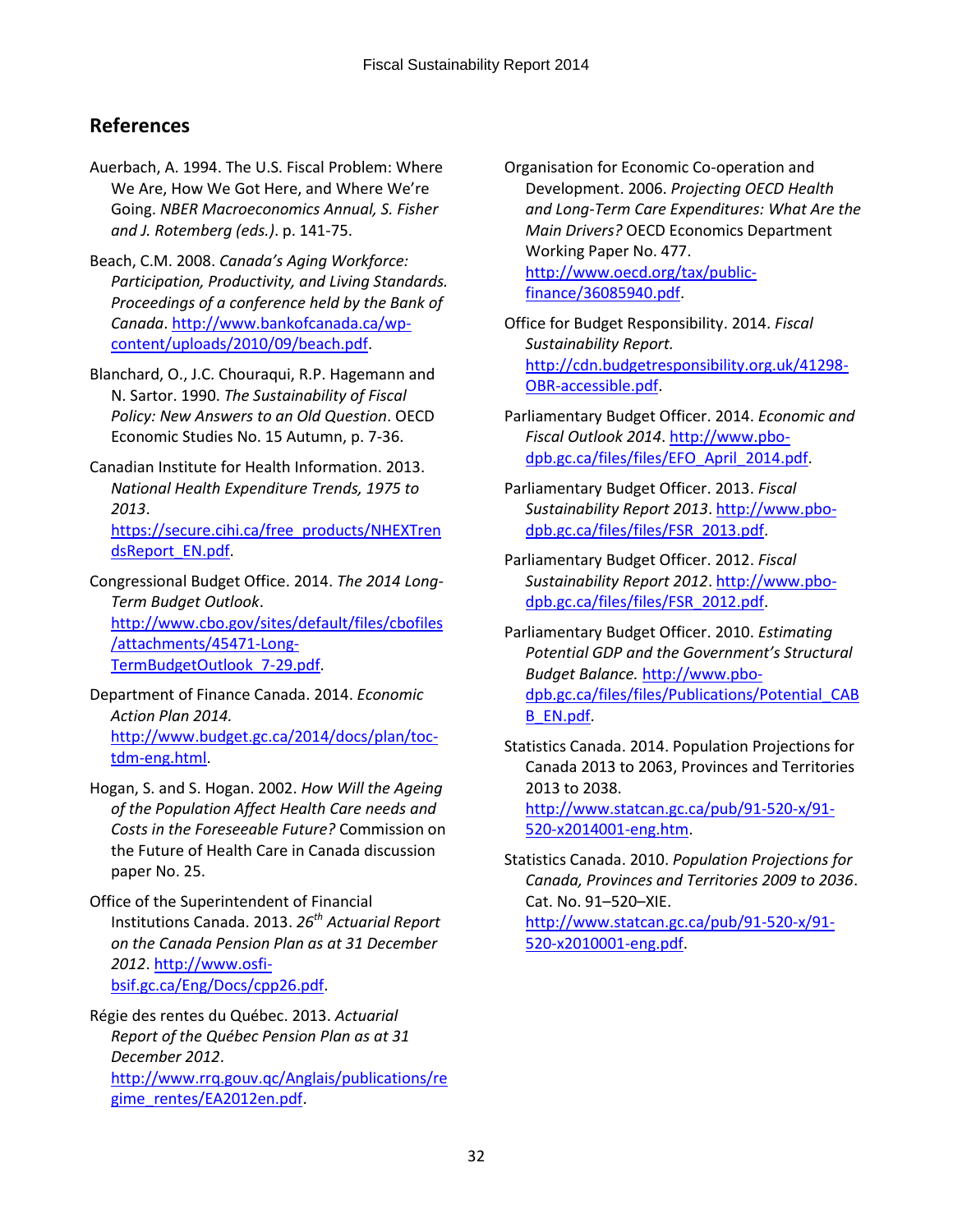## **Annex A**

## <span id="page-35-0"></span>Summary of FSR 2014 and FSR 2013 demographic and economic projections

## **Table A-1**

|                                          |                 | <b>FSR 2014</b> |      |      | <b>FSR 2013</b> |      |  |
|------------------------------------------|-----------------|-----------------|------|------|-----------------|------|--|
|                                          | 2035            | 2060            | 2085 | 2035 | 2060            | 2085 |  |
| Demographic assumptions                  |                 |                 |      |      |                 |      |  |
| Fertility rate (births per woman)        | 1.67            | 1.67            | 1.67 | 1.7  | 1.7             | 1.7  |  |
| Life expectancy<br>Males                 | 83.8            | 87.3            | 87.4 | 83.8 | 87.3            | 87.4 |  |
| (years at birth)                         | Females<br>87.1 | 89.9            | 90.0 | 87.1 | 89.9            | 90.0 |  |
| Immigration rate (per 1,000)             | 7.5             | 7.5             | 6.5  | 7.6  | 7.8             | 6.6  |  |
| Population growth                        | 0.7             | 0.7             | 0.5  | 0.8  | 0.7             | 0.6  |  |
| Ages 65+ population growth               | 1.4             | 1.0             | 0.6  | 1.5  | 1.0             | 0.8  |  |
| Old age dependency ratio                 | 39.4            | 43.8            | 44.4 | 38.8 | 43.3            | 44.0 |  |
| <b>Economic projections</b>              |                 |                 |      |      |                 |      |  |
| Nominal GDP growth                       | 3.6             | 3.7             | 3.6  | 3.7  | 3.8             | 3.6  |  |
| CPI and GDP inflation                    | 2.0             | 2.0             | 2.0  | 2.0  | 2.0             | 2.0  |  |
| Real GDP growth                          | 1.6             | 1.6             | 1.5  | 1.7  | 1.8             | 1.6  |  |
| Labour input growth                      | 0.5             | 0.6             | 0.5  | 0.6  | 0.7             | 0.5  |  |
| Labour productivity growth               | 1.1             | 1.1             | 1.1  | 1.1  | 1.1             | 1.1  |  |
| Real GDP per capita growth               | 0.8             | 1.0             | 1.0  | 0.9  | 1.0             | 1.0  |  |
| Unemployment rate                        | 6.4             | 6.5             | 6.5  | 6.0  | 6.1             | 6.1  |  |
| Employment rate                          | 55.2            | 53.4            | 53.0 | 55.5 | 53.9            | 53.6 |  |
| Participation rate                       | 58.9            | 57.1            | 56.7 | 59.1 | 57.4            | 57.0 |  |
| Average weekly hours worked (hours/week) | 34.6            | 34.6            | 34.6 | 34.3 | 34.4            | 34.3 |  |
| 3-month treasury bill rate               | 4.2             | 4.2             | 4.2  | 4.2  | 4.2             | 4.2  |  |
| 10-year government bond rate             | 5.3             | 5.3             | 5.3  | 5.3  | 5.3             | 5.3  |  |

Source: Office of the Parliamentary Budget Officer.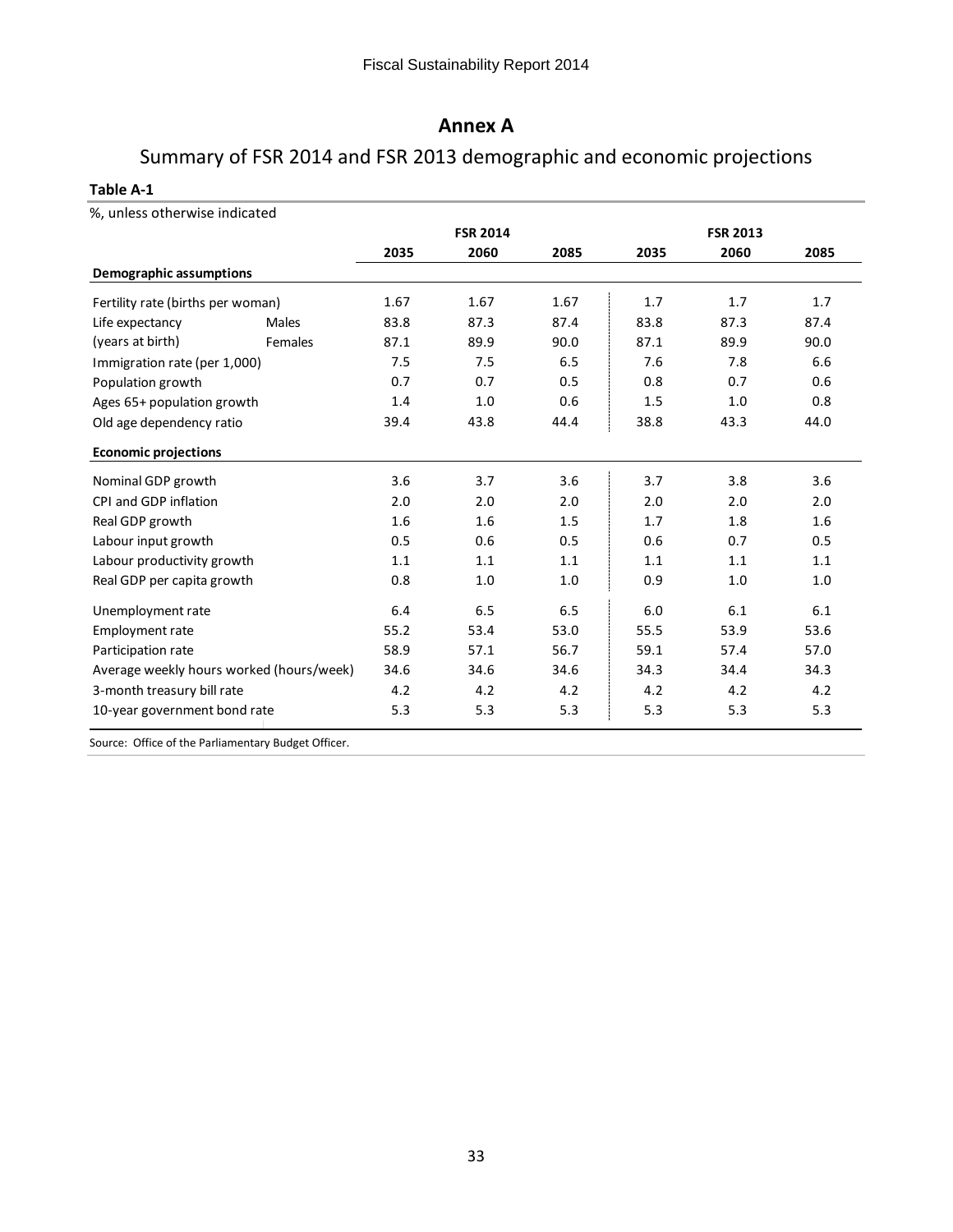## **Annex B**

## Labour input projection methodology

<span id="page-36-0"></span>As discussed in Section 3, labour input (that is, total hours worked) is determined by the size of the working age population (*LFPOP*), the aggregate employment rate (*LFER*) and the average weekly number of hours worked (*AHW*) by an employed individual in a given week:

 $L = LFPOP \cdot LFER \cdot AHW \cdot 52$ 

Each component is projected separately in PBO's projection to capture the different factors affecting their respective profiles. The demographic pressures noted above are projected to have important impacts on the working age population and the aggregate employment rate going forward.

Over the long term, the components of labour input are assumed to equal their trend estimates as temporary shocks to the economy dissipate and economic growth driven by demographic factors and long-term assumptions. Components of labour input are assumed to equal their respective trend estimates after 2025.

## **Working age population**

Working age population, defined as individuals 15 years of age and over, is taken from the Labour Force Survey. $^{29}$  Growth in the working age population has fluctuated over the last 30 years. Over the long term, working age population is extrapolated using the individual age and sex profiles from the demographic projections. Growth in the working age population is projected to fall in the projection horizon, from 1.3 per cent in 2013 to 0.5 per cent in 2088, consistent with PBO's demographic projection (Figure B-1).



# **Table B-1**

## **Aggregate employment rate**

The aggregate employment rate, defined as total employment relative to the size of the working age population, is the second key determinant of the amount of labour input that will be influenced by the demographic transition. Age matters as employment rates follow an inverted-U shape, staying relatively low until the mid-20s when the majority of individuals transition from school into the labour force (Figure B-2). Participation in the labour market then rises and remains relatively stable throughout one's prime working years (25-54), before falling off after age 55 as individuals begin to transition into retirement and withdraw from the labour force.

 $\overline{a}$ 

<sup>&</sup>lt;sup>29</sup> More specifically, Statistics Canada defines the (working age) population as those members of the civilian non-institutional population 15 years of age and over.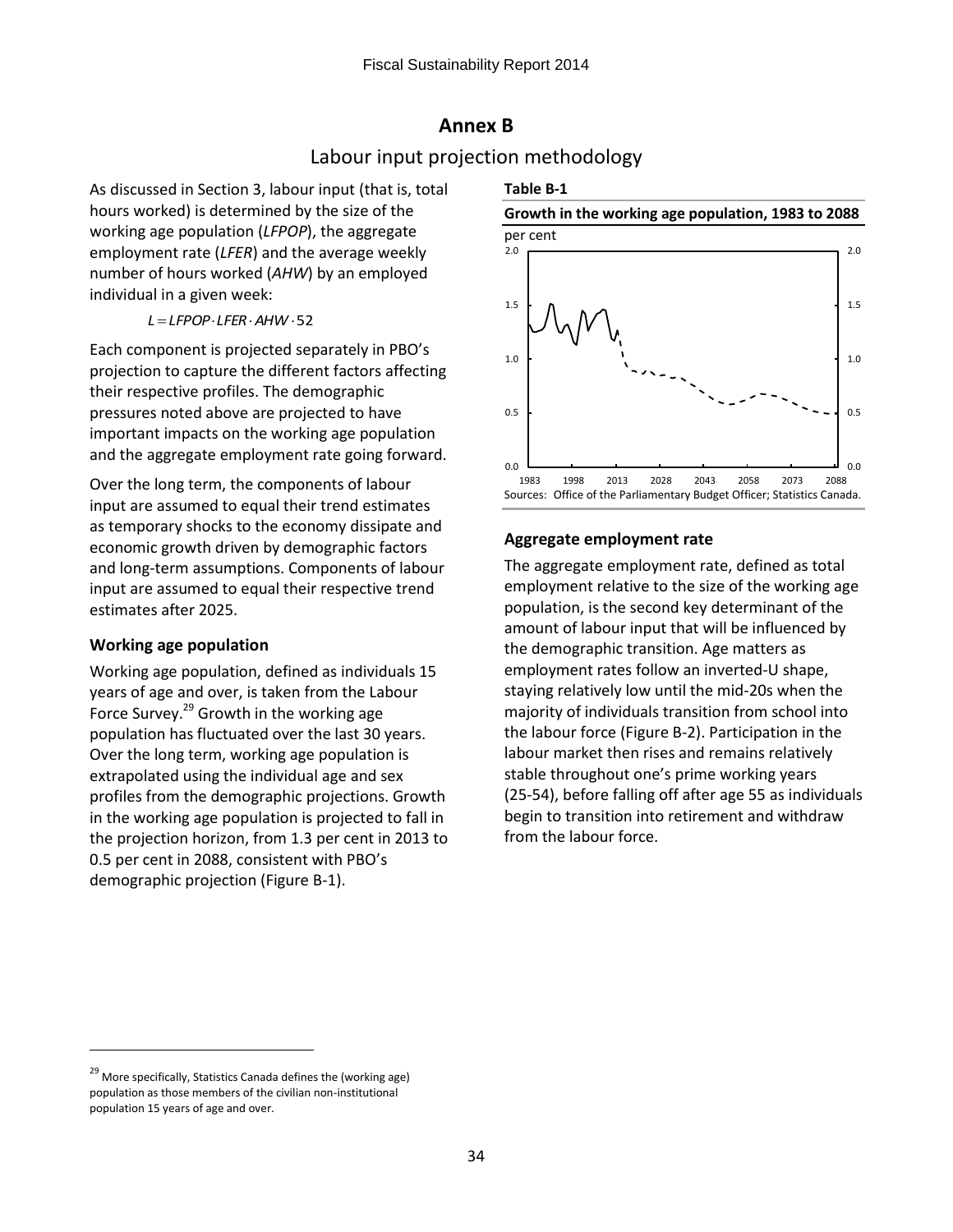



As the age composition of the Canadian population over the projection horizon shifts towards older individuals, this will have important implications for the aggregate employment rate. Over the past 30 years, the share of the population 65 years of age and over relative to population 15 years and over has risen steadily from 12.6 per cent in 1983 to 18.2 per cent in 2013 (Figure B-3). Based on PBO's demographic projection, this upward trend will accelerate rapidly in the next 20 years, and the ratio of the population 65 years of age over population aged 15 and over will increase to 28.0 per cent in 2033 as the large cohort of babyboomers enter the 65 and over age group and live longer than earlier cohorts. The share of the population 65 and over population aged 15 and over is then projected to continue to rise, albeit at a slower pace and reached 30.9 per cent in 2088.

#### **Figure B-3**





The employment rate has been declining over the recent period. Over the medium term, the employment rate is projected to decline throughout the 2014 to 2018 period, as is the trend employment rate (Figure B-4). The employment rate is assumed to gradually return to its trend level by 2026 and is projected to decline thereafter due to the shifting composition of the working age population.

#### **Figure B-4**





#### **Average weekly hours worked**

The final component of labour input, average weekly hours worked, is not projected to be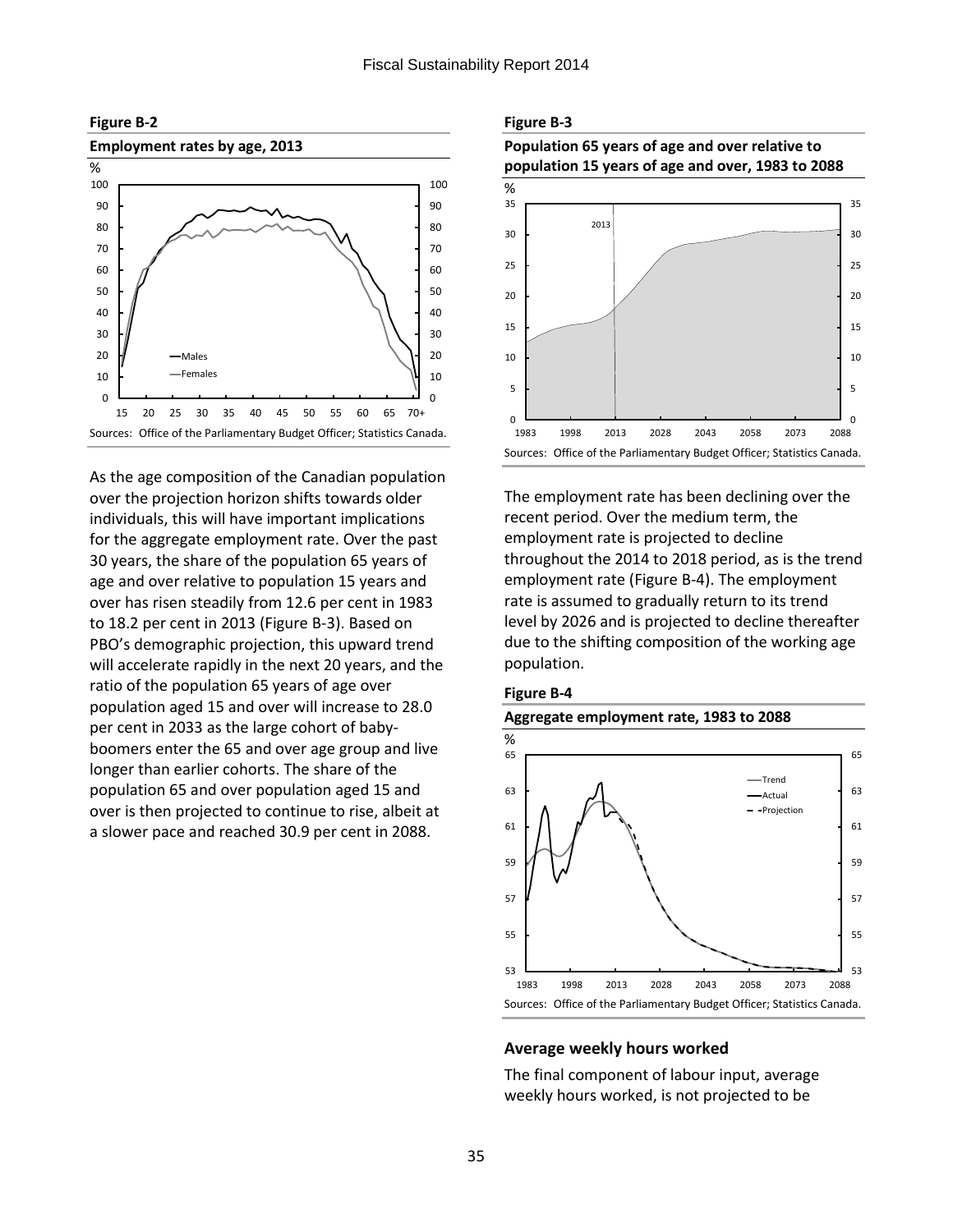significantly affected by the demographic transition. Average hours worked fell significantly in 2008 and 2009 as firms reduced production in the face of declining demand, but has subsequently rebounded toward its trend (Figure B-5). Over the 2014-2018 period, average hours worked are projected to increase to get back to trend as the economy returns to its potential. Average hours worked by employees are then assumed to return to trend by 2026 and are projected to remain relatively stable over the projection horizon.

#### **Figure B-5**



## **Labour input**

Combining the projections for the working age population, aggregate employment rate and

average weekly hours worked yields labour input. In the medium term, labour input growth is projected to remain volatile, being driven primarily by the economic cycle. As labour input returns to trend after 2025, it is projected to decrease due to the slowdown in the growth of the working age population and the projected decline in the aggregate employment rate (Figure B-6). Specifically, labour input growth is projected to fall from 1.1 per cent in 2013 to 0.1 per cent around 2023, but is then projected to decline gradually to 0.4 per cent in 2088.

## **Figure B-6**



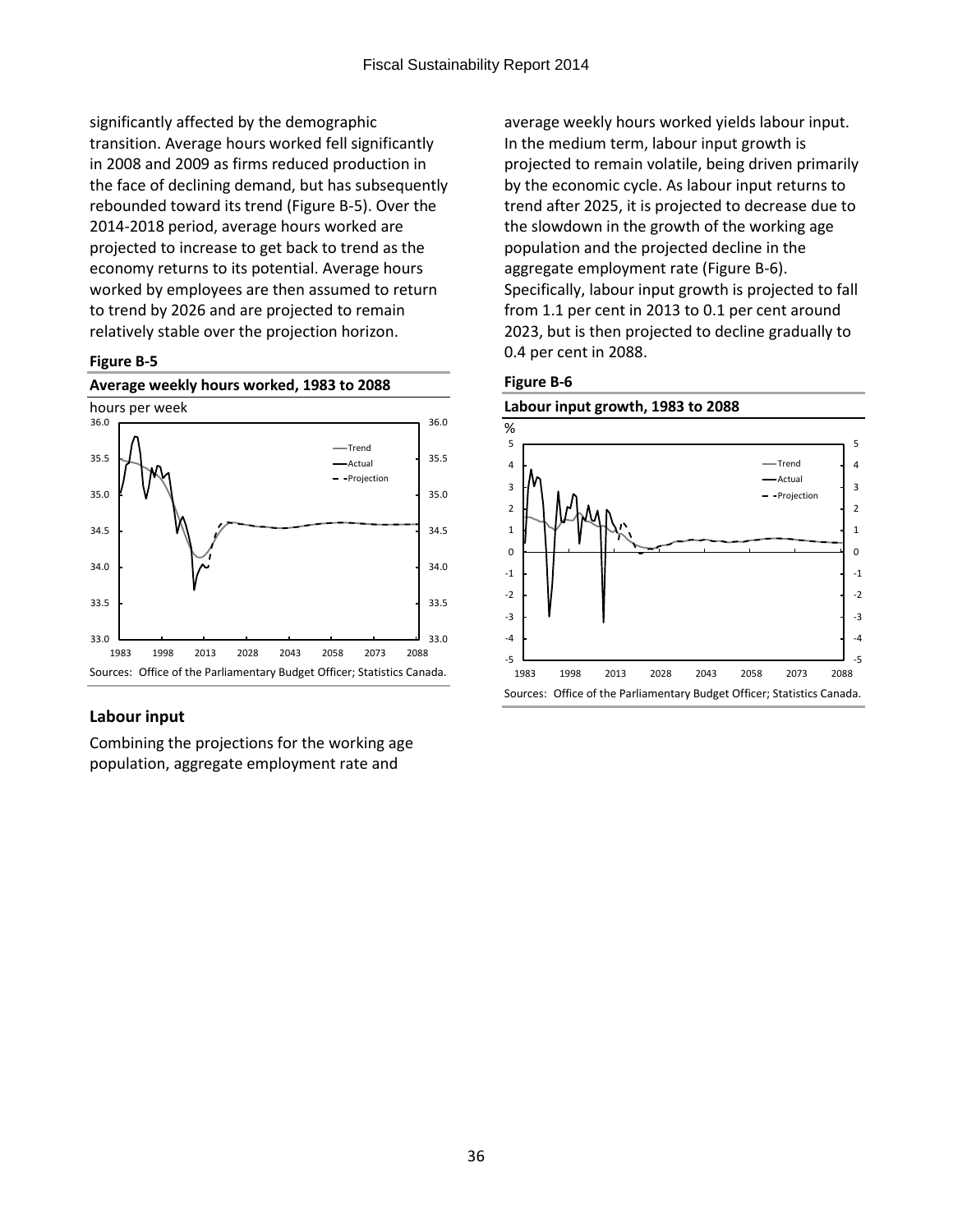## **Annex C**

## Summary of FSR 2014 and FSR 2013 fiscal projections

<span id="page-39-0"></span>

| able |  |
|------|--|
|------|--|

| % of GDP                             | <b>FSR 2014</b> |         |          | <b>FSR 2013</b> |         |          |
|--------------------------------------|-----------------|---------|----------|-----------------|---------|----------|
|                                      | 2035            | 2060    | 2085     | 2035            | 2060    | 2085     |
|                                      |                 |         |          |                 |         |          |
| Federal government                   |                 |         |          |                 |         |          |
| Revenue                              | 14.3            | 14.3    | 14.3     | 14.5            | 14.5    | 14.5     |
| Canada Health Transfer               | 1.6             | 1.6     | 1.6      | 1.6             | 1.6     | 1.6      |
| Canada Social Transfer               | 0.5             | 0.4     | 0.4      | 0.5             | 0.4     | 0.4      |
| Other transfers to governments       | 1.9             | 1.9     | 1.9      | 2.0             | 2.0     | 2.0      |
| <b>Elderly benefits</b>              | 2.7             | 2.3     | 1.8      | 2.7             | 2.4     | 1.8      |
| <b>Employment Insurance benefits</b> | 0.8             | 0.8     | 0.8      | 0.8             | 0.8     | 0.8      |
| Children's benefits                  | 0.6             | 0.6     | 0.6      | 0.6             | 0.6     | 0.6      |
| Other program spending               | 4.4             | 4.4     | 4.4      | 4.6             | 4.6     | 4.6      |
| Primary balance                      | 1.7             | 2.2     | 2.7      | 1.6             | 2.1     | 2.7      |
| Interest on the public debt          | 0.6             | $-1.8$  | $-5.6$   | 0.9             | $-1.3$  | $-5.0$   |
| Net lending                          | 1.1             | 4.0     | 8.5      | 0.7             | 3.4     | 7.7      |
| Net debt                             | 7.0             | $-42.4$ | $-126.9$ | 13.3            | $-31.6$ | $-109.7$ |
| Subnational governments              |                 |         |          |                 |         |          |
| Own-source revenue                   | 21.7            | 21.7    | 21.7     | 21.8            | 21.8    | 21.8     |
| Health spending                      | 9.8             | 11.7    | 13.1     | 10.2            | 12.2    | 13.7     |
| <b>Education spending</b>            | 5.4             | 5.2     | 5.2      | 5.5             | 5.3     | 5.2      |
| Social spending                      | 1.4             | 1.3     | 1.3      | 1.4             | 1.3     | 1.3      |
| Other program spending               | 9.6             | 9.6     | 9.6      | 9.5             | 9.5     | 9.5      |
| Primary balance                      | $-0.5$          | $-2.2$  | $-3.5$   | $-0.7$          | $-2.6$  | $-4.0$   |
| Interest on the public debt          | 2.8             | 7.2     | 17.2     | 2.8             | 7.6     | 18.3     |
| Net lending                          | $-3.2$          | $-9.4$  | $-20.7$  | $-3.5$          | $-10.1$ | $-22.3$  |
| Net debt                             | 44.3            | 131.1   | 316.6    | 46.7            | 138.8   | 337.2    |
| CPP/QPP                              |                 |         |          |                 |         |          |
| Contributions                        | 3.0             | 3.0     | 3.1      | 3.0             | 3.0     | 3.1      |
| Expenditures                         | 3.4             | 3.7     | 3.8      | 3.3             | 3.6     | 3.7      |
| Net cash flow                        | $-0.5$          | $-0.6$  | $-0.7$   | $-0.4$          | $-0.5$  | $-0.6$   |
| Investment income                    | 1.2             | 1.3     | $1.1\,$  | 1.1             | 1.3     | 1.3      |
| Net lending                          | 0.8             | 0.7     | 0.4      | 0.8             | 0.8     | 0.7      |
| Net assets                           | 20.0            | 20.6    | 16.9     | 18.1            | 20.8    | 20.7     |

Source: Office of the Parliamentary Budget Officer.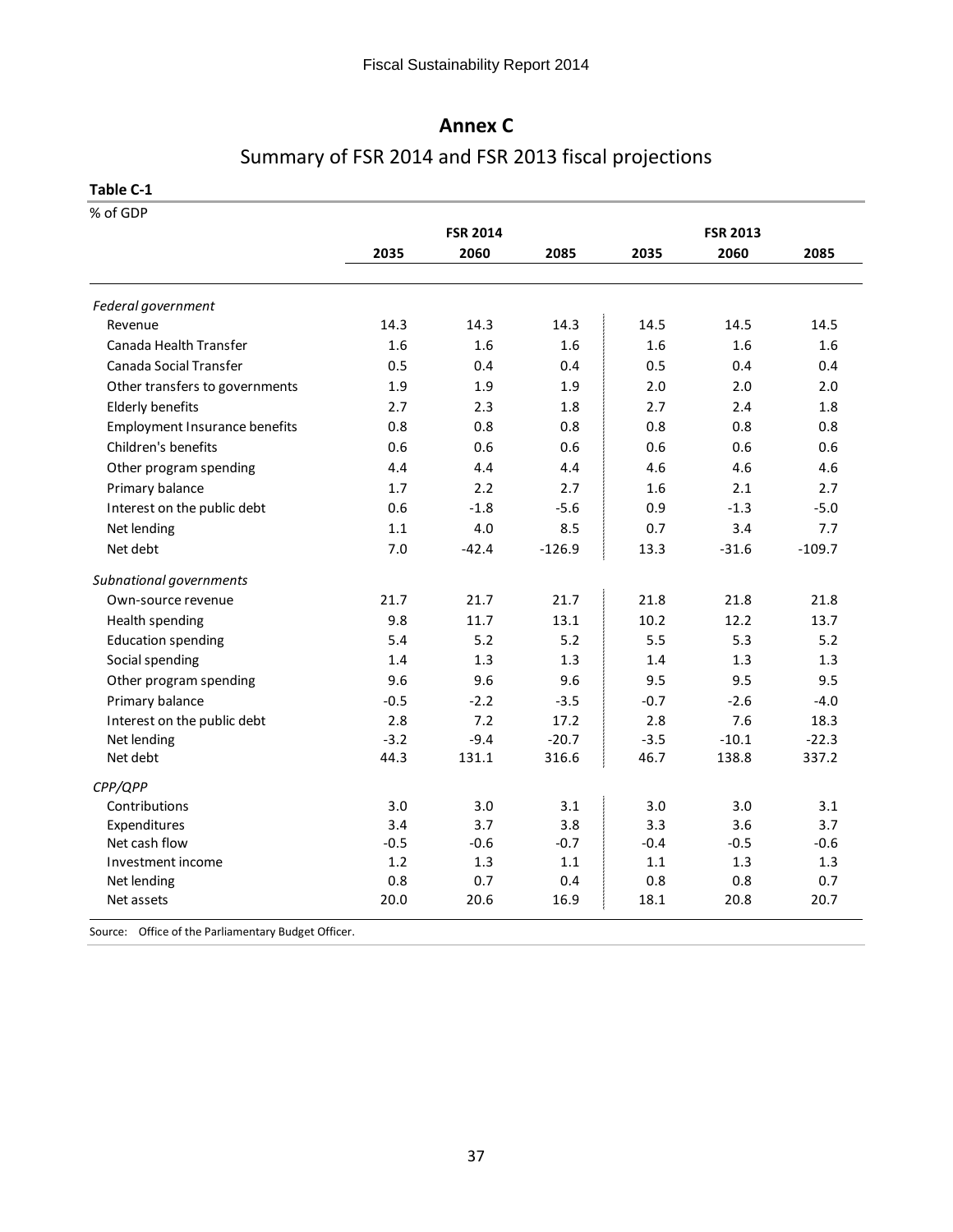## **Annex D**

## Government fiscal projection methodology

<span id="page-40-0"></span>This annex describes PBO's long-term fiscal projection methodology for the federal and subnational government sectors.

## **Government Finance Statistics (GFS) accounting framework**

This report uses, on a calendar-year basis, Statistics Canada's preliminary GFS-based statistics (available from 1991 to 2013) and the underlying National Accounts statistics on which they are based (available from 1981 to 2013). This data ensures consistency across government sectors and can be used to consolidate the subnational governments current and capital accounts and balance sheets.

Canada's System of National Accounts (CSNA2012), however, does not explicitly identify spending on health; rather it combines it with spending on social services to form a sub-sector in the provincial-territorial government sequence of accounts. PBO therefore uses data from the National Health Expenditure Database (NHEX) produced by the Canadian Institute for Health Information (CIHI) for government health spending. A residual spending category ensures that overall provincial-territorial spending matches the CSNA total.

## **Revenue projections**

 $\overline{a}$ 

For long-term projections beyond 2018, PBO assumes that federal and subnational governmentown-source revenue will remain constant as a share of GDP (the broadest measure of the tax base) at 14.5 per cent and 21.8 per cent, respectively. <sup>30</sup> This assumption implies certain government tax policies will adjust such that the tax burden on Canadians remains the same over

the long-term projection horizon.<sup>31</sup> This approach is common to other independent fiscal institutions such as the Congressional Budget Office (CBO) in the United States. The 2014 Fiscal Sustainability Report of the Office for Budget Responsibility (OBR) in the United Kingdom incorporated demographics into revenues, but the affect was small.

## **Program spending projections**

The general approach for projecting long-term federal and subnational government spending on programs decomposes growth in nominal spending on a given category (*EXP*) into its three key drivers: age composition (*AGE*), nominal income (*GDP*) and an enrichment factor  $(X)$ .<sup>32</sup>

$$
EXP_{t} = EXP_{t-1} \cdot \left(\frac{AGE_{t}}{AGE_{t-1}}\right) \cdot \left(\frac{GDP_{t}}{GDP_{t-1}}\right) \cdot \left(1 + X_{t}\right)
$$

The age composition factor for each category attempts to capture the impact of changes in the population's age structure over time. Specifically, it is constructed as an index of the weighted (with weights *ωi*) shares of age groups (*Popi*) in the population (*Pop*).

$$
AGE_{t} = \sum_{i} \left[ \omega_{i} \cdot \left( \frac{Pop_{i,t}}{Pop_{t}} \right) \right]
$$

Individual spending programs are then projected according to shifts in their target demographics and particular legislation. Figure D-1 shows the population shares for the age groups affecting spending programs. While the under-18, 5-to-24, and 15-to-64 cohorts are gradually declining over the long term, the 65-and-over cohort is projected to increase significantly over the period, from 14.9

 $\overline{\phantom{a}}$ 

<sup>&</sup>lt;sup>30</sup> The medium-term projection of federal revenues is based on PBO's updated April 2014 EFO projections, revised to include the latest national accounts data and Fiscal Monitor results; the medium-term projection returns subnational own-source revenue to its historical average share of the economy, from a cyclical low of 20.9 per cent of GDP in 2011 to 21.8 per cent in 2017. The average historical share was calculated over the period 1983 to 2012.

 $31$  Many of the largest revenue streams (e.g., taxes on goods and services and corporate income) have flat rate structures and would not need adjustment; however, future policy action must occur to maintain policies with progressive structures such as personal income tax.

<sup>32</sup> In some studies this factor is called *excess cost growth* or *residual cost growth*.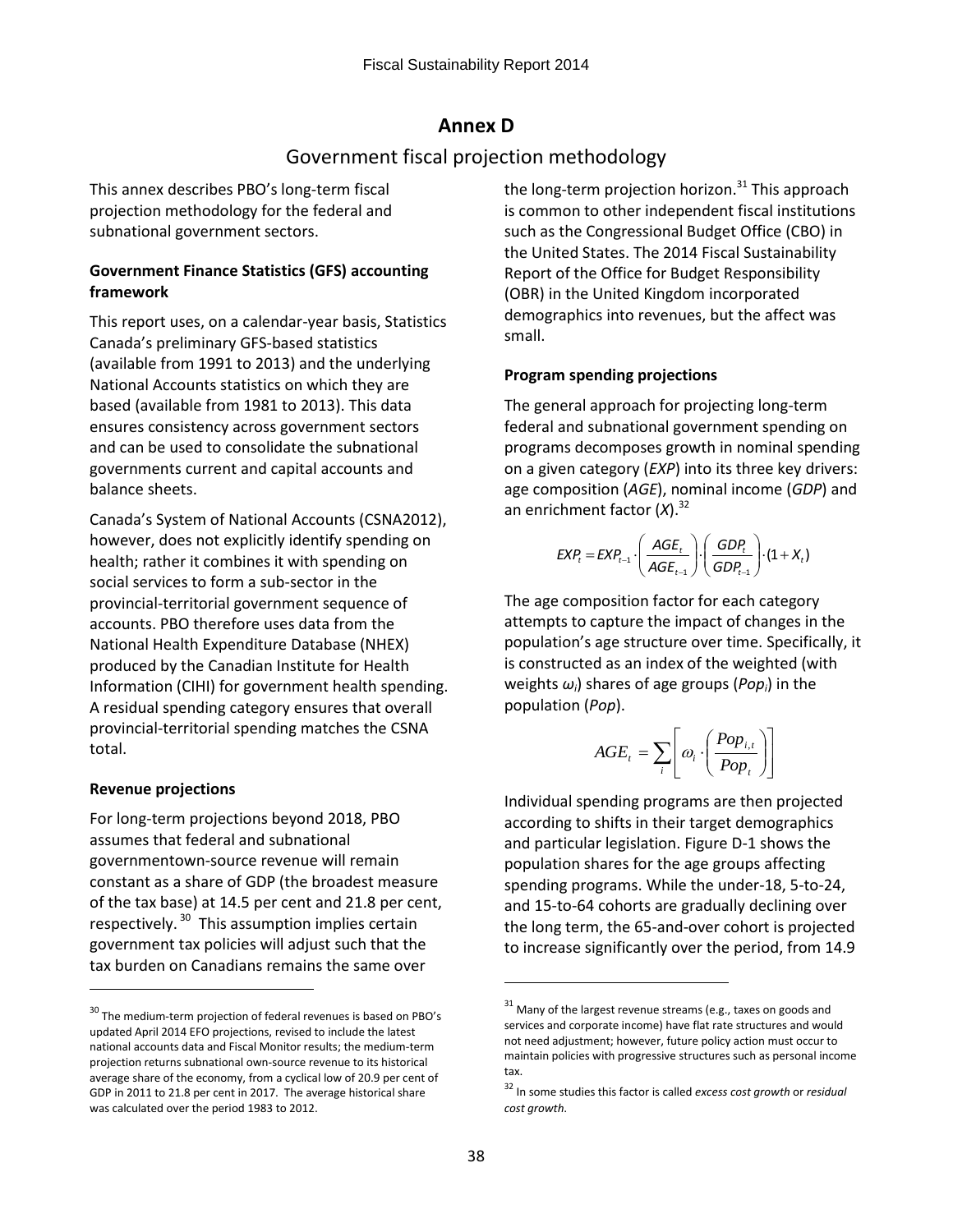per cent of the population in 2013 to 26.0 per cent in 2088.

#### **Figure D-1**

#### **Population shares for key age groups** %  $\Omega$ 10 20 30 40 50 60 70  $80$ 90 100  $\sqrt{2}$ 10 20 30 40 50 60 70  $80$ 90 100 1971 1980 1990 2000 2010 2020 2030 2040 2050 2060 2070 2080 2088  $--$ under 18  $-0.5 - 24$  $-15-64$ .... 65 and over 2013 Sources: Office of the Parliamentary Budget Officer; Statistics Canada.

For categories in which benefits or spending are well targeted – for example federal spending on elderly benefits – the weights for age groups 65 and over are set equal to one and the weights for all other age groups are set equal to zero. In the case of subnational government health spending, the weights are based on health expenditure data on a per capita age group basis produced by CIHI.

Growth in the enrichment factor for health spending is set equal to its long-term historical average (1976 to 2013). For federal spending on elderly benefits, PBO has changed the enrichment assumption to more closely follow current policy, which indexes benefits only to CPI inflation. The long-term enrichment factor for EI is set such that the average benefit payment grows in line with nominal wages.

For subnational government spending on education, social benefits and children's benefits, the enrichment factor is assumed to be zero over the long term.<sup>33</sup> This implies that relative to the

<sup>33</sup> The medium-term outlook for spending on health, education and social benefits is constructed based on the long-term projection approach. However, in the case of health spending it is assumed that there is zero growth in enrichment (on average) over the period 2012 to 2016, reflecting a degree of spending restraint. Over the same

 $\overline{a}$ 

size of the economy, spending on these categories will increase or decrease over the long term in line with changes in the age structure of the population. This means that spending targeted at relatively older (younger) age groups will increase (decrease) relative to GDP over the long term. Further, this assumption implies that inflationadjusted spending per beneficiary is fully indexed to growth in real GDP per capita.

The remainder of program spending – excluding federal intergovernmental transfers – is assumed to grow in line with nominal GDP over the long term for both federal and subnational government sectors.

Beyond 2024, the next review date for the CHT and CST, PBO assumes that the CHT and CST will continue to increase annually at the escalators that will be in effect beginning in 2017 (that is, average growth in nominal GDP and 3 per cent, respectively). Equalization and Territorial Formula Financing and other federal transfers, as well as transfers from provincial-territorial governments to the federal government, are assumed to grow in line with nominal GDP over the long term.

In this report, the stock of debt that is used to assess fiscal sustainability is based on the GFS concept of net financial worth, which is defined as financial assets less total liabilities. Rearranging these terms (that is, total liabilities less financial assets) results in net debt which is typically the concept used to assess fiscal sustainability.

#### **Debt accounting**

Revenue and non-interest program spending form a government's primary balance.<sup>34</sup> The primary balance less interest payments is equivalent to net lending in the GFS framework and mirrors closely the Public Accounts concept of the budgetary balance.

 $\overline{a}$ 

period, growth in spending on education and social benefits is, on average, the same as projected using the long-term approach.

<sup>&</sup>lt;sup>34</sup> Here PBO defines the primary balance as gross expenses (excluding consumption of fixed capital) plus the acquisition of nonfinancial capital.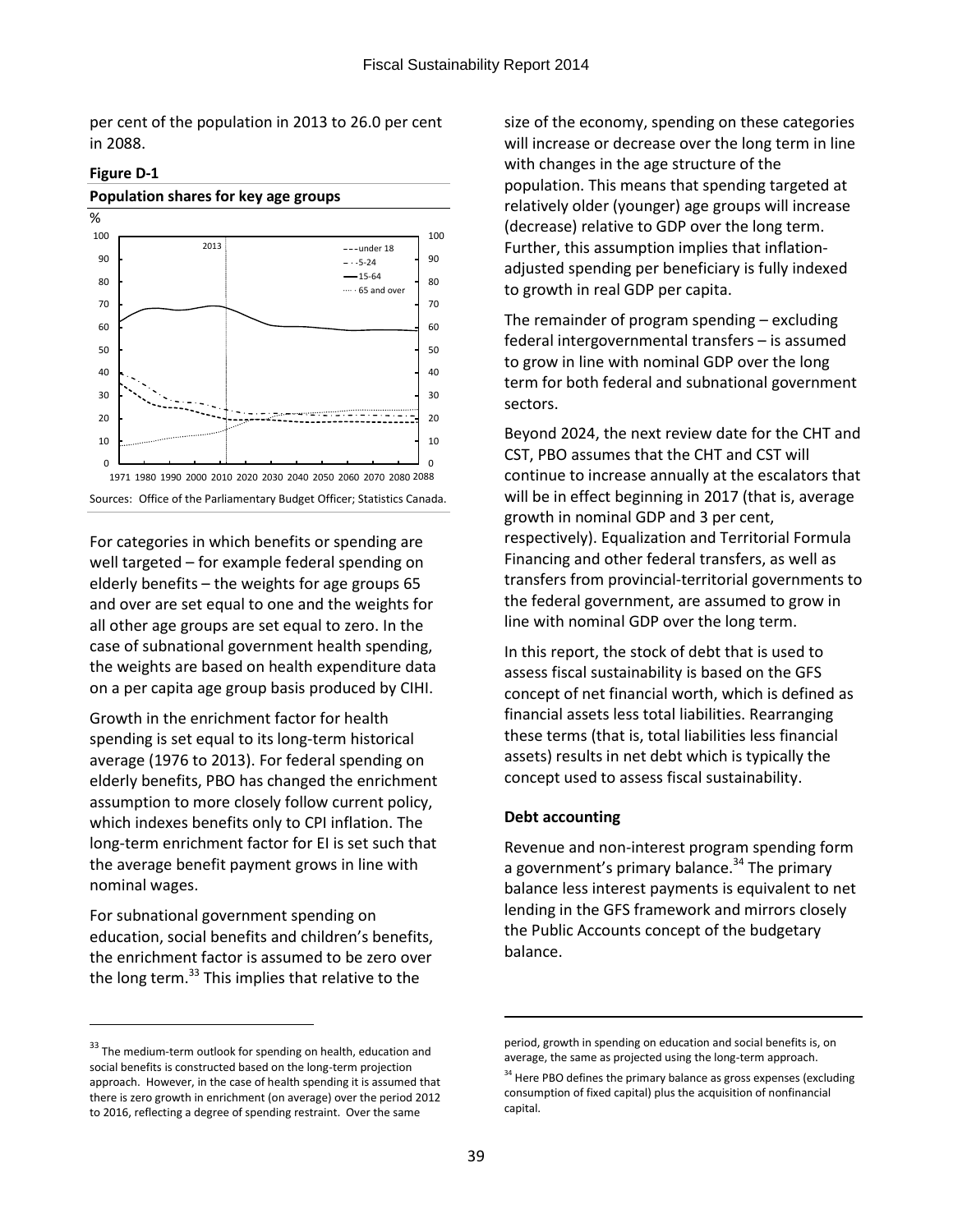Federal and subnational governments are assumed to finance any budgetary deficits (that is, net borrowing from other sectors in the economy) by issuing interest-bearing debt. Similarly, any budgetary surpluses (that is, net lending to other sectors in the economy) are used to pay down interest-bearing debt. In addition, it is assumed that there are no changes to the initial stock of financial assets and non-interest-bearing debt.

These assumptions result in the following evolution for a government's net debt:

## *Net Debt*<sub>*t*</sub> = Net Debt<sub>*t*-1</sub>  $-$  *Net Lending<sub>t</sub></sub>*

To ensure a stable economic backdrop, and consistent with baseline projections in CBO (2012) and OBR (2013), PBO's long-term fiscal projections are constructed under the assumption that there is no feedback to the economy. However, rising debt ratios beyond the medium term could reduce GDP and/or put upward pressure on interest rates. Incorporating these effects would simply accelerate any projected increases in debt-to-GDP ratios.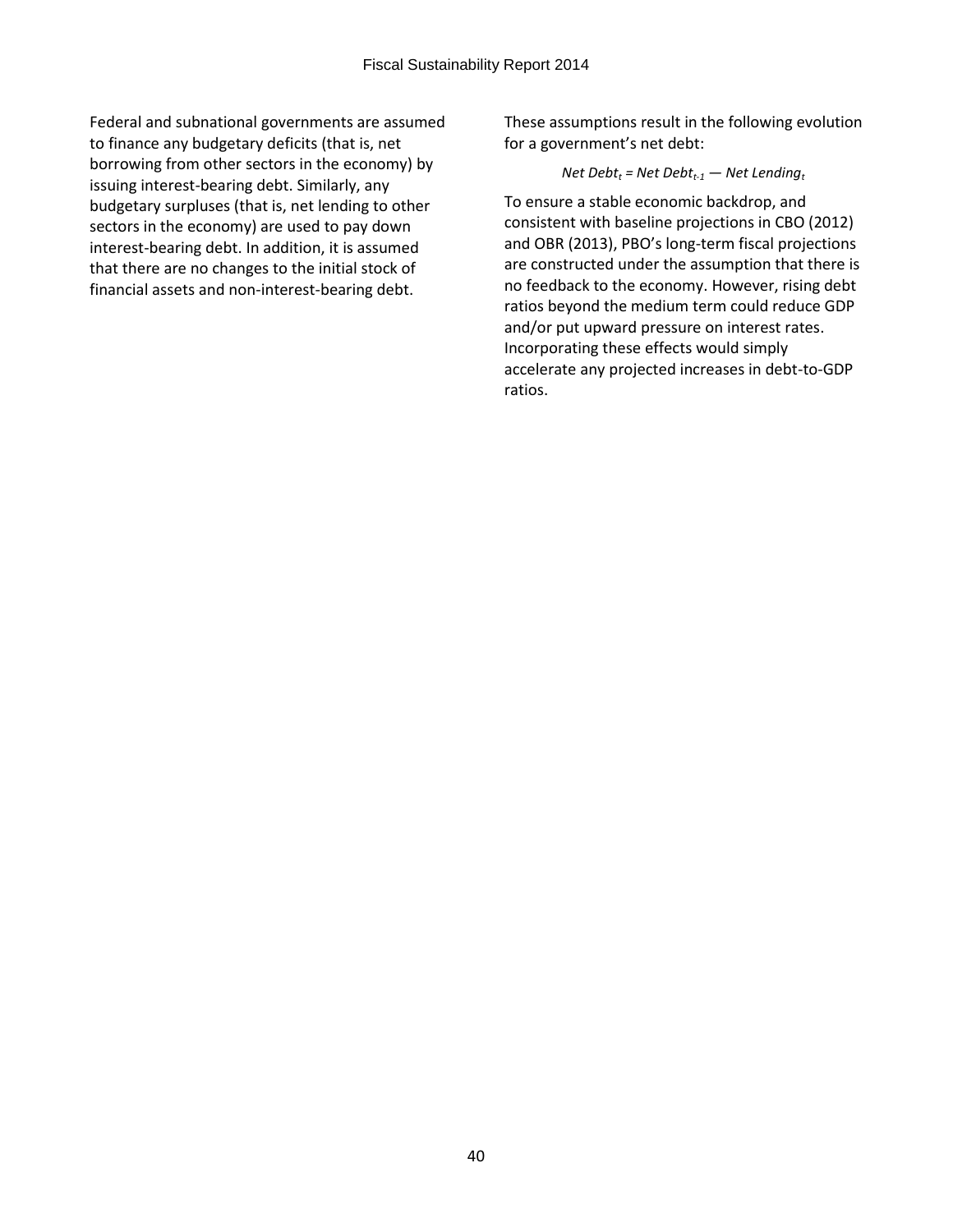## **Annex E**

## CPP and QPP projection methodology

<span id="page-43-0"></span>This annex describes PBO's projection methodology for the Canada and Quebec Pension Plans.

The Office of the Chief Actuary and the Régie des rentes du Québec provide long-term projections of each plan's contributions, investment income and expenditures in their Actuarial Reports. The most recent report on the CPP is the 26<sup>th</sup> Actuarial Report on the Canada Pension Plan as at 31 December 2012. For the QPP, it is the Actuarial Update to the Actuarial Report of the Quebec Pension Plan as at 31 December 2012. Based on these reports, PBO has developed its own methodology to project CPP and QPP contributions, investment income and expenditures over a 75-year horizon using its own demographic and economic assumptions and projections.

## **CPP and QPP contributions**

Growth in each plan's contributions (*Ci*) is composed of five factors: growth in the share of contributors in employment (*CRATIO*); growth in employment (*LFE*); CPI inflation; labour productivity growth (*gp*); and, a residual component. Series identified by the superscript *AR* are derived from the CPP and QPP Actuarial Reports.

This relationship can be expressed as:

 $\overline{a}$ 

$$
C_{t,i} = C_{t\text{-}1,i} \cdot \frac{CRATIO_{t,i}^{AR}}{CRATIO_{t\text{-}1,i}^{AR}} \cdot \frac{LFE_{t,i}}{LFE_{t\text{-}1,i}} \cdot \frac{CPI_t}{CPI_{t\text{-}1}} \cdot \left(1 + gp_t\right) \cdot \left(1 + \varepsilon_{t,i}^{AR}\right)
$$

For the CPP, LFE refers to employment in Canada excluding Quebec and for the QPP it refers to employment in Quebec.<sup>35</sup> The residual growth component,  $\varepsilon^{AR}$ , is calculated as the difference

between the growth in contributions from the actuarial reports and the growth rate produced from using the above growth decomposition and the projections for the other components from the actuarial reports. Over the projection horizon, the residual growth components for CPP and QPP contributions (derived from their actuarial reports) average zero.

$$
\left(1+\varepsilon_{t,i}^{AR}\right) = \frac{C_{t,i}^{AR}}{C_{t\text{-}1,i}^{AR}}\cdot\left[\frac{CRATIO_{t,i}^{AR}}{CRATIO_{t\text{-}1,i}^{AR}}\cdot\frac{LFE_{t,i}^{AR}}{LFE_{t\text{-}1,i}^{AR}}\cdot\frac{CPI_{t,i}^{AR}}{CPI_{t\text{-}1,i}^{AR}}\cdot\left(1+gp_{t,i}^{AR}\right)\right]^{-1}
$$

## **CPP and QPP expenditures**

Expenditures for CPP and QPP are composed of benefits payments and administrative costs, with retirement benefits making up the largest share of total benefits. Similar to the approach used to project contributions, PBO uses a growth accounting framework to project CPP and QPP benefits.

## **Retirement benefits**

Growth in retirement benefits for each plan (*RBi*) consists of: growth in the share of beneficiaries in the population aged 65 and older (*BRATIO*); growth in population aged 65 and older (*POP65*); CPI inflation; labour productivity growth (*gp*); and, a residual growth component. In addition, growth in labour productivity is adjusted by a scaling factor (β) to reflect the fact that benefits of new entrants into the program are based on their history of contributory earnings (which will be rising through time in line with labour productivity growth) while benefits paid to existing plan members are indexed to inflation only.

$$
RB_{t,i} = RB_{t \text{-}1,i} \cdot \frac{BRATIO_{t,i}^{AR}}{BRATIO_{t \text{-}1,i}^{AR}} \cdot \frac{POP65_{t,i}}{POP65_{t \text{-}1,i}} \cdot \frac{CPI_{t}}{CPI_{t \text{-}1}} \cdot (1 + \beta_i \cdot gp_t) \cdot (1 + \theta_{t,i}^{AR})
$$

The residual growth component,  $\theta^{AR}$ , is calculated as the difference between the growth in retirement benefits from the actuarial reports and

<sup>&</sup>lt;sup>35</sup> PBO's long-term demographic and economic projections are constructed at the national level. To allocate PBO's national population and employment projections to Canada excluding Quebec and to Quebec, PBO uses the distribution from the 26<sup>th</sup> Actuarial Report on the CPP.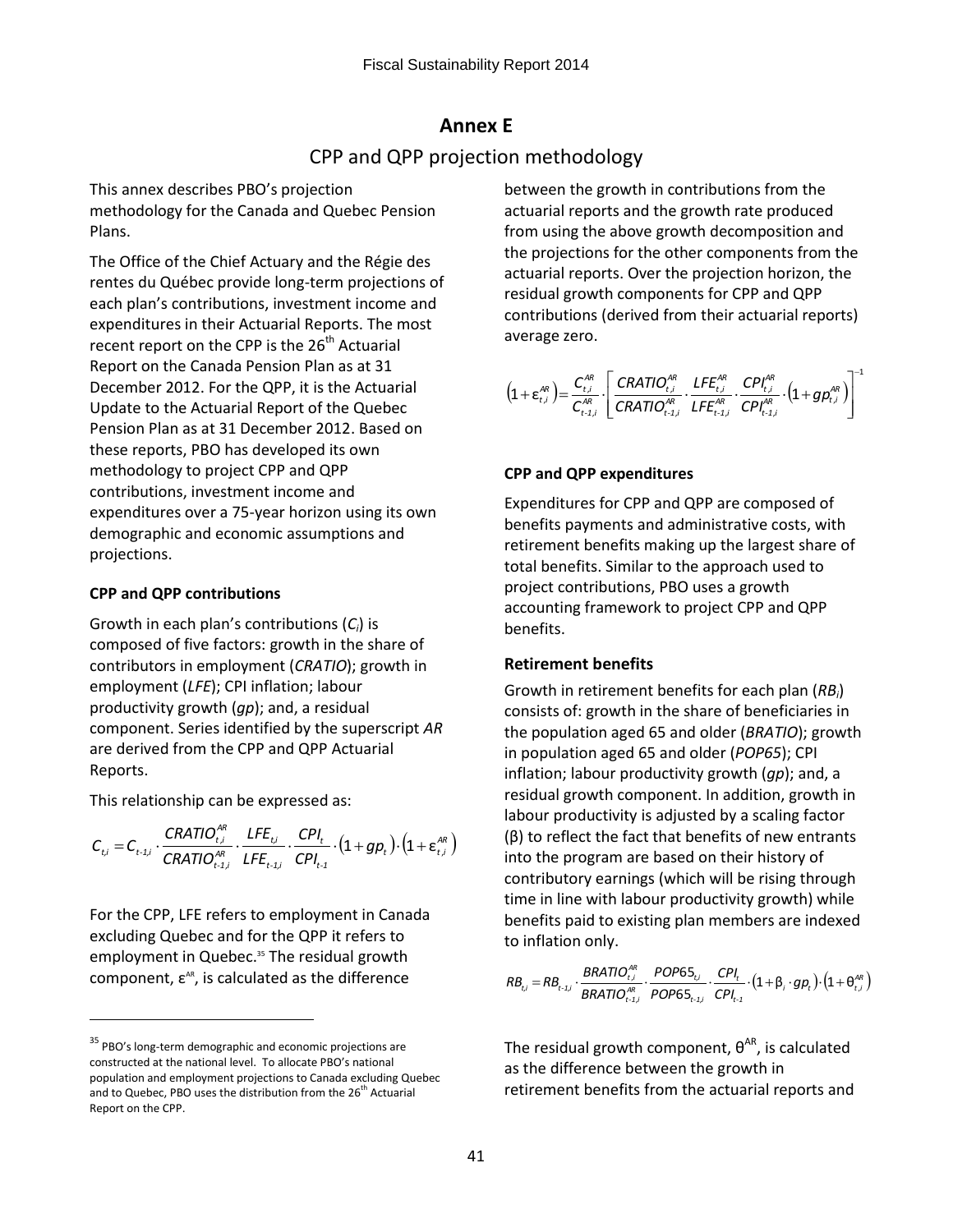the growth rate produced from using the above growth decomposition and the projections for the other components from the actuarial reports.

$$
\left(1+\theta_{t,i}^{\text{AR}}\right)\!\!=\!\frac{RB_{t,i}^{\text{AR}}}{RB_{t,i,i}^{\text{AR}}}\!\cdot\!\left[\frac{BRATIO_{t,i}^{\text{AR}}}{BRATIO_{t,i}^{\text{AR}}}\!\cdot\!\frac{POP65_{t,i}^{\text{AR}}}{POP65_{t,i,i}^{\text{AR}}}\!\cdot\!\frac{CPI_{t,i}^{\text{AR}}}{CPI_{t,i,i}^{\text{AR}}}\!\cdot\!\left(1+\beta_i\cdot\!gp_{t,i}^{\text{AR}}\right)\right]^\!\!-\!\!\!\!\!
$$

The scaling factor  $\beta$  is selected such that the residual growth component averages zero over the projection horizon. For the CPP (QPP), the scaling factor  $β$  is set at 0.78 (0.85).

## **Other benefits**

Other benefits, which include disability benefits, death and survivor benefits, disabled contributor's child and orphan benefits, are projected using the same approach as for retirement benefits; however, the target population is expanded to ages 15 years and older. For the CPP (QPP), a scaling factor of 0.33 (0.21) is selected to ensure that the residual growth component is zero, on average, over the projection horizon based on the projected data and projected growth rates in the CPP and QPP Actuarial Reports.

## **Administrative costs**

Administrative costs for each plan (*ADMINi*) are projected as a proportion of contributory earnings (*CEARN*) based on the projections of administrative costs relative to contributory earnings in the CPP and QPP Actuarial Reports, denoted by the superscript *AR*.

$$
ADMIN_{t,i} = \frac{ADMIN_{t,i}^{AR}}{CEARN_{t,i}^{AR}} \cdot CEARN_{t,i}
$$

## **Rate of return**

Following the approach used in the actuarial reports, the 10-year Government of Canada bond rate serves as the benchmark rate of return for assets in the CPP and QPP investment portfolios. PBO assumes that the ultimate inflation-adjusted return on the 10-year Government of Canada bond rate is 3.3 per cent (5.3 per cent in nominal terms, assuming 2 per cent inflation). The inflationadjusted rate of return on the investment portfolio is constructed by multiplying the share of each

asset in the portfolio by its assumed rate of return. Thus for each type of asset, its assumed rate of return is comprised of the inflation-adjusted benchmark bond rate plus its long-run risk premium. Based on PBO's benchmark bond rate and the portfolio shares and risk premiums from the CPP Actuarial Report<sup>36</sup> the nominal return on the CPP and QPP investment portfolios is projected to ultimately reach 6.5 per cent, which is 30 basis points higher and 10 basis points higher, respectively, than assumed in the CPP and QPP<sup>37</sup> Actuarial Reports. This rate of return is then applied to each plan's assets in the previous period, which determines investment income for the current year.

l

<sup>&</sup>lt;sup>36</sup> Asset shares of the CPP investment portfolio are taken from Table 60 in Office of the Superintendent of Financial Institutions Canada (2013).

 $37$  In the Actuarial Report of the Canada Pension Plan as at 31 December 2012, the average nominal rate of return on CPP assets for the period 2019 and thereafter is 6.2 per cent. In the Actuarial Report of the Quebec Pension Plan as at 31 December 2012, taking into account inflation, the average nominal rate of return for the 50-year projection period is 6.4 per cent.